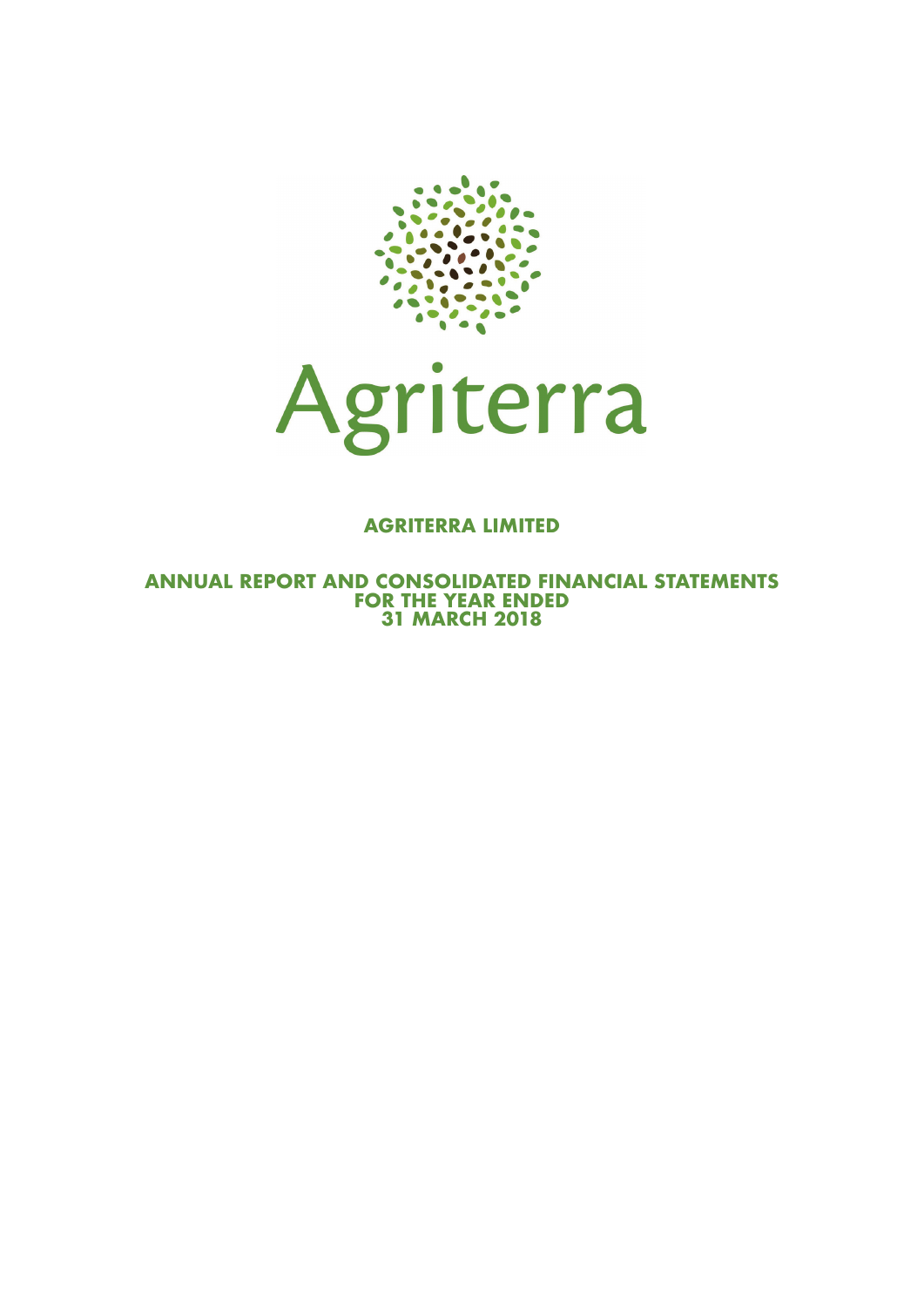| Chair's statement                                                |                |
|------------------------------------------------------------------|----------------|
| Directors' report                                                | $\overline{4}$ |
| Corporate governance                                             | 8              |
| Statement of Directors' responsibilities                         | 12             |
| Independent auditor's report to the members of Agriterra Limited | 13             |
| Consolidated income statement                                    | 17             |
| Consolidated statement of comprehensive income                   | 18             |
| Consolidated statement of financial position                     | 19             |
| Consolidated statement of changes in equity                      | 20             |
| Consolidated cash flow statement                                 | 21             |
| Notes to the consolidated financial statements                   | 22             |
| Company information and advisers                                 | 55             |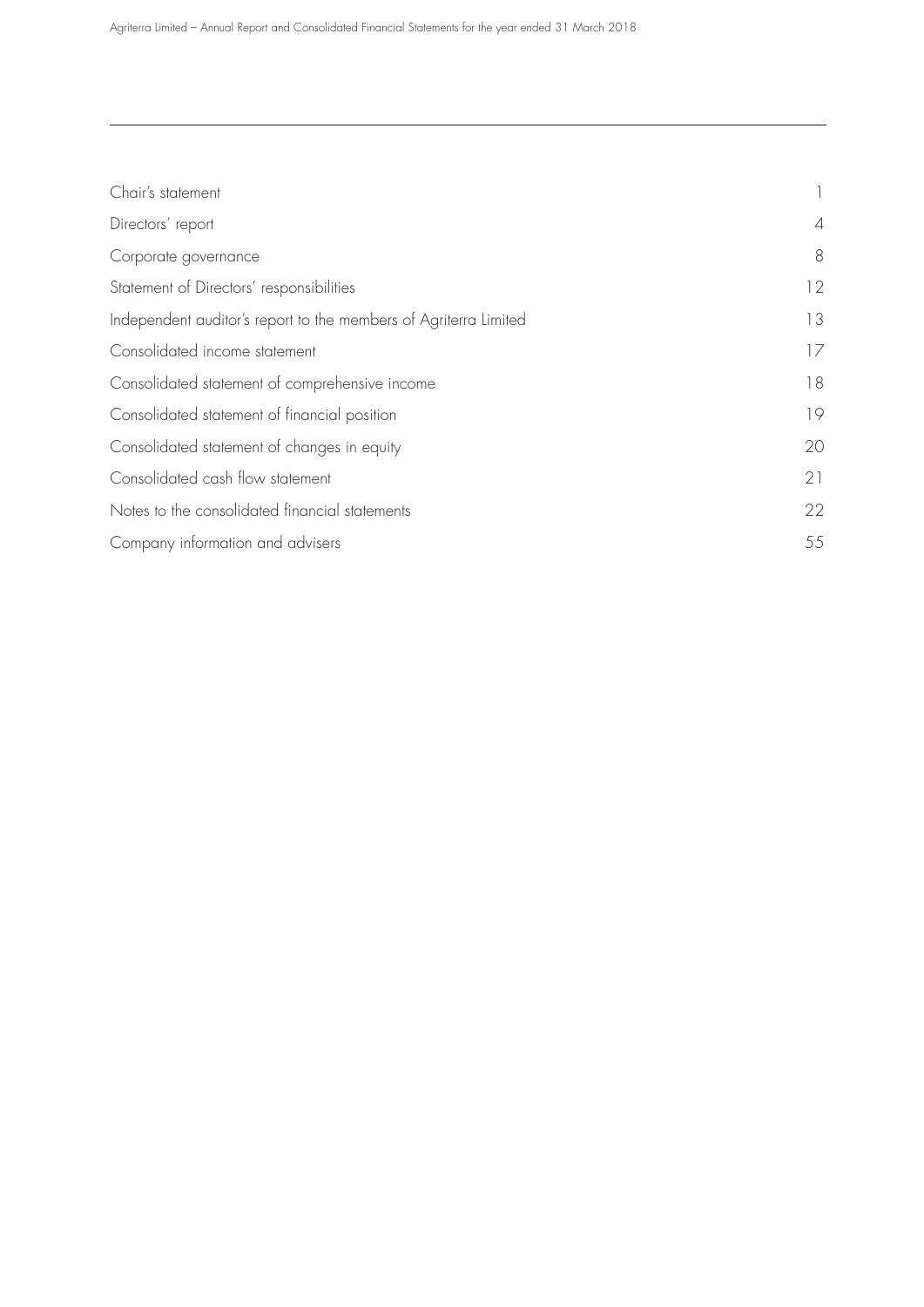## Chair's statement

I am pleased to present the annual report of the Group for the year ending 31 March 2018 ('FY-2018'). During the year, the Group has focussed on the restructuring of the business to concentrate on the core revenue generative branches of the business, being the Grain and Beef divisions based in Mozambique, and disposal of non-core assets, namely the Sierra Leonean cocoa activities. This, coupled with the strategic investment from Magister Investments Limited ('Magister') in September 2017, is intended to provide a solid platform for future growth and profitability.

As shareholders are aware, the Company changed its accounting reference date to 31 March (from 31 May, with effect from 31 March 2017), to more effectively co-ordinate the Group's annual report and accounts with the business cycle of the Group's underlying operations. Accordingly, the comparative periods presented in this report are for the 10 month period ended 31 March 2017 ('FY-2017').

### Mozambique overview

The board believe that, following several years of political and economic instability, the outlook for the Mozambique economy in the short to medium term is encouraging. The continued development of the liquefied natural gas ('LNG') industry in the north of the country will underpin this economic growth and is expected in the future to generate additional demand for the Group's products (in particular our beef).

During FY-2018, there was a strengthening of the Metical against both the US\$ and South African Rand experienced early in the period, followed by a period of relative stability in the exchange rate at c.60 Metical/US\$ and c.4.5 Metical/ZAR. Being a net importer of most goods, the effect of this has been to continue to put downward pressure on inflation in Mozambique – the annualised rate to 31 December 2017 was c.11% which compares to c.25% for the 12 months ended 31 December 2016. Despite the fall in inflation to current annualised rates of c. 5%, interest rates remain high, with Standard Bank's prime Metical lending rate remaining at 24% at 31 March 2018 (31 March 2017: 28%). This persistently high lending rate has led the board to take actions to decrease our outstanding loan and overdraft balances in the period as more fully described below.

### New investment and use of funds

During the year the Group secured new investment of c.US\$4.3m from Magister Investments Limited in exchange for a 50.01% shareholding in the Company. Full details regarding Magister were provided to shareholders in the Circular to Shareholders and Notice of General Meeting dated 14 August 2017. As a result, Magister is the ultimate controlling party of the Company.

This new funding is being deployed to strengthen the Group's position in Mozambique, with an initial investment of US\$0.75m and US\$0.25m into the Grain and Beef divisions respectively to reduce their outstanding bank financing. This repayment is in addition to an earlier repayment of US\$0.4m in the Beef division following the Group's disposal of its cocoa assets in Sierra Leone. The related saving in interest costs is expected to amount to approximately US\$0.3m per annum, assuming interest rates remain at the current levels.

### Review

### Grain

Agriterra operates an established Maize buying and processing business with its Desenvolvimento E Comercialização Agrícola Limitada ("DECA") facility in Chimoio, which has a 35,000 tonne storage capacity and its 15,000 tonne capacity Compagri Limitada ("Compagri") facility in Tete, north west Mozambique. Maize is purchased from local out-growers through a network of buying stations, which is then stored and processed before being sold to the wholesale market.

FY-2018 saw a bumper harvest season in Mozambique which resulted in subdued demand for our maize flour. The relative weakness in demand has resulted in a fall in sales volume to 16,472 tonnes of maize flour in FY-2018 (10 months to 31 March 2017: c.18,944 tonnes) and c.23,135 tonnes of all maize products (10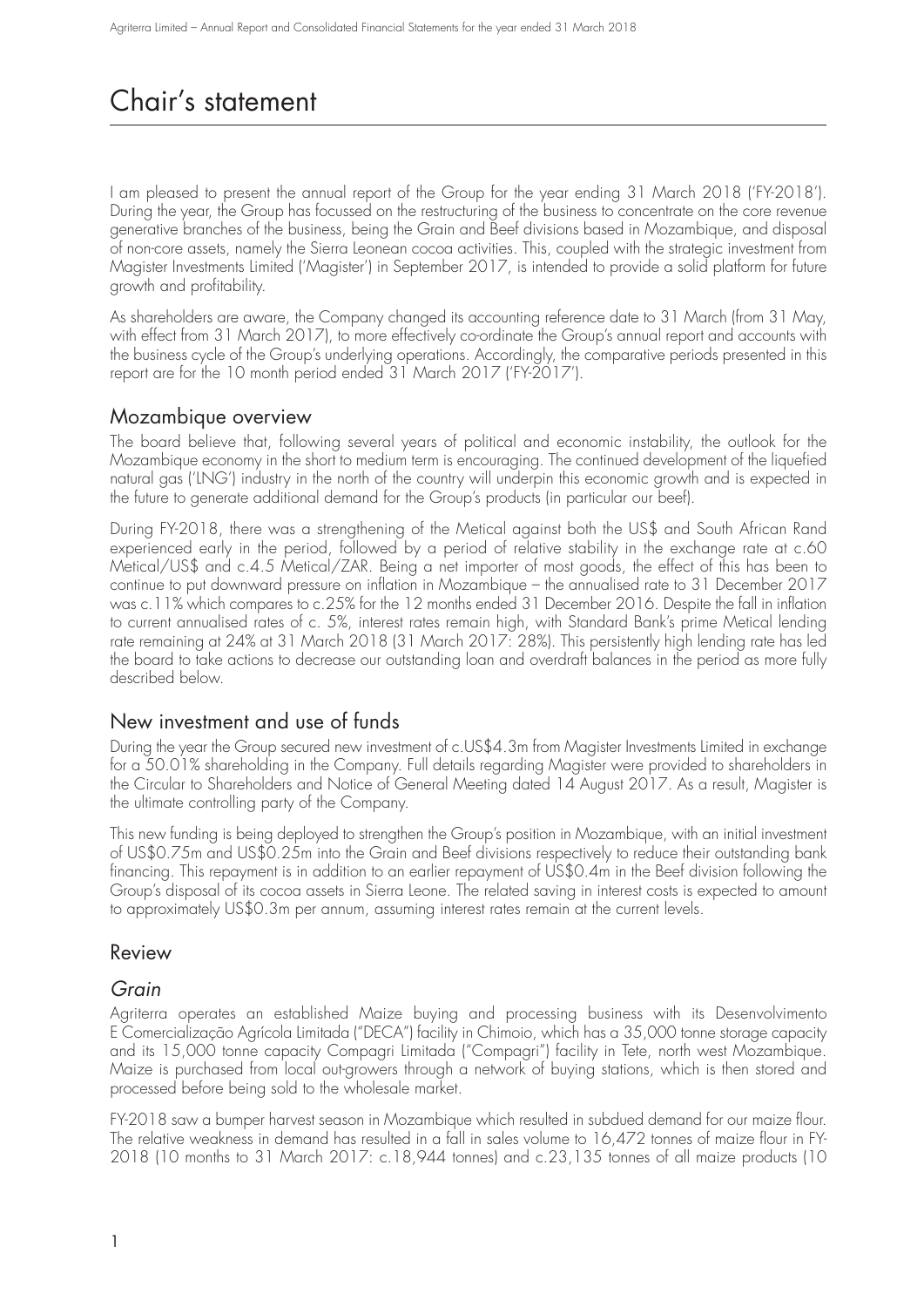months to 31 March 2017: c.24,705), with revenue decreasing in Metical terms from Metical 636.1m to Metical 323.1m and US\$ terms from US\$8.9m to US\$5.1m. Cost reduction measures restricted the fall in EBITDA to a loss of US\$0.67m (10 months to 31 March 2017: loss of US\$0.20m). The cost base is now more aligned to the level of business and the division is looking to expand its product range and consequently improve margins.

The natural cycle of maize purchases following the harvest leads to a significant working capital requirement for the Grain division in the first half of the year which unwinds in the second half. During the year c.21,800 tonnes of maize were purchased (10 months to 31 March 2017: 27,000 tonnes). Inventory levels at the year end were reduced to 1,686 tonnes (31 March 2017: 4,954 tonnes). The Grain division's working capital is financed by bank facilities provided by Standard Bank. The high interest rates continue to erode the overall profitability of the division. After an interest charge of US\$0.95m (10 months to 31 March-2017: US\$0.69m), loss before tax for the Grain division was US\$1.6m (10 months to 31 March 2017: US\$0.89m). In order to mitigate against this high interest cost, the Group has invested US\$0.75m during the period in the working capital requirements of the Grain division to reduce its reliance on overdraft financing. With inflation now stable at around 5% per annum, interest rates are expected to fall further. In addition, the division is reviewing its purchasing practices and sales channels in order to smooth out the peak in the working capital cycle.

### Beef

Agriterra operates its Beef division through Mozbife Limitada ("Mozbife"). The Group has a feedlot facility, abattoir and its own branded retail units.

In respect of the Beef division, demand remains strong. However, a limiting factor to the ability to expand throughput was an outbreak of foot and mouth in February 2018. Although the slaughter herd at the Dombe ranch and feedlot remained disease free, the country-wide disease outbreak severely curtailed the movement of cattle which limited the division's ability to increase the pipeline of cattle in the feedlot, and throughput to the abattoir. Strict Bio security measures are in force at the feedlot and in addition, all cattle movements are currently cleared by Government vets.

Notwithstanding this setback, revenue for the year was US\$4.7m (10 months to 31 March 2017: US\$4.3m). The operating loss however increased to US\$1.59m (10 months to 31 March 2017: US\$1.35m). After a fall in finance costs to US\$0.14m (10 months to 31 March 2017: US\$0.24m), the loss before tax increased slightly to US\$1.73m (10 months to 31 March 2017: US\$1.59m).

Restrictions on the movement of cattle continue, limiting the division's ability to increase throughput. However new sources of quality cattle have been identified and will be brought into the feedlot as soon as conditions allow. Significant improvements have been made to feed cropping at the Vanduzi farm and feedlot during the year, which together with the pelletised animal feed sourced from the Grain division, has been reflected in improved feedlot performance. This is expected to be reflected in improved margins once volumes increase.

### Cocoa

On 1 June 2017 the Group completed the disposal of its Cocoa division operating subsidiaries in Sierra Leone for US\$0.5m. The disposal proceeds were applied to reduce the Group's Beef division borrowing facilities in Mozambique and for general working capital purposes. The Group recorded a profit on the disposal of the Cocoa division of US\$0.15m, which was reduced by US\$0.13m to US\$0.02m following the recycling of translation differences previously reflected in the translation reserve.

### Board and senior management changes

As a result of the investment by Magister on 14 September 2017, the Group re-structured the Board with the appointments of Mr. H Rudland, Mr. G Smith and Mr. B Scott. Mr. A Groves stepped down from the Board to focus on his other business interests. On 31 December 2017 Mr. D Cassiano-Silva stepped down from his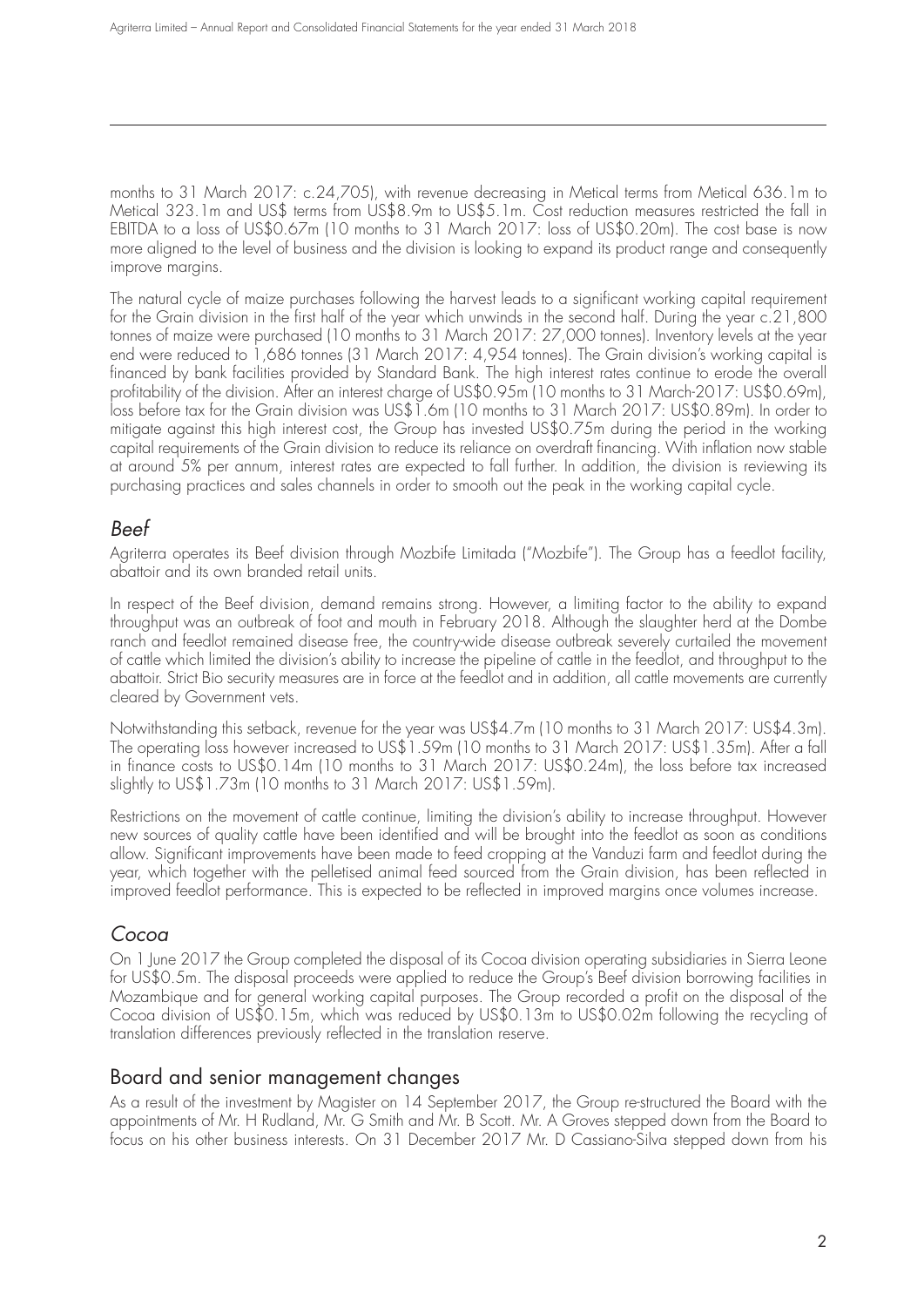## Chair's statement

executive role as Finance Director but remained a Non-Executive director. Mr B Scott stepped down on 28 February 2018 and Ms C Havers took on the role of Executive Chair.

Following the disposal of the Group's cocoa activities, the London office has been closed. On 15 January 2018 Mr A Fernandes was appointed Group Finance Director (Mozambique) and is based in Chimoio, Mozambique, the Company's main operational centre.

I would like to once again take this opportunity to thank Dan and Andrew for their considerable input into the development of the Company and wish Brendan the best in his new role.

### Results

Revenue for the year ended 31 March 2018 fell to US\$9.2m (10 months to 31 March 2017: US\$12.8m). The operating loss for the year increased to US\$4.0m (10 months to 31 March 2017: US\$2.7m). After finance charges of US\$1.1m (10 months to 31 March 2017: US\$0.9m) the loss for the year from continuing activities increased to US\$5.1m (10 months to 31 March 2017: US\$3.6m). The loss from discontinued activities for the year fell to US\$ 0.03m (10 months to 31 March 2017: US\$0.1m). The loss for the year attributable to owners of the company was US\$5.1m (10 months to 31 March 2017: US\$3.8m). At 31 March 2018, net cash balances were US\$3.5m (2017: US\$2.4m) and bank borrowings were US\$4.2m (2017: US\$3.5m). The banking facilities were renewed on 25 May 2018. At the date these facilities were agreed, the Group was in breach of the interest covenant and remains in breach of the covenant. To date the Group has continued to make all repayments of interest and principal and has received no correspondence from the Bank suggesting that the loan might go into default.

## Outlook

The recent investment from Magister marks a new period for the Group and we are already benefitting from the experience and connections of our new Board members. With senior executive management now based in Mozambique, supported by regular board meetings in Chimoio, the Group is focussing on addressing the operational issues to move towards profitability and to capitalise on the expected growth from the development of the LNG industry in Mozambique.

### **CSO Havers**

Chair

21 September 2018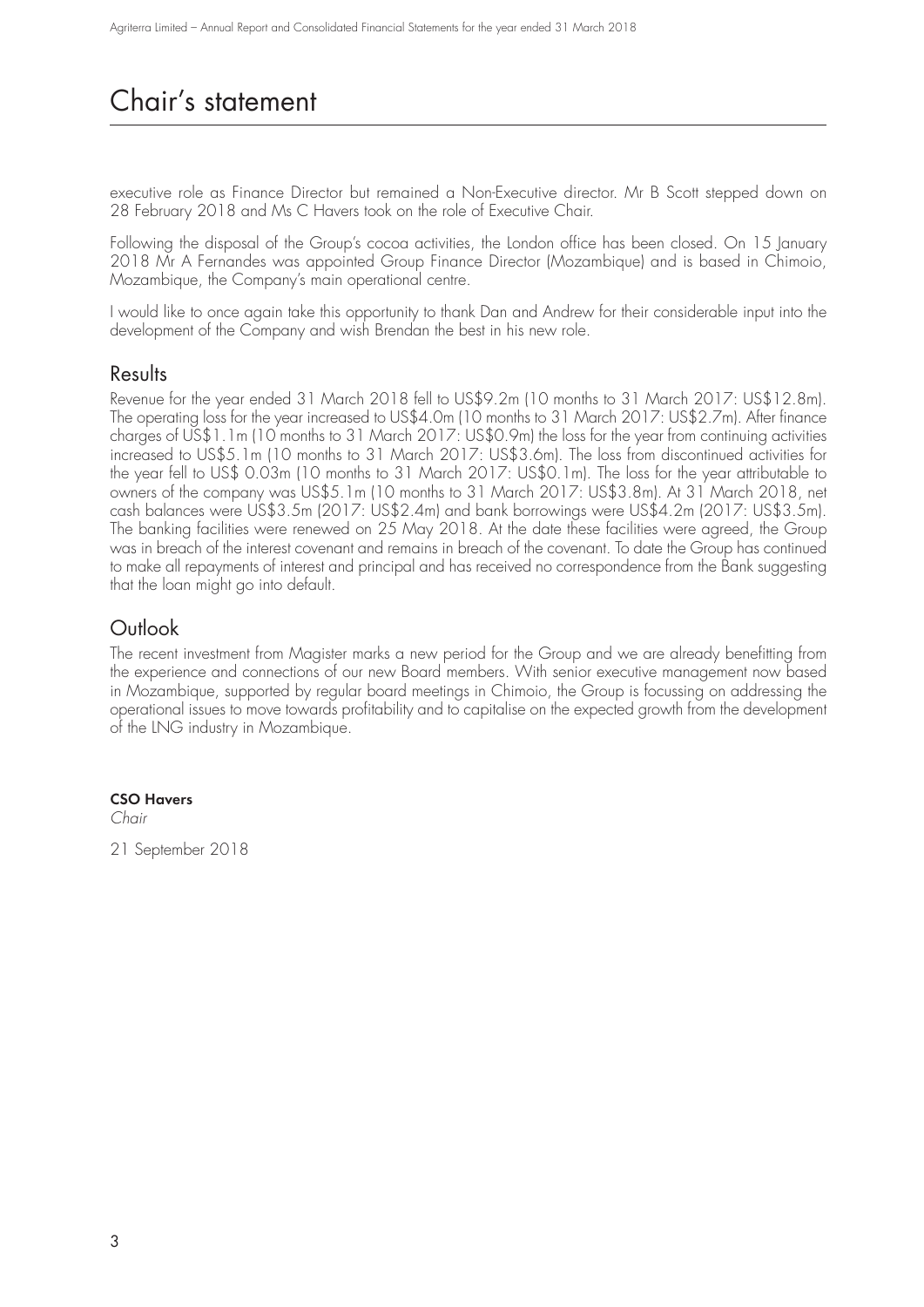## Directors' report

The directors of the Company hereby present their annual report together with the audited financial statements for the year ended 31 March 2018 for the Group. During the comparative period the Company changed its accounting reference date to 31 March from 31 May, effective from 31 March 2017 in order to more effectively co-ordinate the Group's annual report and accounts with the business cycle of the Group's underlying business operations. Accordingly, the financial statements present the results and cash flows of the Group for the year ended 31 March 2018, with the comparative period being the 10 months ended 31 March 2017. At the Annual General Meeting held on 30 November 2017, the shareholders approved a resolution to consolidate 100 existing ordinary shares of 0.1p each ("Existing Ordinary Share") into one new ordinary share of 10p each ("New Ordinary Share"). All references to the number of shares in issue at 31 March 2018 and in the comparative period relate to New Ordinary Shares.

Except where otherwise noted, amounts are presented in this Directors' report in United States Dollars ('\$' or 'US\$').

## 1. Listing details

Agriterra is a non-cellular Guernsey registered company limited by shares, whose ordinary shares ('Ordinary Shares') are quoted on the AIM Market of the London Stock Exchange ('AIM') under symbol AGTA.

### 2. Principal activities, business review and future developments

The principal activity of the Group is the investment in, development of and operation of agricultural and associated civil engineering projects in Africa. The Group's current operations are focussed on maize and beef in Mozambique. During the year the Group disposed of its cocoa interests in Sierra Leone. Details of the disposal are set out in note 13. A review of the Group's performance by business segment and future prospects are given in the Chair's statement. A review of the risks and uncertainties impacting on the Group's long term performance is included in the Corporate Governance report.

## 3. Results and dividends

The Group results for the year ending 31 March 2018 show a loss after taxation and discontinued operations of \$5,084,000 (10 month period ending 31 March 2017: loss \$3,774,000). The Directors do not recommend the payment of a final dividend (10 month period ending 31 March 2017: \$nil). No interim dividends were paid in the period (10 month period ended 31 March 2017: \$nil).

Further details on the Group's performance in the period are included in the Chair's statement.

### 4. Directors

### **4.1. Directors in office**

The Directors who held office during the period and until the date of this report were:

| <b>Director</b>                                | Position                             |
|------------------------------------------------|--------------------------------------|
| CSO Havers                                     | <b>Executive Chair</b>               |
| DL Cassiano-Silva                              | Non-Executive Director               |
| AS Groves (resigned 14 September 2017)         | Chief Executive Officer              |
| HBW Rudland (appointed 14 September 2017)      | Non-Executive Director               |
| B Scott (appointed 14 September 2017, resigned |                                      |
| 28 February 2018)                              | Chief Operating officer - Mozambique |
| GR Smith (appointed 14 September 2017)         | Non-Executive Director               |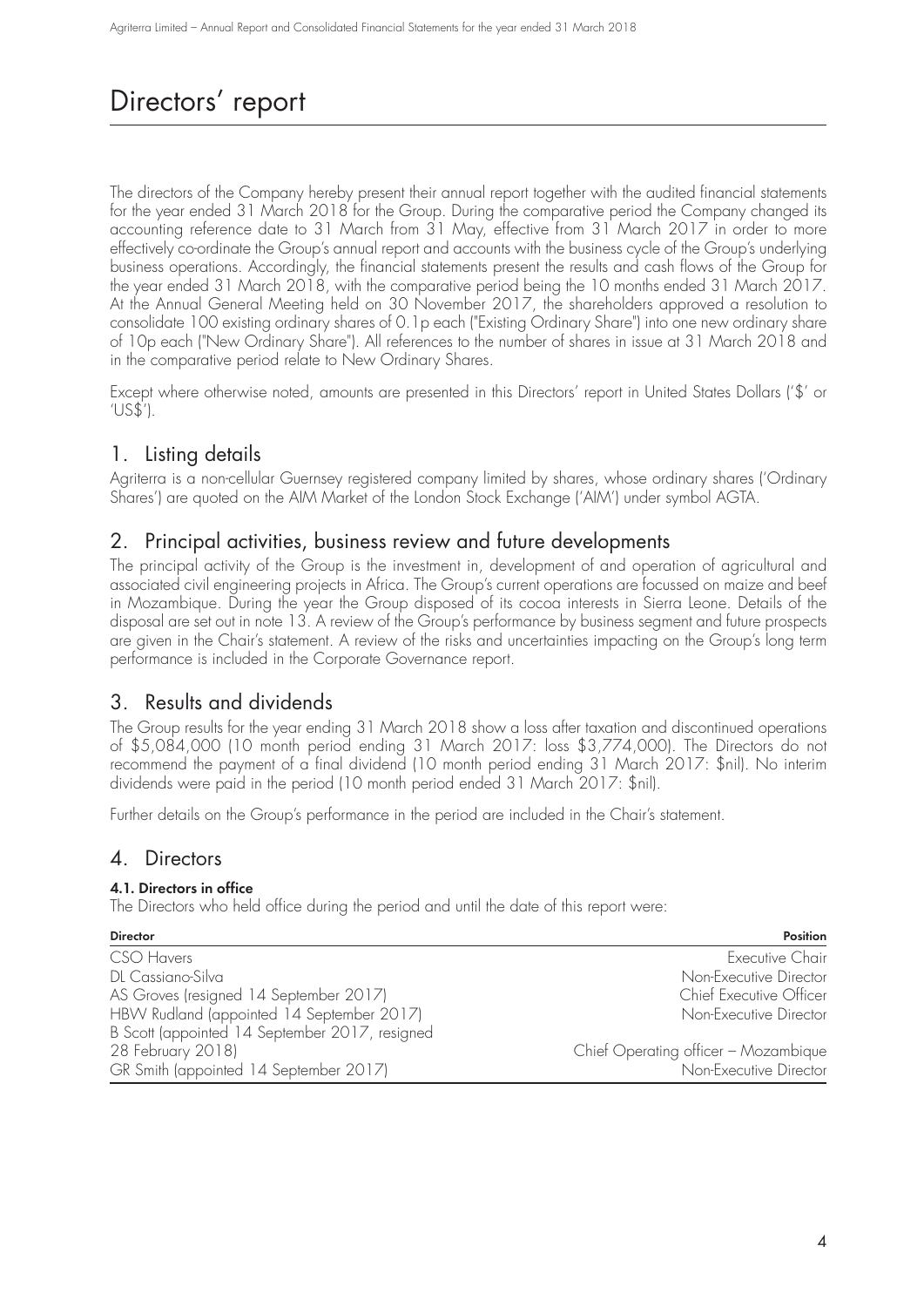## Directors' report

### **4.2. Directors' interests**

As at the date of this report, the interests of the Directors and their related entities in the Ordinary Shares of the Company were:

|               | <b>Ordinary Shares held</b> |
|---------------|-----------------------------|
| HBW Rudland * | ` 622,433                   |

\* Mr Rudland's interest is held through Magister Investments Limited ('Magister'). Magister is a private limited company incorporated in the Republic of Mauritius, wholly owned by Mauritius International Trust Company Limited, as trustee of the Casa Trust (a Mauritius registered trust). Mr. Hamish Rudland is the settlor of the Casa Trust and the beneficiaries of the Casa Trust are Mr. Rudland, his wife, Mrs. Bridgette Rudland and their three children (all of whom are under 18 years old).

### **4.3. Directors emoluments**

Details of the nature and amount of emoluments payable by the Group for the services of its Directors during the financial period are shown in note 10 to the financial statements.

### **Directors' share options**

Details of the Director's interests in share options of the Company during the financial period are as follows:

|                   | Αt            |           |                 |                    |
|-------------------|---------------|-----------|-----------------|--------------------|
|                   | 31 March 2017 | Exercise  | Date from which |                    |
| <b>Director</b>   | and 2018      | price GBP | exercisable     | <b>Expiry date</b> |
| DL Cassiano-Silva | 25,000        | £1.47     |                 | (2)                |

(1) These options were granted on 15 March 2014 and vest 20% per annum on the first to fifth anniversary from the date of grant. (2) These options expire five years after the date they vest.

### **4.4. Directors' indemnities**

The Company has made qualifying third party indemnity provisions for the benefit of its Directors which remain in force at the date of this report.

## 5. Substantial shareholdings

To the best of the knowledge of the Directors, except as set out in the table below, there are no persons who, as of 14 September 2018, are the direct or indirect beneficial owners of, or exercise control or direction over 3% or more of the Ordinary Shares in issue of the Company.

|                                     | <b>Number of Ordinary Shares</b> | % Holding |
|-------------------------------------|----------------------------------|-----------|
| Magister Investments Limited        | 10,622,433                       | 50.01%    |
| Gersec Trust Reg.                   | 2,279,592                        | 10.73%    |
| Mr. William Philip Seymour Richards | 982.500                          | 4.63%     |
| Global Resources Fund               | 678,886                          | 3.20%     |
| Peter Gyllenhammar AB               | 647.500                          | 3.05%     |

## 6. Employee involvement policies

The Group places considerable value on the awareness and involvement of its employees in the Group's performance. Within bounds of commercial confidentiality, information is disseminated to all levels of staff about matters that affect the progress of the Group and that are of interest and concern to them as employees.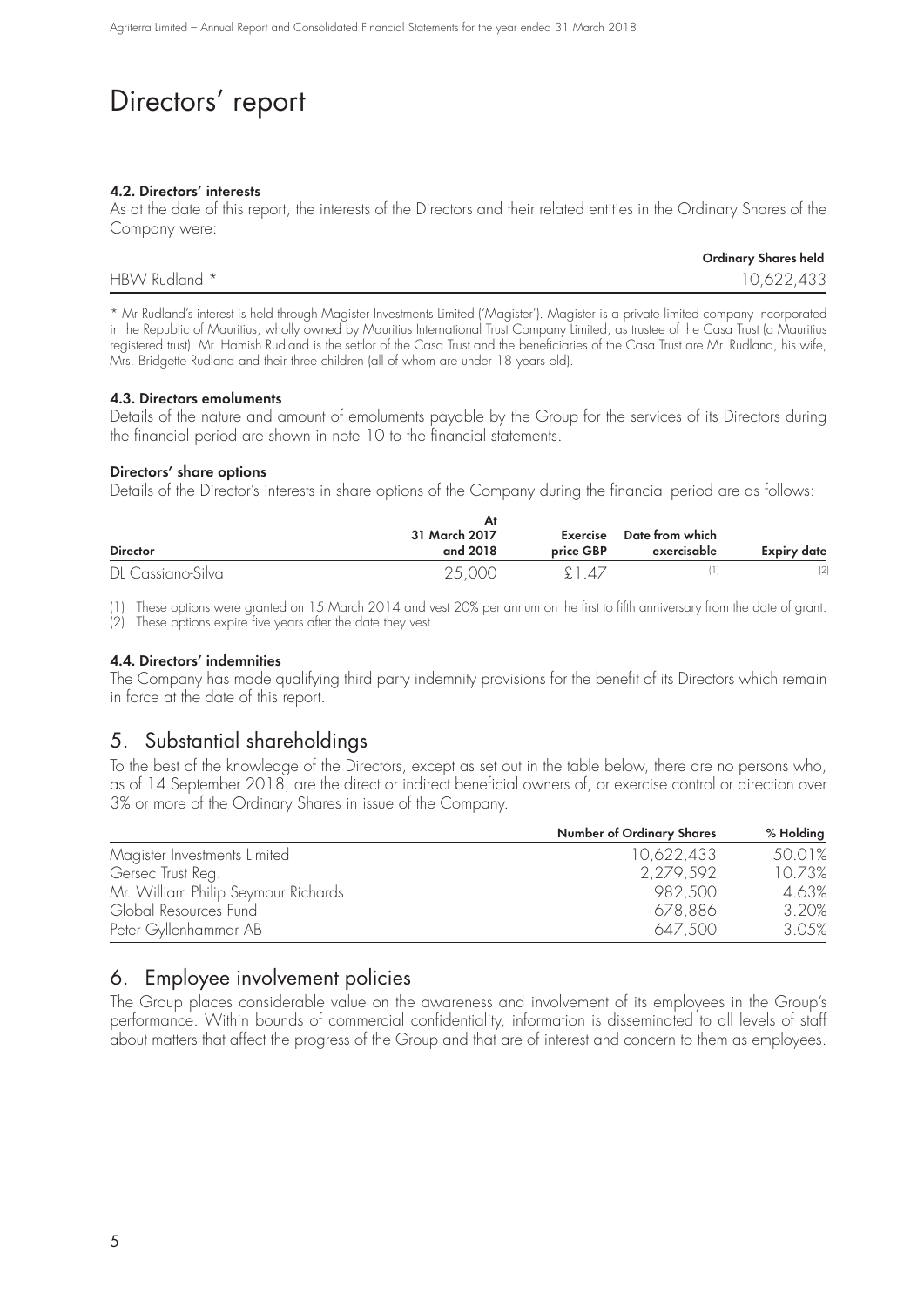## 7. Supplier payment policy and practice

The Group's policy is to ensure that, in the absence of dispute, all suppliers are dealt with in accordance with its standard payment policy which is to abide by the terms of payment agreed with suppliers for each transaction. Suppliers are made aware of the terms of payment. The number of days of average daily purchases included in trade payables at 31 March 2018 was 4 days (31 March 2017: 4 days).

## 8. Political and charitable donations

During the period no political and charitable donations were made (10 month period ending 31 March 2017: \$nil).

## 9. Social and community issues

As a Group, we strongly believe that it is part of our wider responsibility to promote the development of the countries in which we operate. Central to this development and continued economic growth is employment and training. Wherever possible, the Group continues to ensure that its expertise and specialist skills and facilities are made available to the broader community.

Particular activities undertaken during the year have focussed on (1) practical, 'on the ground' training for students from various universities in Mozambique studying, inter alia, production practices in beef and cattle, milling practices (including mill engineering), veterinary sciences and animal sciences; (2) dissemination of agricultural management knowledge and practices; and (3) provision of health and medical assistance.

With respect to educational activities, these have included a four month internship for three students of animal husbandry. In addition, various animal and veterinary science students visited our abattoir for practical aspects of their university courses (these visits are guided by our in-house vet who has more than 30 years' experience in the field of animal health in Mozambique). We have employed a Veterinary Technician student to help with our small staging feedlot in Tete. As part of our Management development program, we have sponsored a student on a three year economics course. Now in his final year, he is managing our Tete milling facility.

With respect to the promotion of health and medical assistance, a contracted doctor visits our sites and facilities on a regular basis to deal with day to day ailments and concerns. He also coordinates and monitors progress on mid to long term treatments ensuring employees are supported through whatever treatments are required. We have undertaken further work on the clinic in the district of Dombe to provide a service base for this very rural community.

Community relations initiatives have included the provision of roofing materials to repair a school roof in Inhazonia. At Mavonde, additional maintenance work was undertaken to the local school built by the Company. At Vanduzi, manure from the feedlot is given to surrounding small scale farming associations, being out growers for Companhia de Vanduzi, who commercially export to the European market. Both DECA and Mozbife sponsored the annual Christmas party for three orphanages in Msika district, and food was distributed to certain communities during the planting season to ensure local seed stocks were planted.

Wherever possible, the Group is also committed to the promotion of food security in Mozambique. We are particularly proud to be working with a leading international food donor programme, providing high quality maize flour products to both alleviate national hunger and support the education of the younger population – the majority of the maize flour we have provided to this food programme has been distributed to school children. We believe that the partner relationship we have built over the year will remain strong in future years, and we hope to continue working extensively with food donor programmes in the future.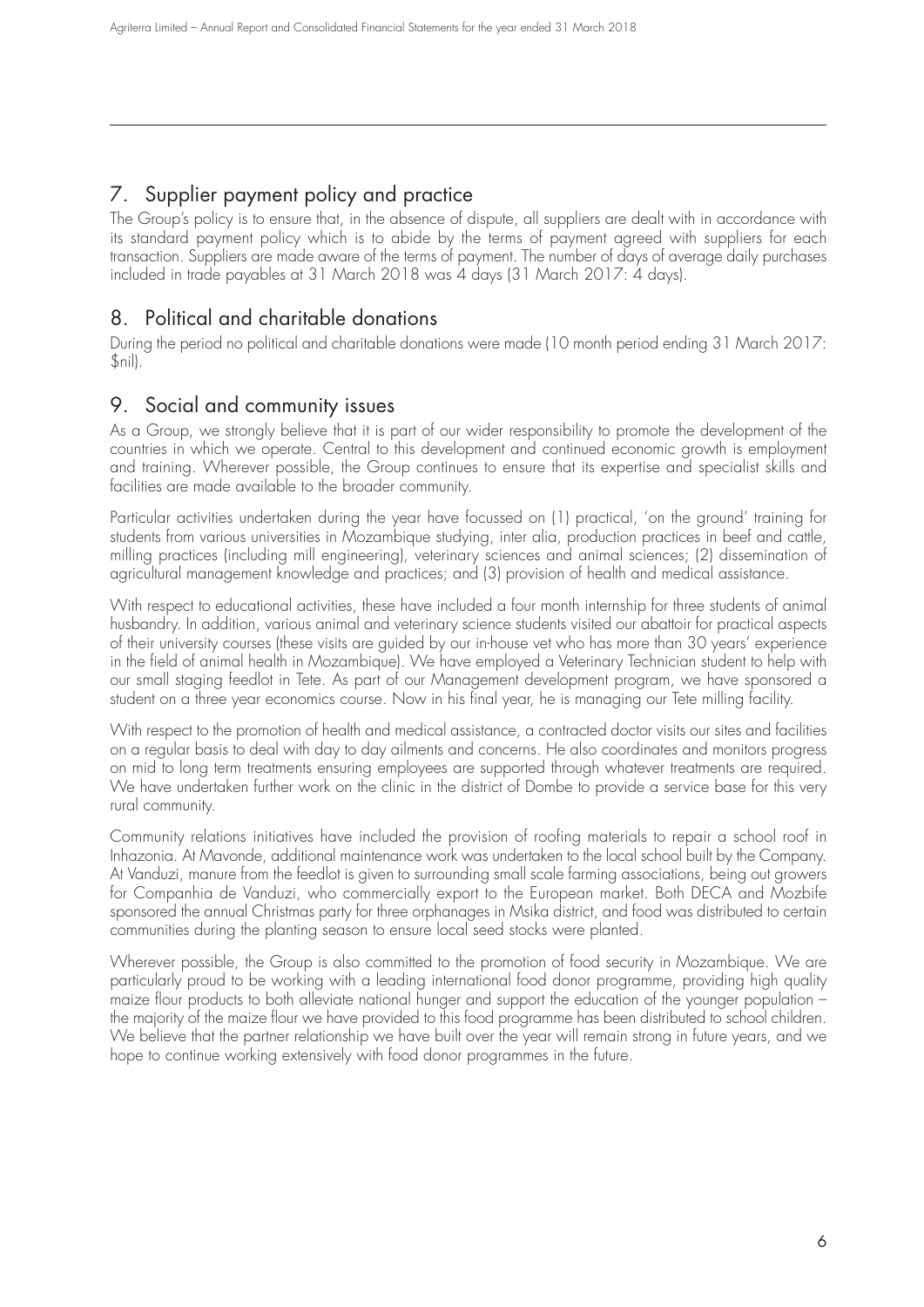## Directors' report

## 10. Independent auditor and statement of provision of information to the independent auditor

BDO LLP have expressed their willingness to continue in office as independent auditor of the Company and a resolution to re-appoint them will be proposed at the forthcoming Annual General Meeting.

The Directors who held office at the date of approval of this Directors' report confirm that, so far as they are each aware, there is no relevant audit information of which the Company's auditor is not aware; and each Director has taken all the steps that he ought to have taken as a Director to make himself aware of any relevant audit information and to establish that the Company's auditor is aware of that information.

## 11. Additional information and electronic communications

Additional information on the Company can be found on the Company's website at www.agriterra-ltd.com.

The maintenance and integrity of the Company's website is the responsibility of the Directors; the work carried out by the auditor does not involve consideration of these matters and accordingly, the auditor accepts no responsibility for any changes that may have occurred to the financial statements since they were initially presented on the website.

The Company's website is maintained in compliance with AIM Rule 26.

By order of the Board.

**CSO Havers**

Chair

21 September 2018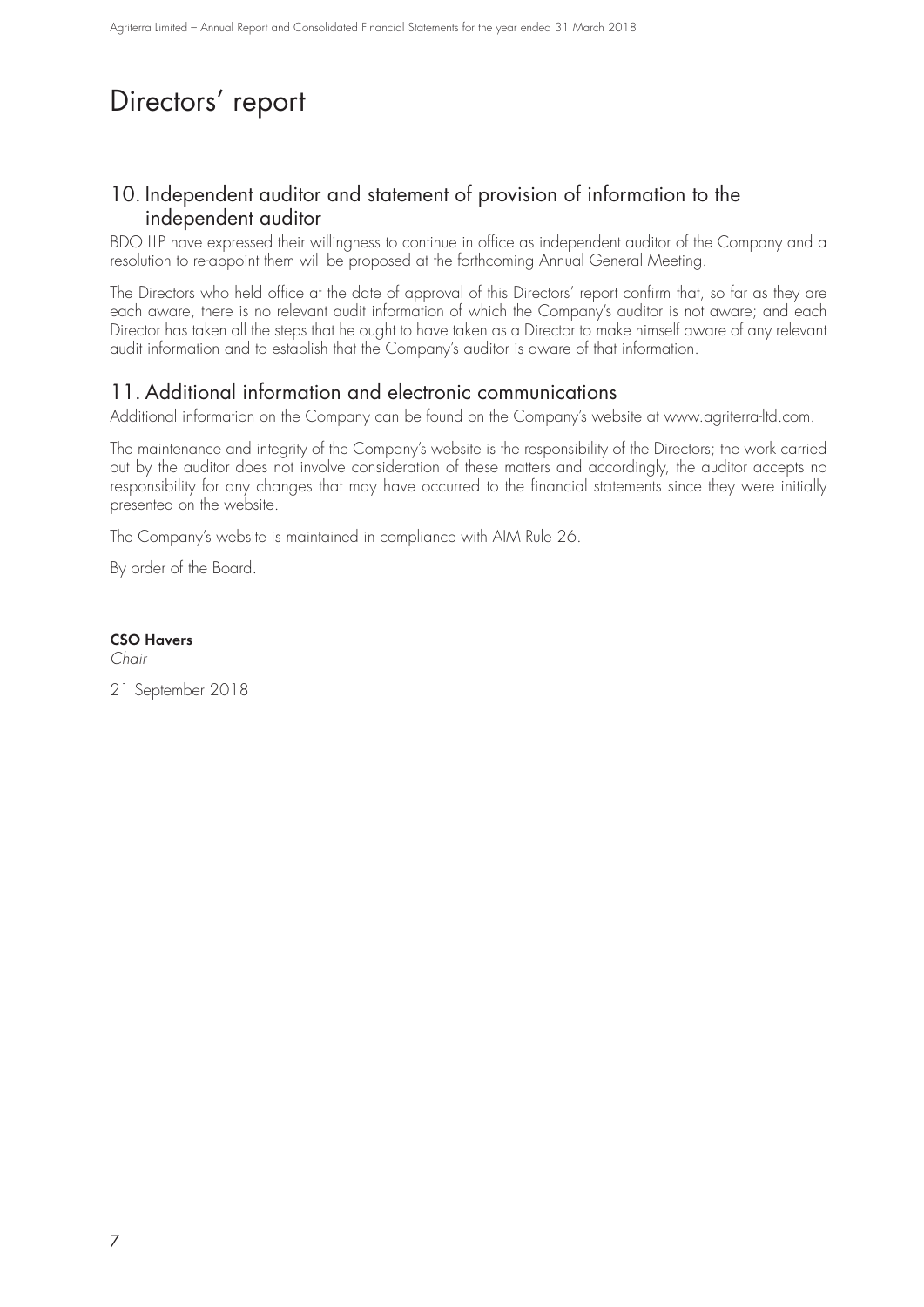## Corporate governance

The Board is accountable to the Company's shareholders for good corporate governance. The Company is quoted on AIM and is therefore required to comply with the provisions of a recognised corporate governance code from the 28th September 2018. The board are reviewing the Company's corporate governance policies and disclosures and have decided to adopt the Quoted Company Alliance Corporate Governance Code (the "QCA code"). Set out below is a summary of how, at the date of this report, the Group was dealing with corporate governance issues.

## 1. The Board of Directors and the Executive Committee

The Group is led and controlled by a Board comprising the executive Chair, and three Non-Executive directors.

Whilst the Group consolidates its operations in Mozambique, the board appointed Caroline Havers as Executive-Chair. It is intended to appoint a Chief Executive Officer, based in Mozambique in due course.

Both Hamish Rudland and Gary Smith are not considered to be independent directors by virtue of their relations with Magister Investments Limited. Daniel Cassiano-Silva is the former executive finance director of the Group and therefore is also not considered to be independent.

The board are seeking to appoint two independent Non-Executive directors with the experience and skill base to complement those of the existing board.

The Executive Chair is expected to commit a minimum of 2 weeks per month and the non-executive directors are expected to commit 2 days a month. In addition, all directors are expected to devote any additional time that might be required in order to discharge their duties.

Board meetings are held quarterly in Mozambique. Since the reconstitution of the board following the investment by Magister Investments Limited in September 2017, four board meetings have been held, the first in London and the remainder in Mozambique. The attendance record of directors is as follows:

|                                           | Meetings<br>Held | Meetings<br>Attended |
|-------------------------------------------|------------------|----------------------|
| Caroline Havers                           |                  |                      |
| Daniel Cassiano-Silva                     |                  |                      |
| Hamish Rudland                            |                  |                      |
| Brendan Scott (resigned 28 February 2018) |                  |                      |
| Gary Smith                                |                  |                      |

The Board has entrusted the day-to-day responsibility for the direction, supervision and management of the business to the Group Executive Committee (the 'ExCom'). The ExCom is currently comprised of the Executive Chair, the Operations Director and Chief Financial Officer in Mozambique.

Certain matters are specifically reserved to the Board for its decision including, inter alia, the creation or issue of new shares and share options, acquisitions, investments and disposals, material contractual arrangements outside the ordinary course of business and the approval of all transactions with related parties.

Due to the current size of the Board and the Company, there is no separate Nomination Committee and any new Directors are appointed by the whole Board.

There is no agreed formal procedure for the Directors to take independent professional advice at the Group's expense. The Company's Directors submit themselves for re-election at the Annual General Meeting at regular intervals in accordance with the Company's Articles of Incorporation.

The Group has adopted a share dealing code for Directors' dealings which is appropriate for an AIM quoted company. The Directors and the Company comply with the relevant provisions of the AIM Rules and the Market Abuse Regulation (EU) No. 596/2014 relating to share dealings and take all reasonable steps to ensure compliance by the Group's employees.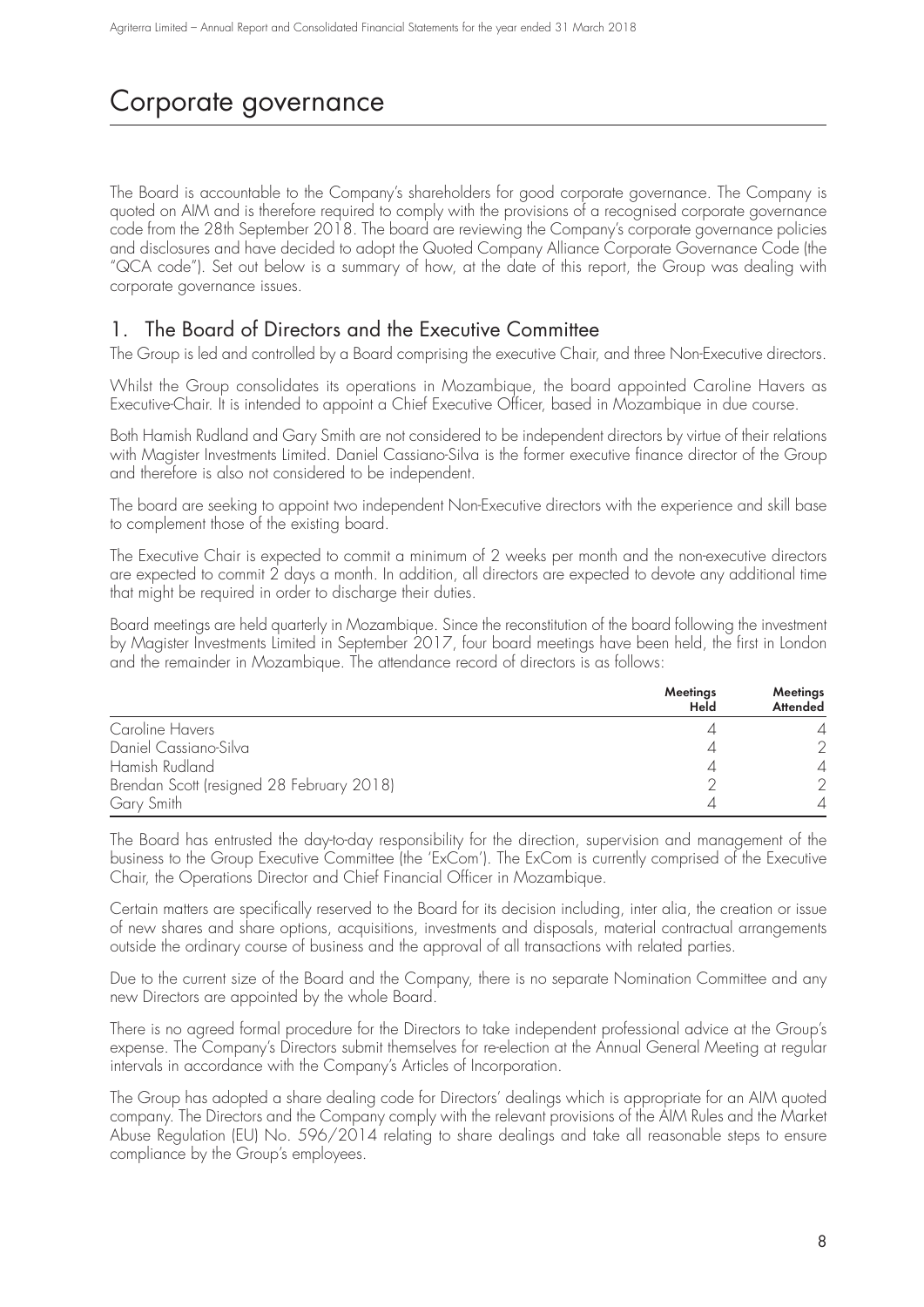## Corporate governance

The Company has remuneration and audit committees as more fully described below.

### 2. Directors' remuneration

The remuneration committee reviews the performance of the Directors and makes recommendations to the Board on matters relating to the Directors' remuneration and other terms of employment. The committee makes recommendations to the Board on the granting of share options and other equity incentives and administers any equity incentive schemes. The remuneration committee is constituted on an ad hoc basis and comprises at least two members.

Details of the remuneration of each Director are set out in note 10 to the financial statements.

## 3. Accountability and audit

The audit committee is responsible for ensuring that the Group's financial performance and position is properly monitored, controlled and reported. The committee meets at least once a year and has unrestricted access to the auditor. In addition to meeting with the auditor and reviewing the report from the auditor relating to the accounts and internal control, the committee is also responsible for reviewing the scope and results of the audit, its cost effectiveness and the independence and objectivity of the auditor. A formal statement of independence has been received from the external auditor for the period. Hamish Rudland and Gary Smith comprise the audit committee which is chaired by Gary Smith. The Executive Chair and Chief Financial Officer are invited to attend meetings with the auditor.

### 4. Relations with shareholders

The Executive Chair is the Company's principal spokesperson with investors, fund managers, the press and other interested parties. At the Annual General Meeting, investors are given the opportunity to question the Board.

### 5. Internal audit

The Board acknowledges its responsibility for establishing and monitoring the Group's systems of internal control. Although no system of internal control can provide absolute assurance against material misstatement or loss, the Group's systems are designed to provide the Directors with reasonable assurance that problems are identified on a timely basis and dealt with appropriately.

The Board reviews the effectiveness of the systems of internal control and considers the major business risks and the control environment. No significant control deficiencies have come to light during the year and no weakness in internal financial control has resulted in material losses, contingencies or uncertainties which would require disclosure as recommended by the guidance for directors on reporting on internal financial control.

In light of this control environment the Board periodically reviews the requirement for an internal audit function. It currently considers that there is no such requirement.

## 6. Compliance with relevant legislation

All Directors are kept informed of changes in relevant legislation and changing commercial risks with the assistance of the Company's legal advisers and auditors where appropriate. The Directors have taken appropriate legal advice and implemented internal training and reporting procedures to ensure compliance with the UK Bribery Act 2010 (the 'Bribery Act') and the Prevention of Corruption (Bailiwick of Guernsey) Law, 2003 which contains broadly similar restrictions. Notwithstanding the fact that the Company is not UK–resident, the Directors have formed a view that it is appropriate for the Company to maintain compliance with the Bribery Act.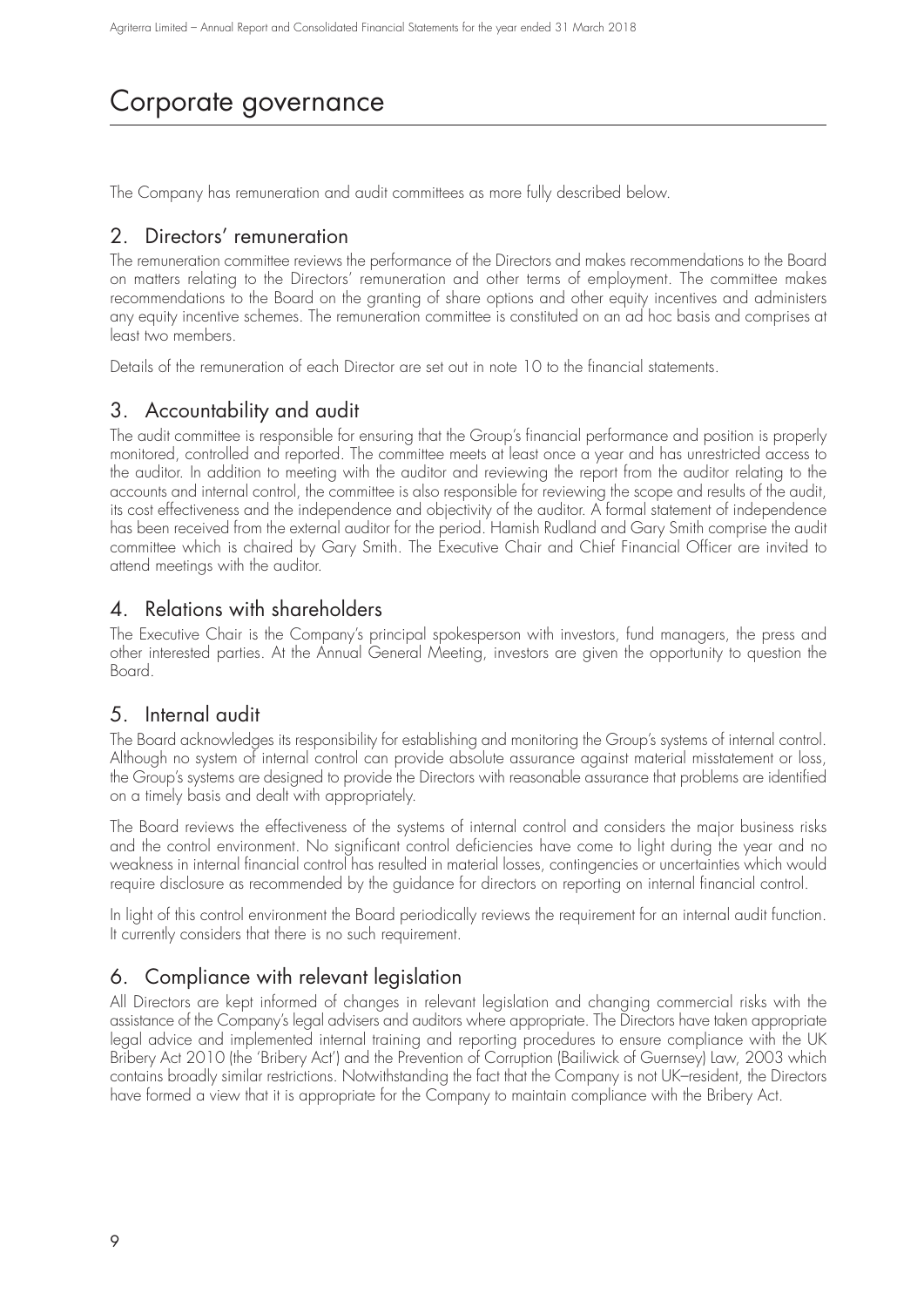## 7. Going concern

The Board has detailed its considerations relating to Going Concern in note 3.1 to the financial statements.

## 8. Risks and uncertainties

There are a number of risks and uncertainties facing the Group, principally the following:

### **8.1. Foreign exchange**

The Group's operations are impacted by fluctuations in exchange rates, in particular between the Metical and South African Rand and the Metical and United States Dollar. Fluctuations in exchange rates may affect the underlying amounts that the Group will pay for goods or services, or impact the price competitiveness of the Group's products in certain markets. This risk was particularly noticeable in the previous financial period – the Mozambique to US\$ exchange rate has moved from 59.61 Metical/US\$ at 31 May 2016 to 66.51 Metical/US\$ at 31 March 2017, having reached as high as approximately 80 Metical/US\$ in the period; rates for the year ended 31 March 2018 have stabilised. On the one hand, a devaluation in the Metical increases the cost of those areas of the Group's cost base denominated in currencies other than the Metical. On the other hand, a devaluation in the Metical increases the cost of imported beef products, which become relatively more expensive than produce of Mozambique origin. On a net basis, a devaluation in the Metical has been favourable for sales and net income. Future fluctuations in exchange rates could have a net positive or adverse effect on the Group's business. Further details of the Group's foreign currency exposures are set out in note 24.4.1

### **8.2. Regulatory risk**

While the Group believes that its operations are currently in substantial compliance with all relevant material environmental and health and safety laws and regulations, there can be no assurance that new laws and regulations, or amendments to, or stringent enforcement of, existing laws and regulations will not be introduced, which could have a material adverse impact on the Group.

### **8.3. General risks associated with operating in Africa**

Changes in government, monetary policies, taxation, exchange control and other laws can have a significant impact on the Group's assets and operations. Several countries in Africa have experienced periods of political instability, including more recently Mozambique, and there can be no guarantees as to the level of future political stability. Changes to government policies and applicable laws could adversely affect the operations and/or financial condition of the Group. The jurisdictions in which the Group might operate in the future may have less developed legal systems than more established economies, which could result in risks such as (i) effective legal redress in the courts being more difficult to obtain; (ii) a higher degree of discretion on the part of governmental authorities; (iii) the lack of judicial or administrative guidance on interpreting applicable rules and regulations. In certain jurisdictions, the commitment of local business people, government officials and agencies and the judicial system to abide by legal requirements and negotiated agreements may be more uncertain, creating particular concerns with respect to the Group's licenses and agreements for business. These may be susceptible to revision or cancellation and legal redress may be uncertain or delayed.

This risk increased significantly during the period ending 31 March 2017 in Mozambique, which experienced a complex economic crisis (arising through a combination of factors including the decline in commodity prices, strong devaluation of the Metical, a rise in inflation and natural disasters) and military conflict focussed in the central regions of the country. During the year ended 31 March 2018 there has been a relative improvement in Mozambique; in particular, there has been no repeat of political and military unrest. In addition, inflation is slowing down and agricultural commodity prices have stabilised. Combined with a general improvement in the international sentiment towards Mozambique in response to the positive actions undertaken by the Government to address the debt crisis, there is hope that donor funding and private investment (particularly in the natural gas and coal sectors) will contribute to a general economic uplift.

However, in the event that political and military tensions escalate again, the Group will be obligated to assess the risks to staff and re-consider risk mitigation so as to protect staff and assets, so far as practicable.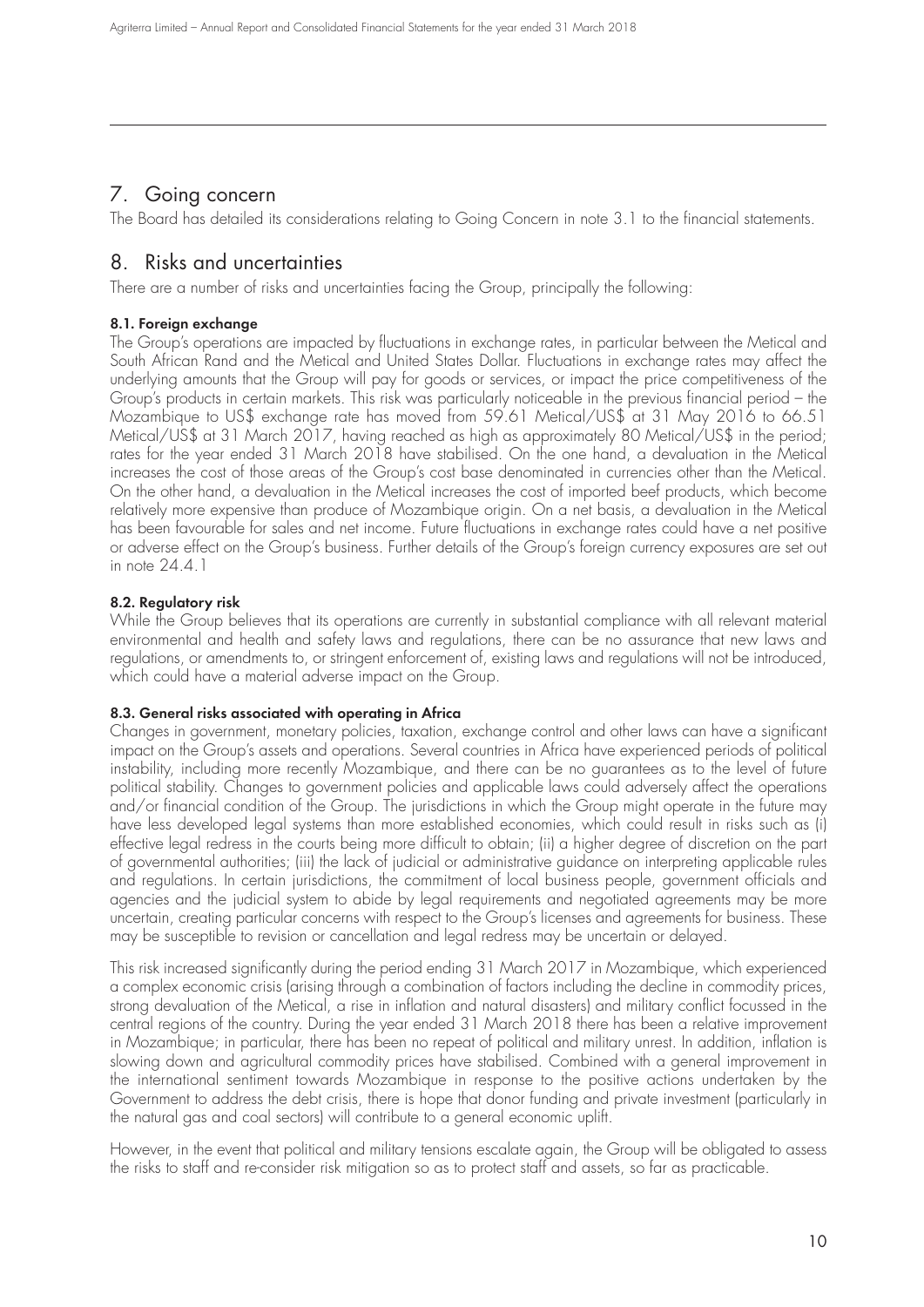## Corporate governance

### **8.4. Land ownership in Mozambique**

Under the laws of Mozambique, proprietary rights in land are exclusive to the state. The Mozambique constitution prescribes the state's rights of ownership and the power and ability to determine the conditions for the use and development of land by individual or corporate persons. The land cannot be sold, mortgaged or encumbered in any way or by any means. The state grants the right to use and develop the land which is evidenced by a Use and Development of Land License ('DUAT') which allows for the title holder to build and register any infrastructure under its name on such land. Our Mozambique operations are dependent on maintaining the relevant DUATs and, whilst there is currently no indication that the relevant DUATs are invalid, there can be no guarantees that this will not change in future.

### **8.5. Maize growing season**

The Group anticipates a six month buying/growing season for maize. However matters outside the control of the Group, such as adverse weather conditions, could impact upon the amount of production achieved by local farmers in any year, which could consequently have adverse effects on the Group's business and profit margins.

### **8.6. Cattle ranching and feedlots**

The Group has significant cattle ranching and feedlot assets in Mozambique, with approximately 4,000 head as at 31 March 2018 (31 March 2017: 3,500). While all necessary measures are taken to ensure the cattle remain disease and infection free, there is a risk that the animals may be affected by unforeseen illnesses which could impact on the future profitability of these operations. Mozambique is also subject to significant temperature and precipitation changes during and between years. In some years, particularly 'El Nino' years such as calendar year 2016, the country may be subject to drought conditions which impact on the availability of grazing feed for cattle (thereby necessitating the implementation of supplementary feeding programmes to maintain the condition of the animals). Any unexpected supplementary feeding programmes, or increases in the price of purchased feed (such as maize, bran, sunflower cake etc) resulting from lower than anticipated local supplies, may impact on the profitability of the ranching operations.

### **8.7. Health risks**

The Group operates in countries that are, or may be, subject to significant health risks. For example, due to the Ebola epidemic in Sierra Leone in 2014 and 2015, the Group suspended the development of its Cocoa plantation and has subsequently disposed of this asset. In the event of other unforeseen epidemics in the future, there is a risk that the Group's operations may be further temporarily disrupted, or require additional precautionary measures. Accordingly, in such circumstances, the Group may be unable to develop its projects in the timeframe and budget initially projected, which may impact on the cash requirements or profitability of these projects.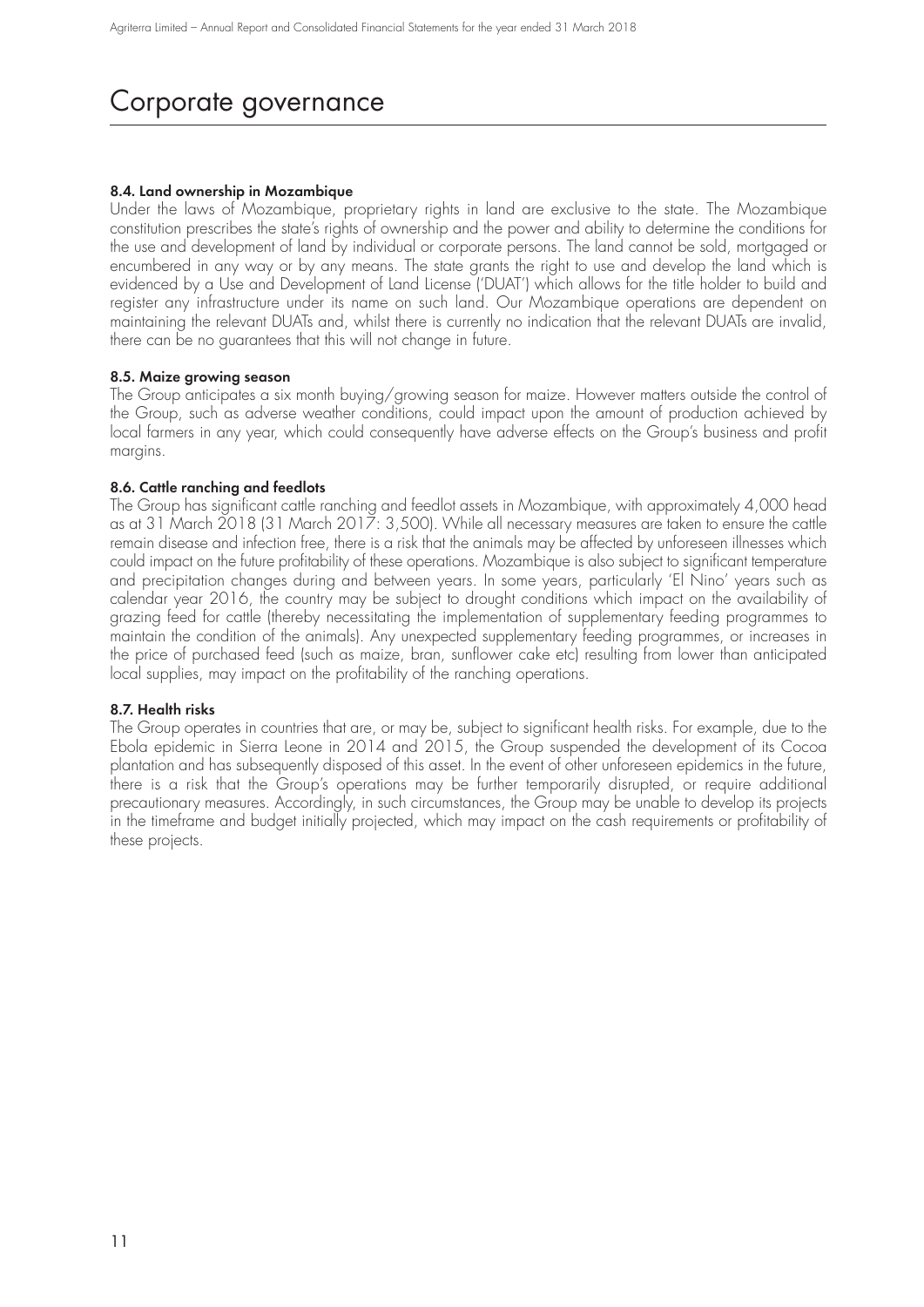## Statement of Directors' responsibilities

The Directors are responsible for preparing the Director' Report and the financial statements in accordance with applicable law and regulations.

The Companies (Guernsey) Law, 2008, as amended (the '2008 Law') requires the Directors to prepare group financial statements for each financial period in accordance with generally accepted accounting principles.

The Directors are required by the AIM Rules of the London Stock Exchange to prepare group financial statements in accordance with International Financial Reporting Standards ('IFRS') as adopted by the European Union ('EU').

The financial statements of the Group are required by law to give a true and fair view and are required by IFRS as adopted by the EU to present fairly the financial position and financial performance of the Group.

In preparing the Group financial statements, the Directors are required to:

- select suitable accounting policies and then apply them consistently;
- make judgements and accounting estimates that are reasonable and prudent;
- state whether they have been prepared in accordance with IFRSs as adopted by the EU; and
- prepare the financial statements on the going concern basis unless it is inappropriate to presume that the Group will continue in business.

The Directors are responsible for keeping adequate accounting records that are sufficient to show and explain the Group and Company transactions and disclose with reasonable accuracy at any time the financial position of the Group and Company and enable them to ensure that the financial statements are properly prepared in accordance with the Companies (Guernsey) Law, 2008. They are also responsible for safeguarding the assets of the Group and Company and hence for taking reasonable steps for the prevention and detection of fraud and other irregularities.

The Directors are responsible for the maintenance and integrity of the corporate and financial information included on the Group's website. Legislation in Guernsey governing the preparation and dissemination of financial statements may differ from legislation in other jurisdictions.

The Directors confirm they have discharged their responsibilities as noted above.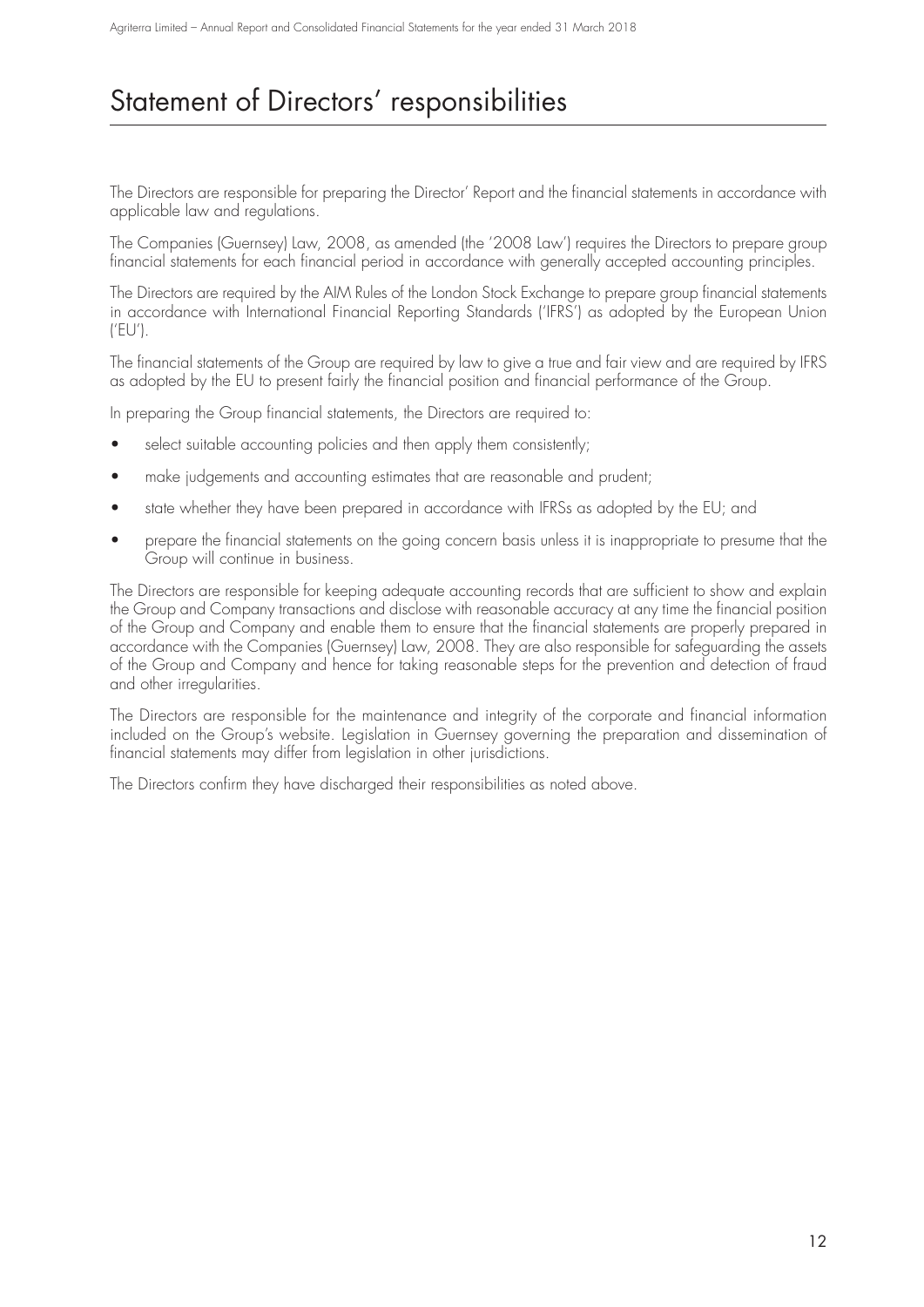## Independent auditor's report to the members of Agriterra Limited

### **Opinion**

We have audited the financial statements of Agriterra Limited and its subsidiaries (the 'group') for the year ended 31 March 2018 which comprise the consolidated income statement, the consolidated statement of comprehensive income, the consolidated statement of financial position, the consolidated statement of changes in equity, the consolidated cash flow statement and notes to the financial statements, including a summary of significant accounting policies. The financial reporting framework that has been applied in the preparation of the financial statements is applicable law and International Financial Reporting Standards (IFRSs) as adopted by the European Union.

In our opinion:

- the financial statements give a true and fair view of the state of the group's affairs as at 31 March 2018 and of the group's loss for the year then ended;
- the group financial statements have been properly prepared in accordance with IFRSs as adopted by the European Union; and
- the financial statements have been prepared in accordance with the requirements of the Companies (Guernsey) Law, 2008.

### **Basis for opinion**

We conducted our audit in accordance with International Standards on Auditing (UK) (ISAs (UK)) and applicable law. Our responsibilities under those standards are further described in the Auditor's responsibilities for the audit of the financial statements section of our report. We are independent of the group in accordance with the ethical requirements that are relevant to our audit of the financial statements in the UK, including the FRC's Ethical Standard as applied to listed entities, and we have fulfilled our other ethical responsibilities in accordance with these requirements. We believe that the audit evidence we have obtained is sufficient and appropriate to provide a basis for our opinion.

### **Material uncertainty related to going concern**

We draw attention to Note 3.1 to the financial statements concerning the group's ability to continue as a going concern which shows that the group will need to meet its cash flow forecasts, renew its overdraft facility and maintain its current borrowings or raise further finance in order to continue as a going concern. As disclosed in note 22, the Group's overdraft facilities require renewal in May 2019 and its loan is currently in breach of its covenants.

The matters explained in note 3.1 indicate that a material uncertainty exists that may cast significant doubt on the group's ability to continue as a going concern. The financial statements do not include the adjustments that would result if the group was unable to continue as a going concern. Our opinion is not modified in respect of this matter.

Given the conditions and uncertainties noted above, we considered going concern to be a Key audit matter. We critically assessed management's financial forecast over their period of going concern assessment to December 2019. This included consideration of the key underlying assumptions and involved reviewing actual performance against budget. We noted that the forecast is dependent upon the successful execution of the new business plans in both the beef and grain divisions, and the forecasts show a significant increase in revenues and a reduction in costs, as disclosed in note 3.1. We reviewed the recent renewal of the overdraft facility and obtained representations from the Board that there has been no correspondence from the bank in respect of the breach of covenants. We reviewed the letter of support provided by the parent company to the Mozambique subsidiaries of the Group. We discussed these matters with management and the Audit Committee and obtained representations from the Board in respect of the future plans of the group. We evaluated the adequacy of disclosures made in the financial statements. We found that the disclosure of this matter was adequately described.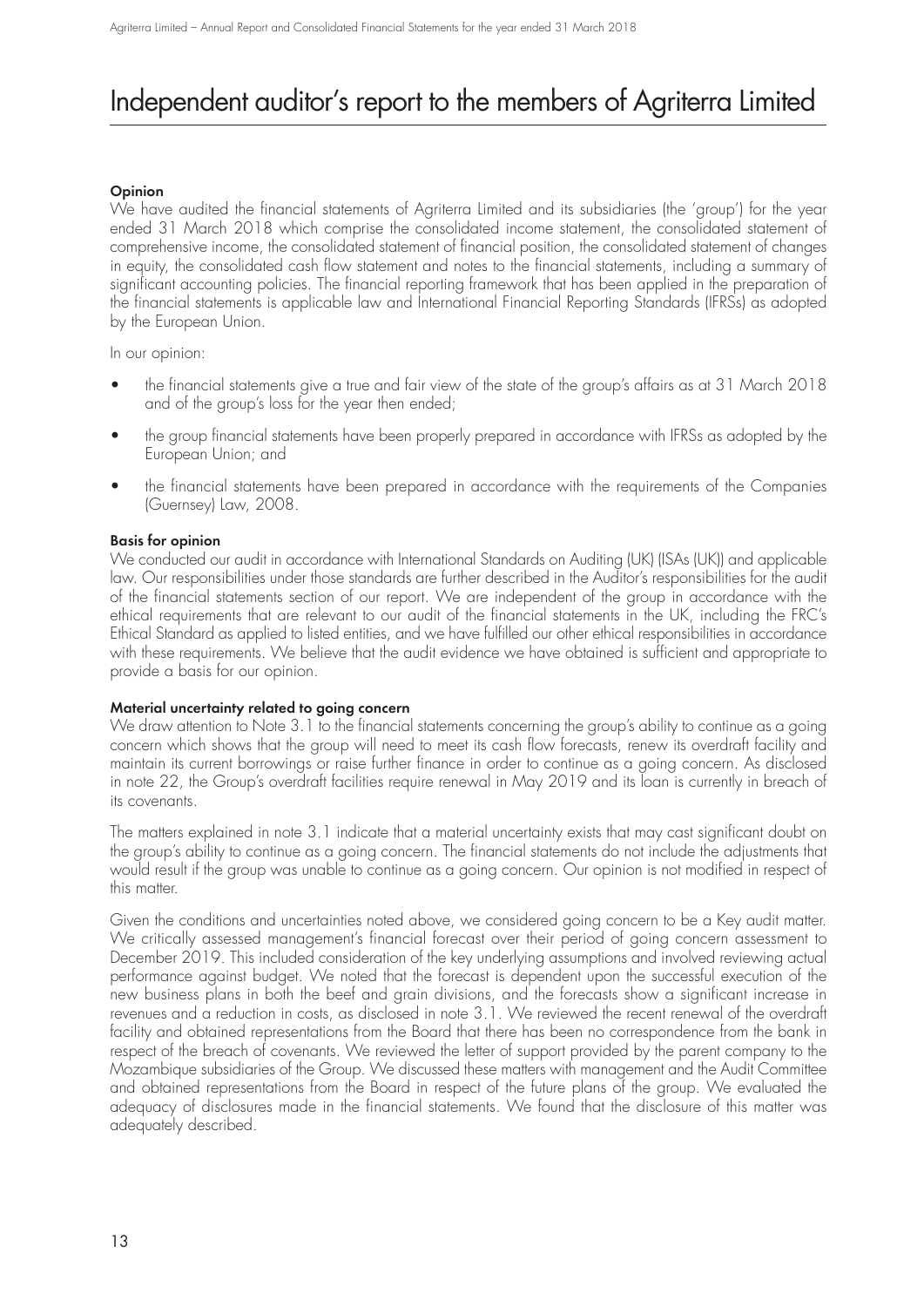#### **Key Audit Matter**

Key audit matters are those matters that, in our professional judgment, were of most significance in our audit of the financial statements of the current period and include the most significant assessed risks of material misstatement (whether or not due to fraud) we identified, including those which had the greatest effect on: the overall audit strategy, the allocation of resources in the audit; and directing the efforts of the engagement team. These matters were addressed in the context of our audit of the financial statements as a whole, and in forming our opinion thereon, and we do not provide a separate opinion on these matters.

#### **Impairment assessment of the beef and grain divisions**

As detailed in note 4.1, the Group's principal non-current assets relate to the beef and grain divisions. Management must assess at each reporting date whether there is any objective evidence of impairment of the Group's assets. Management noted that indicators of impairment exist, such as the losses incurred during the year. Management undertook impairment tests using the value in use (VIU) method to determine if as at 31 March 2018 the recoverable amount of each of the divisions was greater than its carrying value. This assessment involved significant Management judgement and estimates, as detailed in the significant accounting policies and estimates note and note 4.1. We therefore considered the impairment assessment and the appropriateness of the estimates and disclosures to be a key audit matter.

#### **Our Response Impairment assessment of the beef and grain divisions**

We evaluated management's value in use impairment models for the grain and beef divisions and critically challenged the key estimates and assumptions used by management. In doing so, we confirmed that the forecasts were formally reviewed and approved by the Board and were consistent with operational budgets. We reviewed the discount rate used and involved our specialist valuations department. We reviewed the sensitivity analysis over individual key inputs, together with a combination of sensitivities over such inputs. We reviewed the disclosures in the financial statements, particularly the disclosures of key estimates and assumptions which impact the fair values, and the sensitivity analysis thereon.

#### **Our application of materiality**

Group materiality \$200,000 (2017 – \$200,000). Basis for determining materiality 1.5% of total assets.

Group performance materiality \$100,000 (2017 – \$100,000). Basis for performance materiality 50% of group materiality.

We apply the concept of materiality both in planning and performing our audit, and in evaluating the effect of misstatements. We consider materiality to be the magnitude by which misstatements, including omissions, could influence the economic decisions of reasonable users that are taken on the basis of the financial statements. Importantly, misstatements below these levels will not necessarily be evaluated as immaterial as we also take account of the nature of identified misstatements, and the particular circumstances of their occurrence, when evaluating their effect on the financial statements as a whole. We have determined an assets based measure is appropriate as the group is currently loss making and has recently raised significant equity financing. Whilst materiality for the financial statements as a whole was \$200,000, each significant component of the group was audited to a lower level of materiality of \$120,000. Performance materiality has been set at 50% of materiality, which is used to determine the financial statement areas that are included within the scope of our audit and the extent of sample sizes during the audit. We agreed with the Audit Committee that we would report to the Committee all individual audit differences identified during the course of our audit in excess of \$4,000. We also agreed to report differences below these thresholds that, in our view warranted reporting on qualitative grounds.

#### **An overview of the scope of our audit**

Our group audit was scoped by obtaining an understanding of the group and its environment, including the group's system of internal control, and assessing the risks of material misstatement in the financial statements at the group level. Our group audit scope focused on the group's principal operating businesses being the grain and beef divisions, which were subject to a full scope audit. Together with the parent company and its group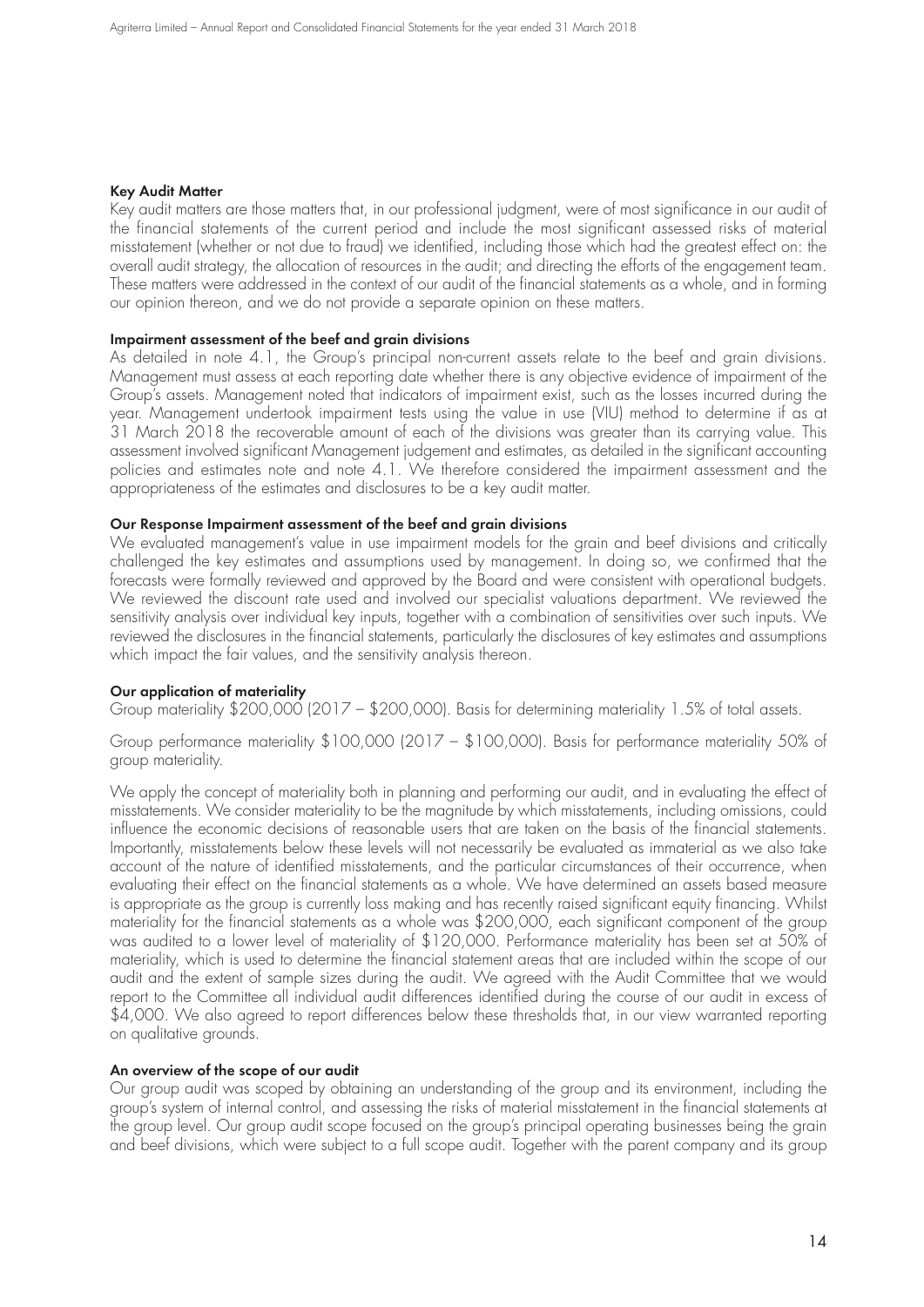## Independent auditor's report to the members of Agriterra Limited

consolidation, which was also subject to a full scope audit, these represent the significant components of the group. The remaining components of the group were considered non-significant and these components were principally subject to analytical review procedures. 100% of the group's revenue and 100% of the group's total assets were subject to full audit procedures. The audits of each of the components were principally performed in the United Kingdom and Mozambique. All of the audits were conducted by BDO LLP and BDO Mozambique. As part of our audit strategy, the senior members of the BDO LLP audit team visited each of the principal operating locations in the year.

### **Other information**

The directors are responsible for the other information. The other information comprises the information included in the annual report, other than the financial statements and our auditor's report thereon. Our opinion on the financial statements does not cover the other information and, except to the extent otherwise explicitly stated in our report, we do not express any form of assurance conclusion thereon. In connection with our audit of the financial statements, our responsibility is to read the other information and, in doing so, consider whether the other information is materially inconsistent with the financial statements or our knowledge obtained in the audit or otherwise appears to be materially misstated. If we identify such material inconsistencies or apparent material misstatements, we are required to determine whether there is a material misstatement in the financial statements or a material misstatement of the other information. If, based on the work we have performed, we conclude that there is a material misstatement of this other information, we are required to report that fact. We have nothing to report in this regard.

### **Matters on which we are required to report by exception**

We have nothing to report in respect of the following matters in relation to which the Companies (Guernsey) Law, 2008 requires us to report to you if, in our opinion:

- proper accounting records have not been kept by the Company; or
- the financial statements are not in agreement with the accounting records; or
- we have failed to obtain all the information and explanations which, to the best of our knowledge and belief, are necessary for the purposes of our audit.

### **Responsibilities of directors**

As explained more fully in the directors' responsibilities statement, within the Directors' report, the directors are responsible for the preparation of the financial statements and for being satisfied that they give a true and fair view, and for such internal control as the directors determine is necessary to enable the preparation of financial statements that are free from material misstatement, whether due to fraud or error. In preparing the financial statements, the directors are responsible for assessing the group's and the parent company's ability to continue as a going concern, disclosing, as applicable, matters related to going concern and using the going concern basis of accounting unless the directors either intend to liquidate the group or the parent company or to cease operations, or have no realistic alternative but to do so.

### **Auditor's responsibilities for the audit of the financial statements**

Our objectives are to obtain reasonable assurance about whether the financial statements as a whole are free from material misstatement, whether due to fraud or error, and to issue an auditor's report that includes our opinion. Reasonable assurance is a high level of assurance, but is not a guarantee that an audit conducted in accordance with ISAs (UK) will always detect a material misstatement when it exists. Misstatements can arise from fraud or error and are considered material if, individually or in the aggregate, they could reasonably be expected to influence the economic decisions of users taken on the basis of these financial statements. A further description of our responsibilities for the audit of the financial statements is located on the Financial Reporting Council's website at: www.frc.org.uk/auditorsresponsibilities. This description forms part of our auditor's report. The engagement director on the audit resulting in this independent auditor's report is Jack Draycott.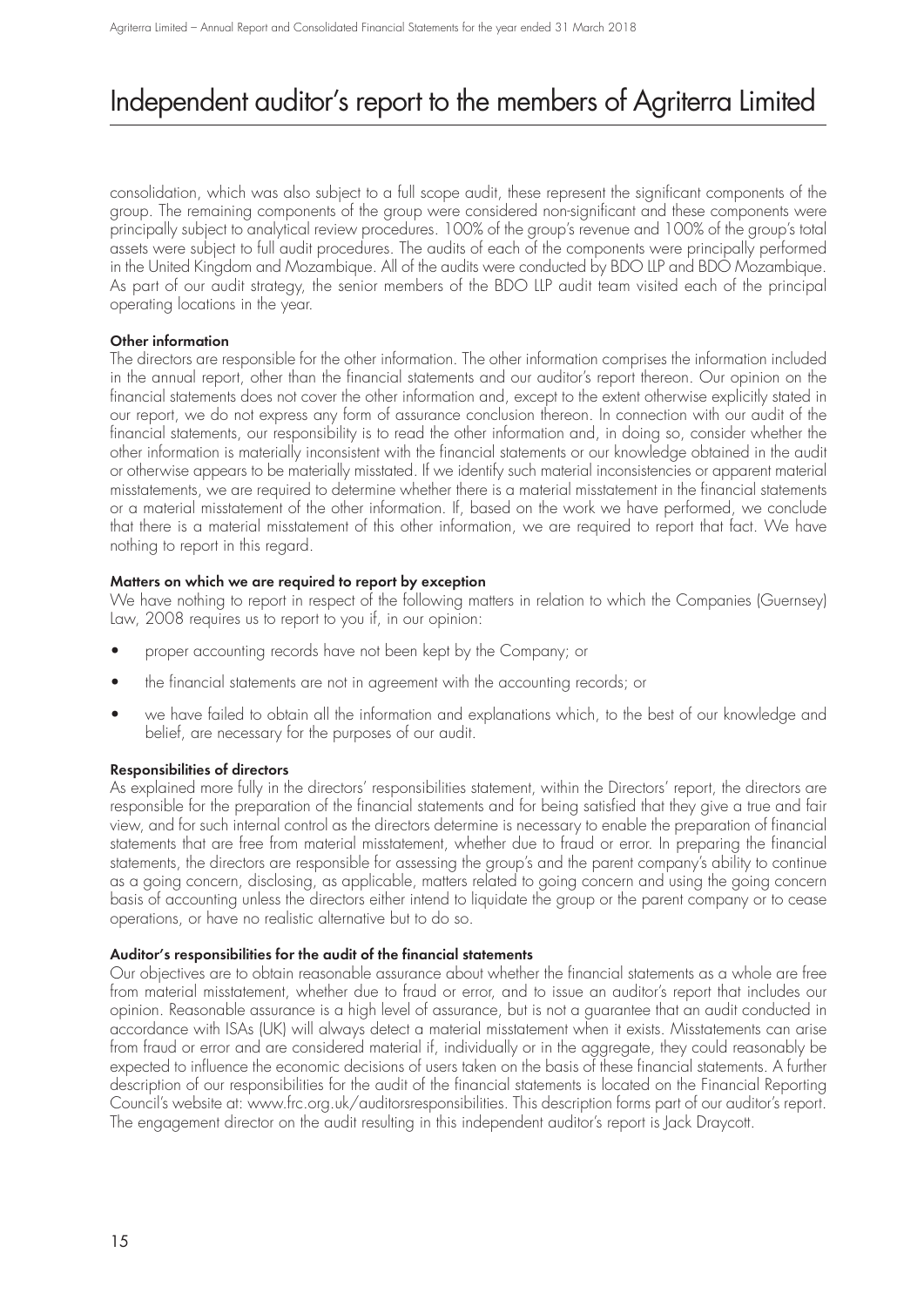#### **Use of our report**

This report is made solely to the company's members, as a body, in accordance with Section 262 of the Companies (Guernsey) Law, 2008. Our audit work has been undertaken so that we might state to the company's members those matters we are required to state to them in an auditor's report and for no other purpose. To the fullest extent permitted by law, we do not accept or assume responsibility to anyone other than the company and the company's members as a body, for our audit work, for this report, or for the opinions we have formed.

### **Jack Draycott (Senior Statutory Auditor)**

For and on behalf of BDO LLP, Statutory Auditor London

21 September 2018

BDO LLP is a limited liability partnership registered in England and Wales (with registered number OC305127).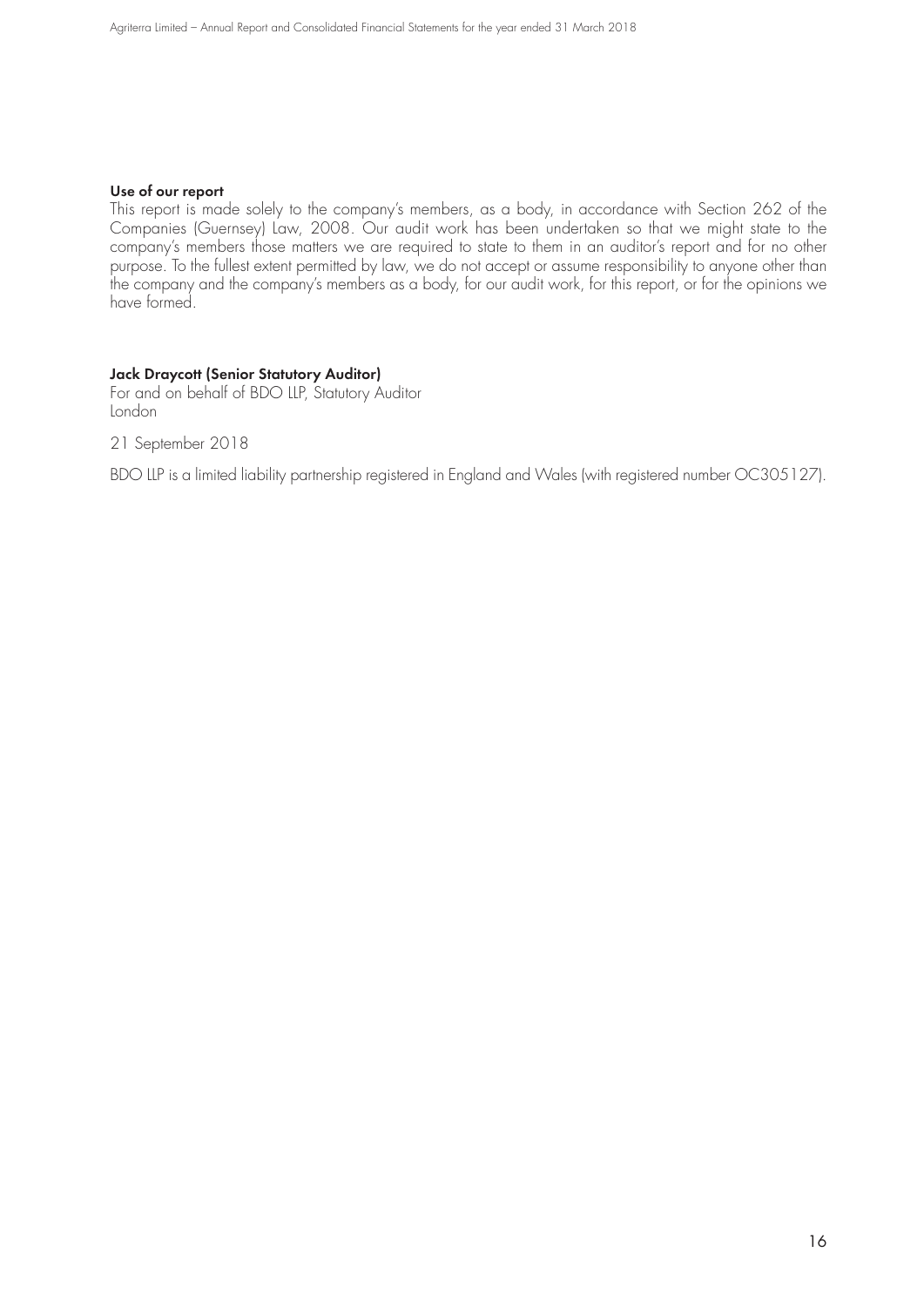# Consolidated income statement

For the year ended 31 March 2018

|                                                                         |               | Year<br>ended<br>31 March 2018 | 10 months<br>ended<br>31 March 2017 |
|-------------------------------------------------------------------------|---------------|--------------------------------|-------------------------------------|
|                                                                         | <b>Note</b>   | <b>US\$000</b>                 | <b>US\$000</b>                      |
| <b>Continuing operations</b>                                            |               |                                |                                     |
| Revenue                                                                 | 5             | 9,222                          | 12,807                              |
| Cost of sales                                                           |               | (8, 184)                       | (11, 915)                           |
| Gross profit                                                            |               | 1,038                          | 892                                 |
| Increase in value of biological assets                                  | 18            | 510                            | 487                                 |
| Operating expenses                                                      |               | (5,619)                        | (4, 532)                            |
| Other income                                                            |               | 25                             | 29                                  |
| Profit on disposal of property, plant and equipment and                 |               |                                |                                     |
| adjustments to the carrying value of assets classified as held for sale |               | 88                             | 439                                 |
| <b>Operating loss</b>                                                   | 7             | (3,958)                        | (2,685)                             |
| Investment revenues                                                     |               | 13                             | 12                                  |
| Other gains and losses                                                  |               |                                | (16)                                |
| Finance costs                                                           | $\vert \vert$ | (1,097)                        | (927)                               |
| Loss before taxation                                                    |               | (5,042)                        | (3,616)                             |
| Taxation                                                                | 12            | (4)                            | (22)                                |
| Loss for the year/period from continuing operations                     |               | (5,046)                        | (3,638)                             |
| <b>Discontinued operations</b>                                          |               |                                |                                     |
| Loss for the year/period from discontinued operations                   | 13            | (38)                           | (136)                               |
| Loss for the year/period attributable to owners of the Company          |               | (5,084)                        | (3,774)                             |
|                                                                         |               | <b>US</b> cents                | <b>US</b> cents                     |
| <b>LOSS PER SHARE</b>                                                   |               |                                |                                     |
| Basic and diluted loss per share from continuing operations             | 14            | (30.9)                         | (34.2)                              |
| Basic and diluted loss per share from continuing                        |               |                                |                                     |
| and discontinued operations                                             | 14            | (31.1)                         | (35.5)                              |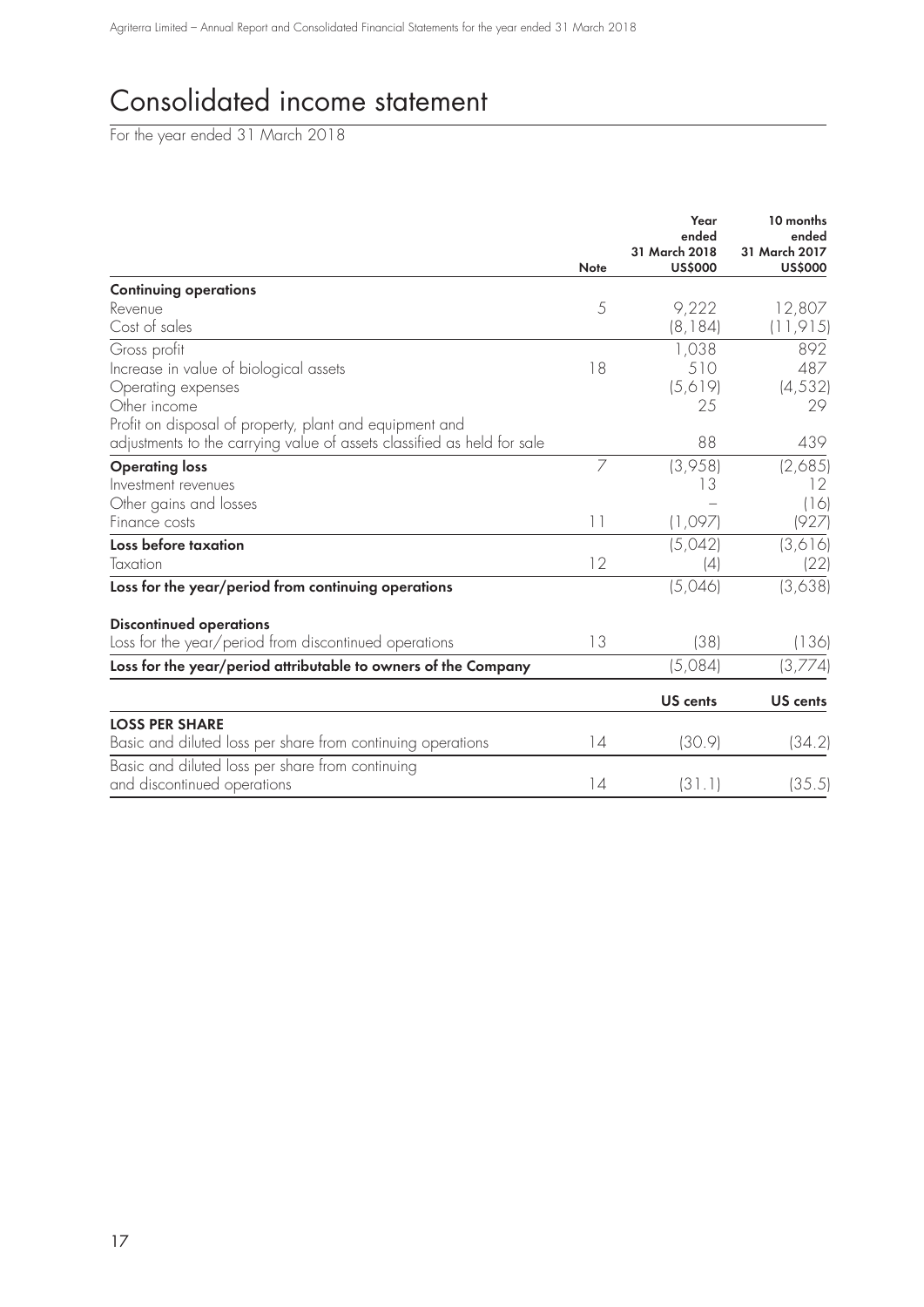# Consolidated statement of comprehensive income

For the year ended 31 March 2018

|                                                                       | Year<br>ended<br>31 March 2018<br><b>US\$000</b> | 10 months<br>ended<br>31 March 2017<br><b>US\$000</b> |
|-----------------------------------------------------------------------|--------------------------------------------------|-------------------------------------------------------|
| Loss for the year/period                                              | (5,084)                                          | (3,774)                                               |
| Items that may be reclassified subsequently to profit or loss:        |                                                  |                                                       |
| Foreign exchange translation differences                              | 764                                              | (1, 119)                                              |
| Other comprehensive income for the year/period                        | 764                                              | (1, 119)                                              |
| Total comprehensive income for the year/period attributable to owners |                                                  |                                                       |
| of the Company                                                        | (4,320)                                          | (4,893)                                               |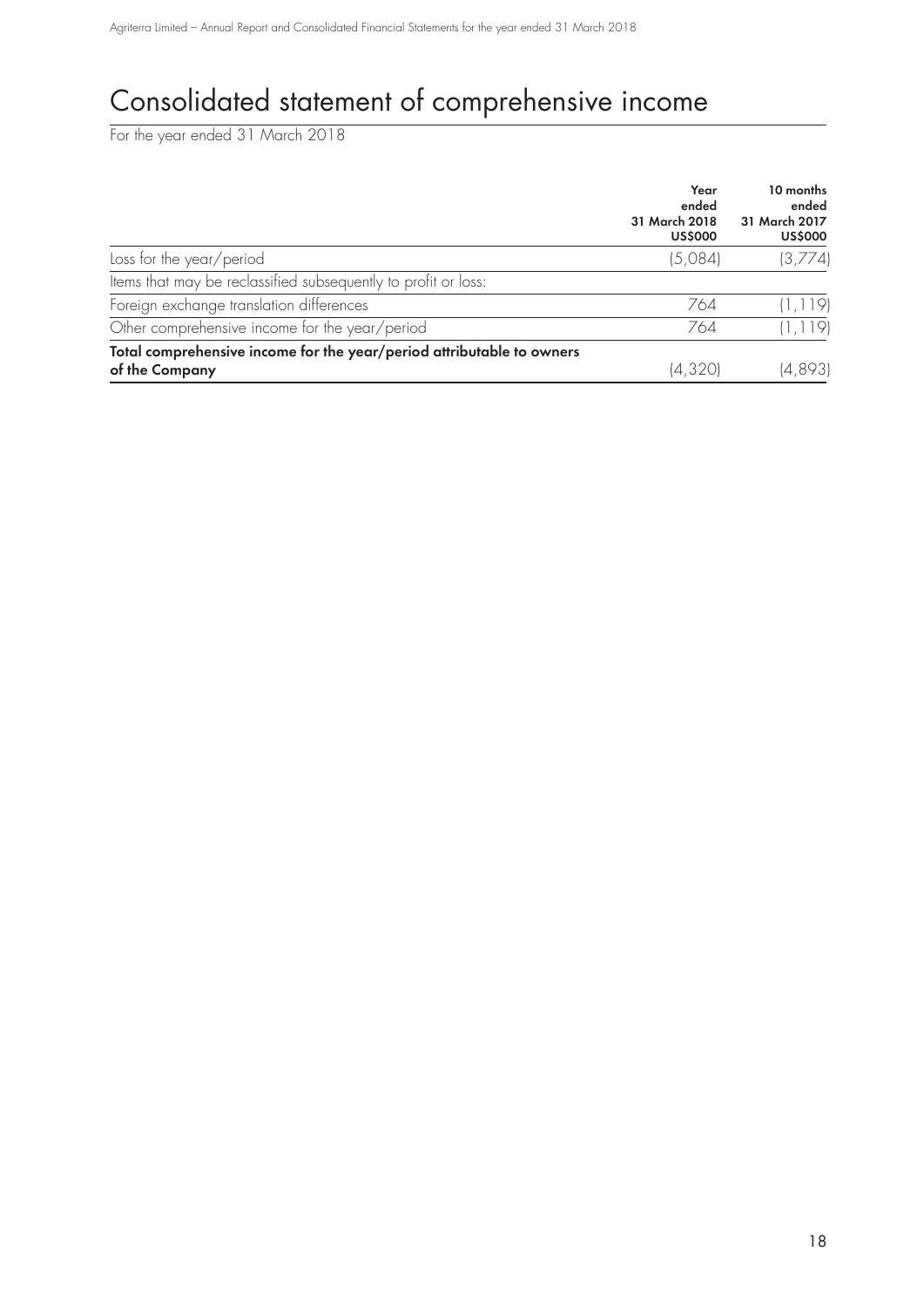# Consolidated statement of financial position

As at 31 March 2018

|                                                                         | <b>Note</b> | 31 March<br>2018<br><b>US\$000</b> | 31 March<br>2017 |
|-------------------------------------------------------------------------|-------------|------------------------------------|------------------|
|                                                                         |             |                                    | <b>US\$000</b>   |
| <b>Non-current assets</b><br>Property, plant and equipment              | 15          | 6,315                              | 6,094            |
| Interests in associates                                                 | 16          |                                    | 4                |
|                                                                         |             | 6,315                              | 6,098            |
|                                                                         |             |                                    |                  |
| <b>Current assets</b>                                                   |             |                                    |                  |
| Biological assets                                                       | 18          | 1,137                              | 746              |
| Inventories                                                             | 19          | 938                                | 1,253            |
| Trade and other receivables                                             | 20          | 1,096                              | 1,557            |
| Assets classified as held for sale                                      | 21          | 19                                 | 573              |
| Cash and cash equivalents                                               |             | 3,541                              | 2,425            |
|                                                                         |             | 6,731                              | 6,554            |
| <b>Total assets</b>                                                     |             | 13,046                             | 12,652           |
| <b>Current liabilities</b>                                              |             |                                    |                  |
| Borrowings                                                              | 22          | 4,235                              | 2,730            |
| Trade and other payables                                                | 23          | 469                                | 634              |
| Liabilities directly associated with assets classified as held for sale | 21          |                                    | 128              |
|                                                                         |             | 4,704                              | 3,492            |
| <b>Net current assets</b>                                               |             | 2,027                              | 3,062            |
| <b>Non-current liabilities</b>                                          |             |                                    |                  |
| Borrowings                                                              | 22          |                                    | 734              |
|                                                                         |             |                                    | 734              |
| <b>Total liabilities</b>                                                |             | 4,704                              | 4,226            |
| <b>Net assets</b>                                                       |             | 8,342                              | 8,426            |
| Share capital                                                           | 25          | 3,373                              | 1,960            |
| Share premium                                                           |             | 151,442                            | 148,622          |
| Share based payment reserve                                             |             | 1,988                              | 1,985            |
| Translation reserve                                                     |             | (16,737)                           | (17, 501)        |
| Accumulated losses                                                      |             | (131,724)                          | (126,640)        |
| Equity attributable to equity holders of the parent                     |             | 8,342                              | 8,426            |
|                                                                         |             |                                    |                  |

The financial statements on pages 17 to 54 were approved and authorised for issue by the Board of Directors on 21 September 2018. Signed on behalf of the Board of Directors by:

### **CSO Havers**

Chair

21 September 2018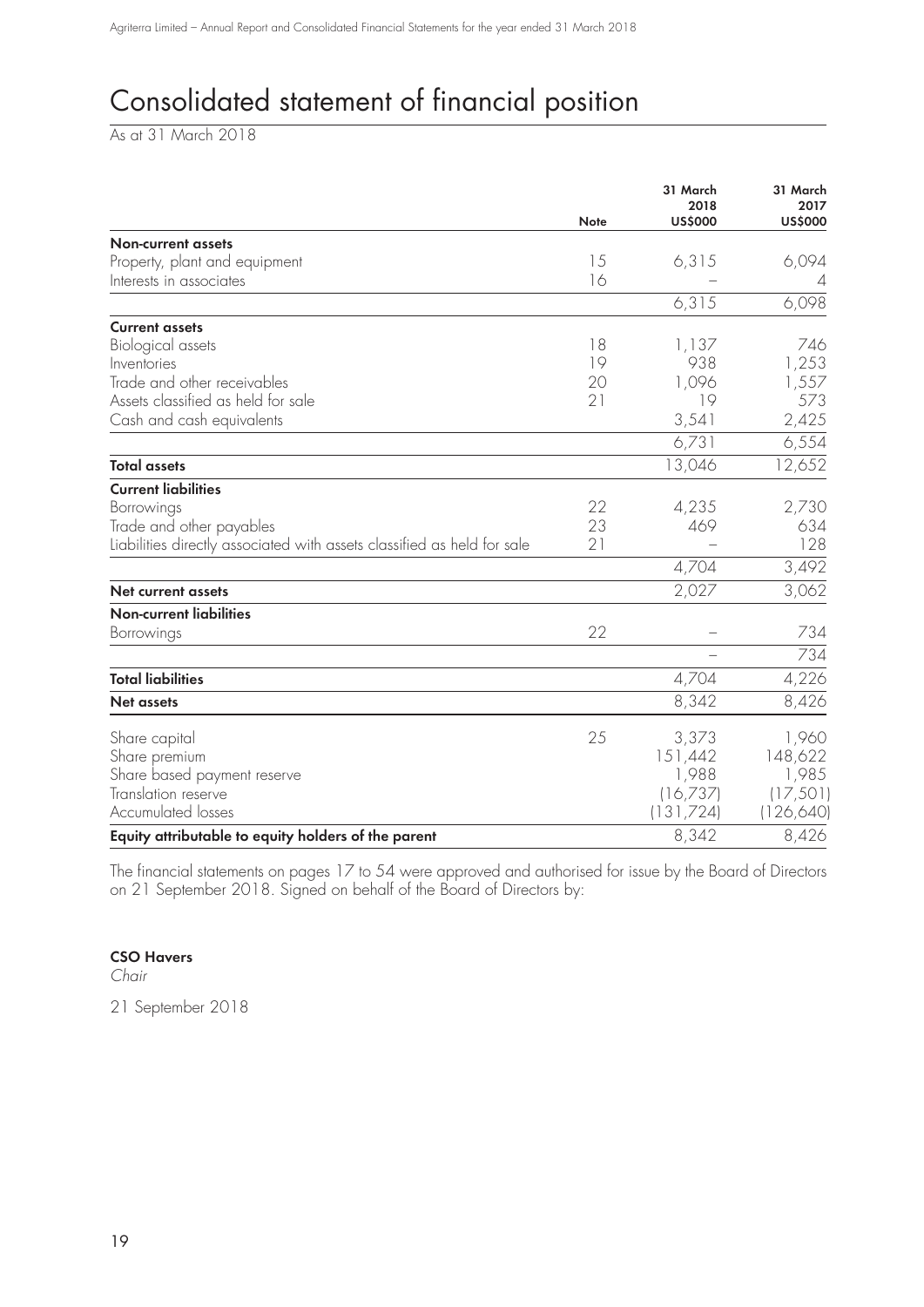# Consolidated statement of changes in equity

For the year ended 31 March 2018

|                                       |             | <b>Share based</b>                        |                                           |                                      |                           |                                                     |                                   |
|---------------------------------------|-------------|-------------------------------------------|-------------------------------------------|--------------------------------------|---------------------------|-----------------------------------------------------|-----------------------------------|
|                                       | <b>Note</b> | <b>Share</b><br>capital<br><b>US\$000</b> | <b>Share</b><br>premium<br><b>US\$000</b> | payment<br>reserve<br><b>US\$000</b> | reserve<br><b>US\$000</b> | Translation Accumulated<br>losses<br><b>US\$000</b> | Total<br>equity<br><b>US\$000</b> |
| <b>Balance</b> at                     |             |                                           |                                           |                                      |                           |                                                     |                                   |
| 1 June 2016                           |             | 1,960                                     | 148,622                                   | 1,980                                | (16, 382)                 | (122, 866)                                          | 13,314                            |
| Loss for the period                   |             |                                           |                                           |                                      |                           | (3,774)                                             | (3,774)                           |
| Other comprehensive income:           |             |                                           |                                           |                                      |                           |                                                     |                                   |
| Exchange translation loss on          |             |                                           |                                           |                                      |                           |                                                     |                                   |
| foreign operations                    |             |                                           |                                           |                                      | (1, 119)                  |                                                     | (1, 119)                          |
| <b>Total comprehensive</b>            |             |                                           |                                           |                                      |                           |                                                     |                                   |
| income for the period                 |             |                                           |                                           |                                      | (1, 119)                  | (3,774)                                             | (4,893)                           |
| Transactions with owners              |             |                                           |                                           |                                      |                           |                                                     |                                   |
| Share-based payments                  | 26          |                                           |                                           | 5                                    |                           |                                                     | 5                                 |
| <b>Total transactions</b>             |             |                                           |                                           |                                      |                           |                                                     |                                   |
| with owners for the period            |             |                                           |                                           | 5                                    |                           |                                                     | 5                                 |
| <b>Balance</b> at                     |             |                                           |                                           |                                      |                           |                                                     |                                   |
| 31 March 2017                         |             | 1,960                                     | 148,622                                   | 1,985                                | (17, 501)                 | (126, 640)                                          | 8,426                             |
| Loss for the year                     |             |                                           |                                           |                                      |                           | (5,084)                                             | (5,084)                           |
| Other comprehensive income:           |             |                                           |                                           |                                      |                           |                                                     |                                   |
| Exchange translation gain on          |             |                                           |                                           |                                      |                           |                                                     |                                   |
| foreign operations                    |             |                                           |                                           |                                      | 764                       |                                                     | 764                               |
| <b>Total comprehensive</b>            |             |                                           |                                           |                                      |                           |                                                     |                                   |
| income for the year                   |             |                                           |                                           |                                      | 764                       | (5,084)                                             | (4, 320)                          |
| Transactions with owners              |             |                                           |                                           |                                      |                           |                                                     |                                   |
| Issue of shares net of expenses       |             | 1,413                                     | 2,820                                     |                                      |                           |                                                     | 4,233                             |
| Share-based payments                  | 26          |                                           |                                           | 3                                    |                           |                                                     | 3                                 |
| <b>Total transactions with owners</b> |             |                                           |                                           |                                      |                           |                                                     |                                   |
| for the year                          |             | 1,413                                     | 2,820                                     | 3                                    |                           |                                                     | 4,236                             |
| <b>Balance at 31 March 2018</b>       |             | 3,373                                     | 151,442                                   | 1,988                                | (16,737)                  | (131,724)                                           | 8,342                             |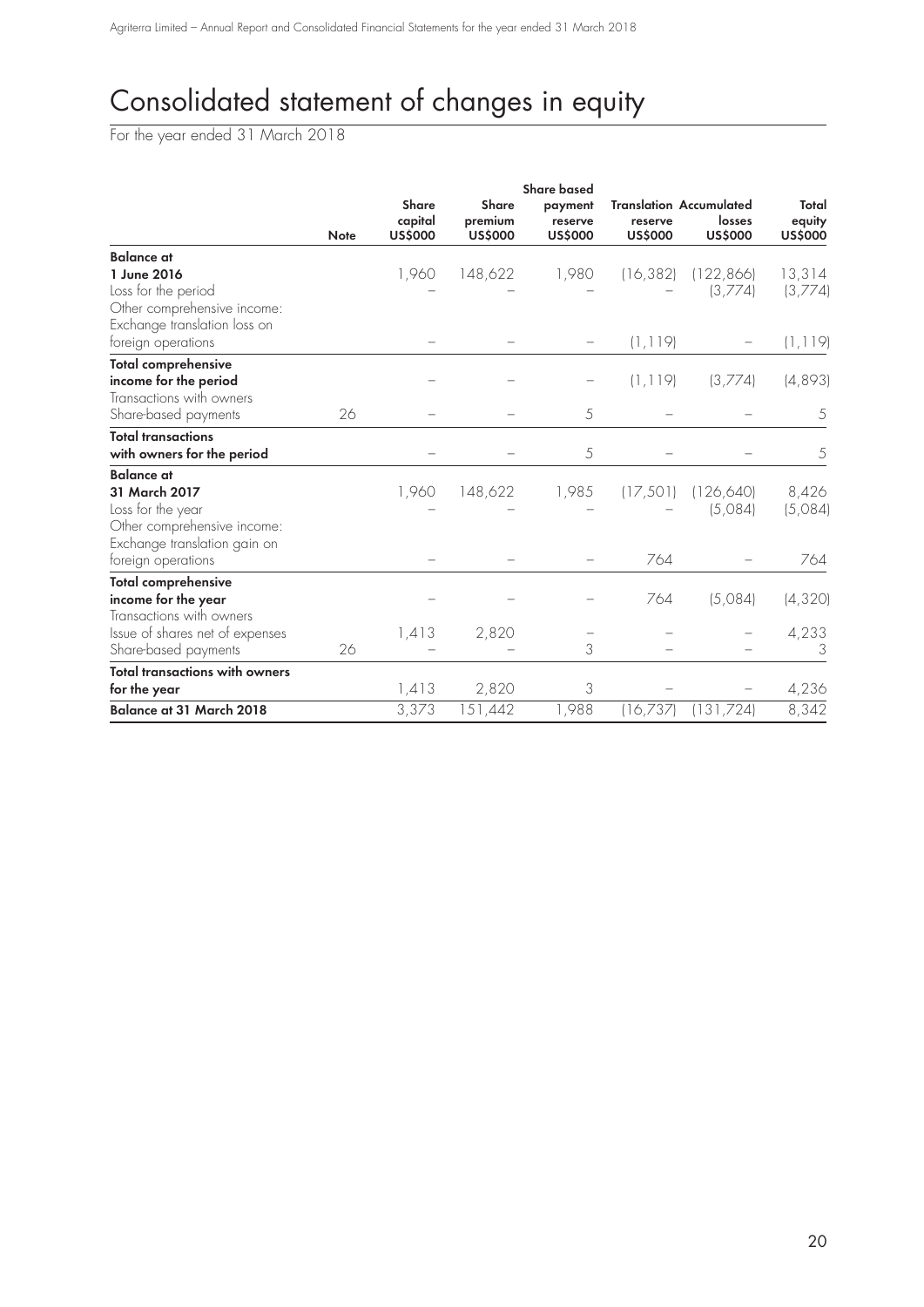# Consolidated cash flow statement

For the year ended 31 March 2018

|                                                                         | <b>Note</b> | Year<br>ended<br>31 March 2018<br><b>US\$000</b> | 10 months<br>ended<br>31 March 2017<br><b>US\$000</b> |
|-------------------------------------------------------------------------|-------------|--------------------------------------------------|-------------------------------------------------------|
| <b>Cash flows from operating activities</b>                             |             |                                                  |                                                       |
| Loss before tax from continuing operations                              |             | (5,042)                                          | (3,616)                                               |
| Adjustments for:                                                        |             |                                                  |                                                       |
| Depreciation                                                            | 15          | 490                                              | 445                                                   |
| Profit on disposal of property, plant and equipment                     |             | (87)                                             | (460)                                                 |
| Adjustments to the carrying value of assets classified as held for sale |             |                                                  | 21                                                    |
| Share-based payment expense                                             | 26          | 3                                                | 5                                                     |
| Foreign exchange (gain)/loss                                            |             | (181)                                            | 104                                                   |
| Net decrease in biological assets                                       | 18          | 194                                              | 1,454                                                 |
| Increase in value of biological assets                                  | 18          | (510)                                            | (487)                                                 |
| Finance costs                                                           | 11          | 1,097                                            | 927                                                   |
| Investment revenues                                                     |             | (13)                                             | (12)                                                  |
| Decrease in fair value of investments                                   | 17          |                                                  | 16                                                    |
| Impairment of current and non-current assets                            | 16          | 4                                                |                                                       |
| Operating cash flows before movements in working capital                |             | (4,045)                                          | (1,603)                                               |
| Decrease/(increase) in inventories                                      |             | 481                                              | (151)                                                 |
| Decrease/(increase) in trade and other receivables                      |             | 772                                              | (729)                                                 |
| Decrease in trade and other payables                                    |             | (297)                                            | (13)                                                  |
| Cash used in operating activities by continuing operations              |             | (3,089)                                          | (2, 496)                                              |
| Corporation tax paid                                                    |             | (4)                                              | (22)                                                  |
| Interest received                                                       |             | 13                                               | 12                                                    |
| Net cash used in operating activities by continuing operations          |             | (3,080)                                          | (2,506)                                               |
| Net cash used in operating activities by discontinued operations        | 13          | (38)                                             | (48)                                                  |
| Net cash used in operating activities                                   |             | (3, 118)                                         | (2, 554)                                              |
|                                                                         |             |                                                  |                                                       |
| <b>Cash flows from investing activities</b>                             |             |                                                  |                                                       |
| Proceeds from disposal of subsidiary net of costs and cash              |             |                                                  |                                                       |
| balances disposed of                                                    | 13          | 476                                              |                                                       |
| Proceeds from disposal of property, plant and equipment                 |             |                                                  |                                                       |
| net of expenses incurred                                                |             | 232                                              | 927                                                   |
| Acquisition of property, plant and equipment                            | 15          | (116)                                            | (204)                                                 |
| Net cash from investing activities by continuing operations             |             | 592                                              | 723                                                   |
| Net cash from investing activities by discontinued operations           |             | —                                                | $\overline{33}$                                       |
| Net cash from investing activities                                      |             | 592                                              | 756                                                   |
|                                                                         |             |                                                  |                                                       |
| <b>Cash flows from financing activities</b>                             |             |                                                  |                                                       |
| Issue of shares (net of expenses)                                       |             | 4,233                                            |                                                       |
| Net draw down of overdrafts                                             | 22          | 1,506                                            | 1,145                                                 |
| Net repayment of loans                                                  | 22          | (1,035)                                          | (110)                                                 |
| Finance costs                                                           |             | (1,097)                                          | (927)                                                 |
| Net cash from financing activities from continuing operations           |             | 3,607                                            | 108                                                   |
| Net increase/(decrease) in cash and cash equivalents                    |             | 1,081                                            | (1,690)                                               |
| Effect of exchange rates on cash and cash equivalents                   |             | 35                                               | 60                                                    |
| Cash and cash equivalents at beginning of the year/period               |             | 2,425                                            | 4,055                                                 |
| Cash and cash equivalents at end of the year/period                     |             | 3,541                                            | 2,425                                                 |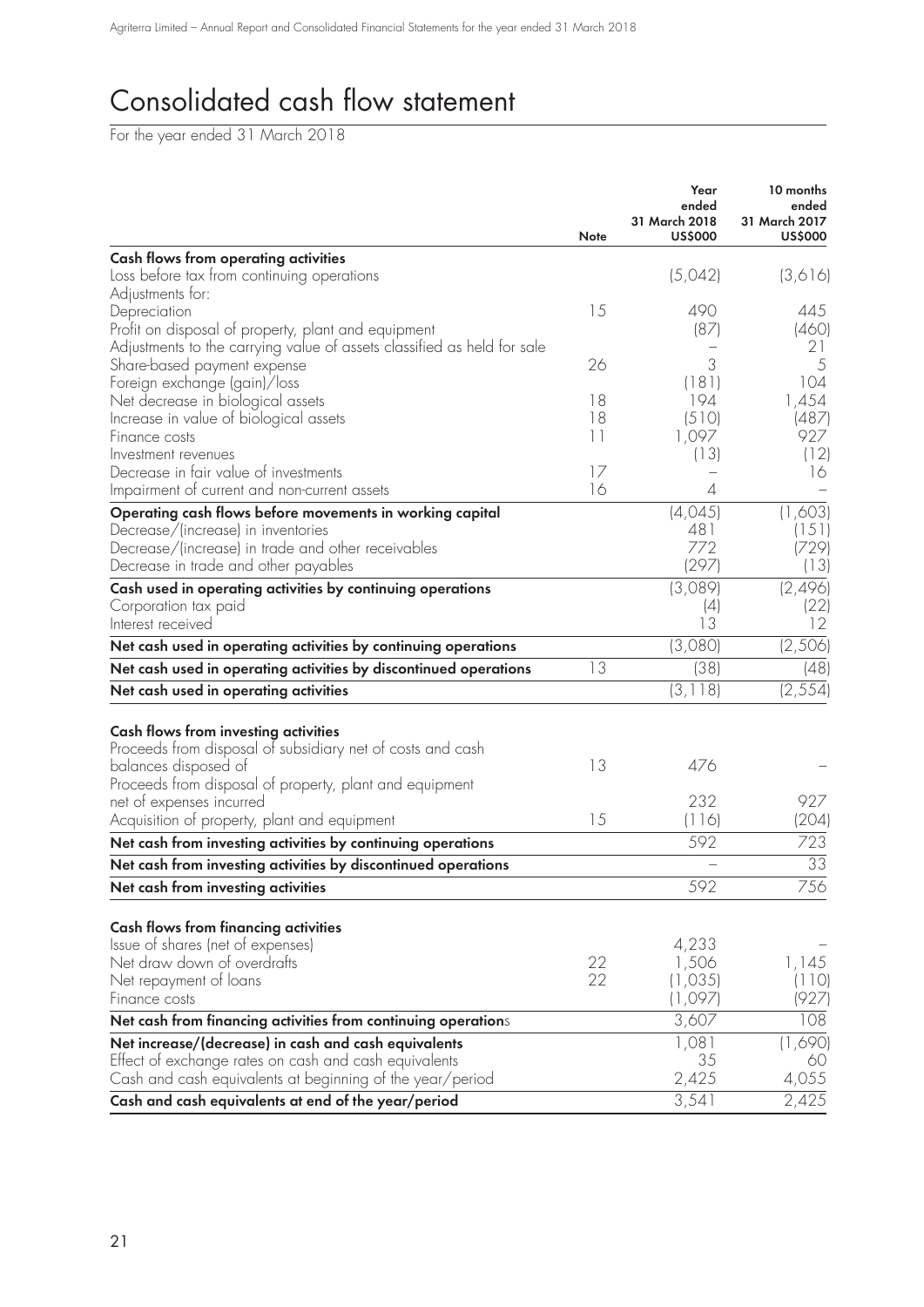## 1. General information

Agriterra is incorporated and domiciled in Guernsey, the Channel Islands, with registered number 42643. Further details, including the address of the registered office, are given on page 55. The nature of the Group's operations and its principal activities are set out in the Directors' report. A list of the investments in subsidiaries and associate companies held directly and indirectly by the Company during the year and at the year end, including the name, country of incorporation, operation and ownership interest is given in note 3.2.

The reporting currency for the Group is the US Dollar ('\$' or 'US\$') as it most appropriately reflects the Group's business activities in the agricultural sector in Africa and therefore the Group's financial position and financial performance.

The financial statements have been prepared in accordance with IFRSs as adopted by the EU.

The Company changed its accounting reference date to 31 March from 31 May, effective from 31 March 2017 in order to more effectively co-ordinate the Group's annual report and accounts with the business cycle of the Group's underlying business operations. Accordingly, these financial statements present the results and cash flows of the Group for the year ended 31 March 2018, with the comparative period being the 10 months ended 31 March 2017.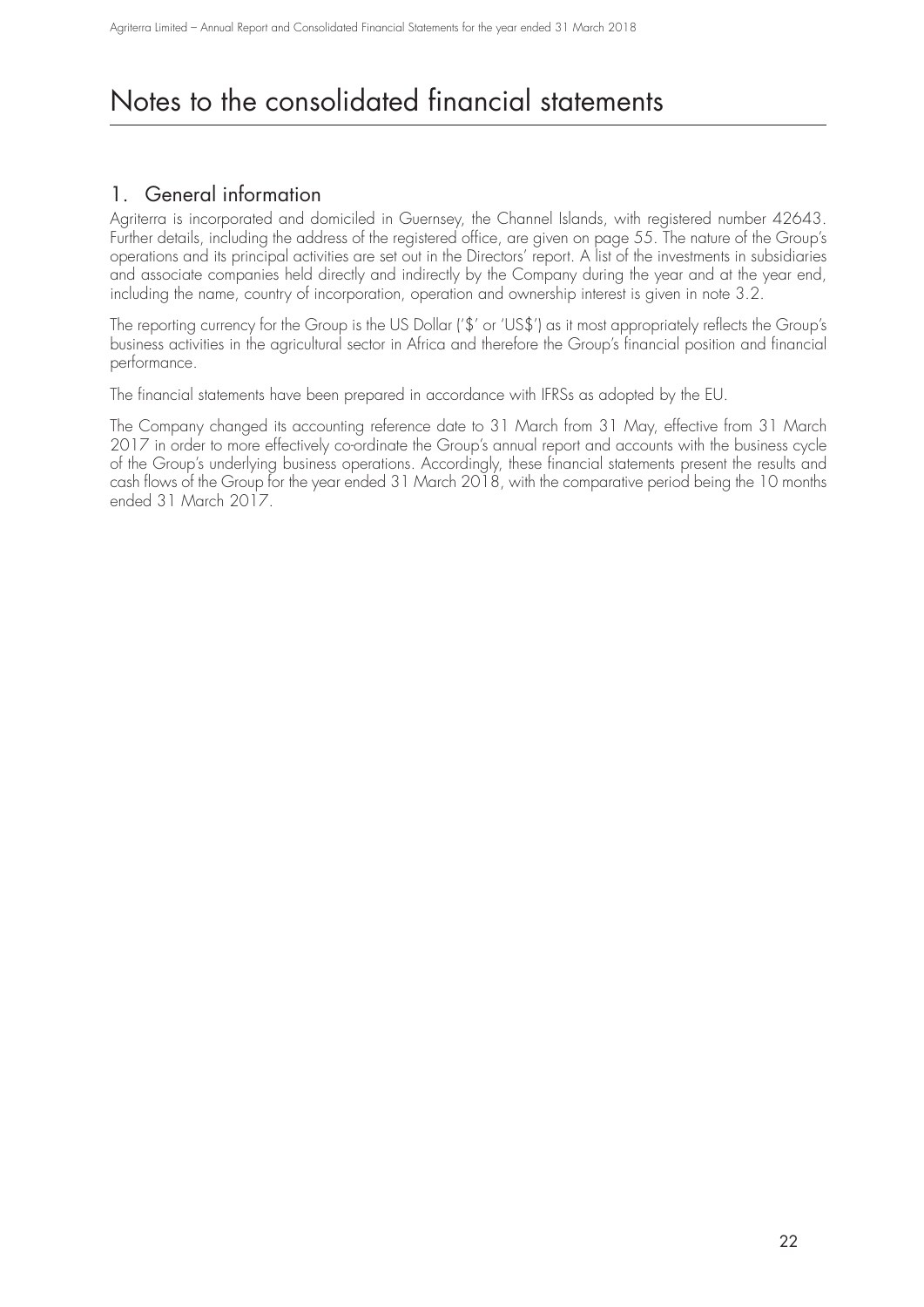## 2. Adoption of new and revised standards and interpretations to be updated

### **2.1. New Standards and Interpretations adopted with no significant effect on the financial statements**

The following new and revised Standards and Interpretations have been adopted in these financial statements. Their adoption has not had any significant impact on the amounts reported in these financial statements, but may impact the accounting for future transactions and arrangements.

| IFRS 10                                           | Amendments 2014 | Amendments regarding the application of the<br>consolidation exception (effective for annual periods<br>beginning on or after 1 January 2017)                                                                                                                   |
|---------------------------------------------------|-----------------|-----------------------------------------------------------------------------------------------------------------------------------------------------------------------------------------------------------------------------------------------------------------|
| IFRS 11                                           | Amendments 2014 | regarding<br>the<br>Amendments<br>accounting<br>tor<br>acquisitions of an interest in a joint operation (effective<br>for annual periods beginning on or after 1 January<br>2017)                                                                               |
| IFRS 12                                           | Amendments 2014 | Amendments regarding the application of the<br>consolidation exception (effective for annual periods<br>beginning on or after 1 January 2017)                                                                                                                   |
| IFRS 14                                           | New 2014        | Regulatory Deferral Accounts (effective for annual<br>periods beginning on or after 1 January 2017)                                                                                                                                                             |
| <b>IAS 27</b>                                     | Amendments 2014 | Amendments reinstating the equity method as an<br>accounting option for investments in in subsidiaries,<br>joint ventures and associates in an entity's separate<br>financial statements (effective for annual periods<br>beginning on or after 1 January 2017) |
| <b>IAS 28</b>                                     | Amendments 2014 | Amendments regarding the application of the<br>consolidation exception (effective for annual periods<br>beginning on or after 1 January 2017)                                                                                                                   |
| <b>IAS 38</b>                                     | Amendments 2014 | Amendments regarding the clarification of acceptable<br>methods of depreciation and amortisation (effective<br>for annual periods beginning on or after 1 January<br>2017)                                                                                      |
| <b>IAS 41</b>                                     | Amendments 2014 | Amendments bringing bearer plants into the scope of<br>IAS 16 (effective for annual periods beginning on or<br>after 1 January 2017)                                                                                                                            |
| September 2014<br>Annual Improvements<br>to IFRSs | Amendments 2014 | Effective for annual periods beginning on or after<br>1 January 2017                                                                                                                                                                                            |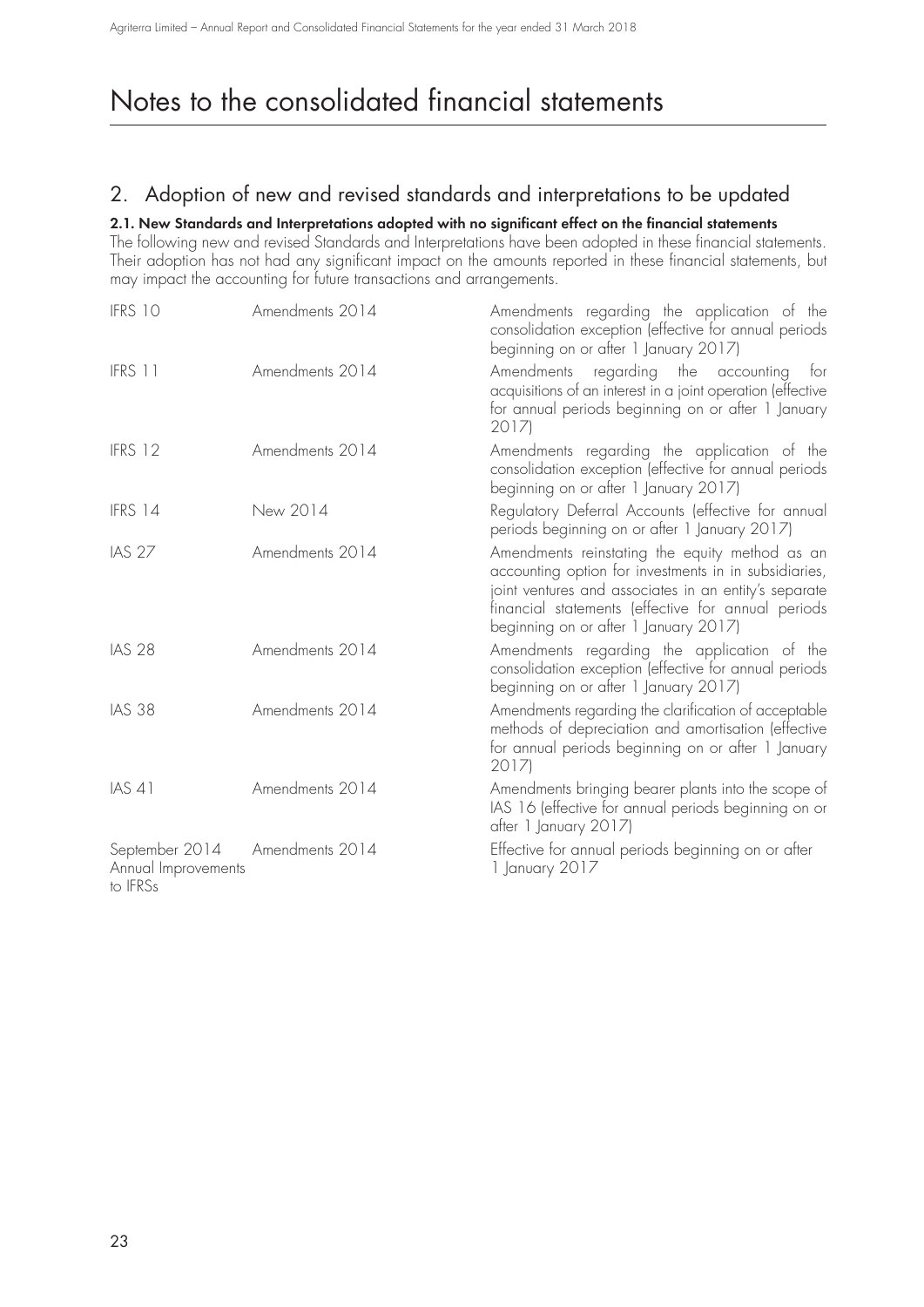#### **2.2. New Standards and Interpretations in issue but not yet effective**

At the date of authorisation of these financial statements, the following Standards and Interpretations are in issue but not yet effective (and in some cases had not yet been adopted by the EU).

The following standards are will impact the Group in future periods:

| IFRS 9 (2014) | New 2009, Amendment<br>2010, 2011, 2013 and 2014 | Financial Instruments (Hedge Accounting and<br>amendments to IFRS 9, IFRS 7 and IAS 39) (effective<br>for annual periods beginning on or after 1 January<br>2018). IFRS 9 establishes three primary measurement<br>categories for financial assets: amortised cost, fair<br>value through other comprehensive income and fair<br>value through profit and loss. IFRS 9 also changes the<br>method of assessing impairment losses on financial<br>assets. There are not expected to be any changes that<br>will materially affect the Group. |
|---------------|--------------------------------------------------|---------------------------------------------------------------------------------------------------------------------------------------------------------------------------------------------------------------------------------------------------------------------------------------------------------------------------------------------------------------------------------------------------------------------------------------------------------------------------------------------------------------------------------------------|
| IFRS 15       | New 2014, Amendments 2015<br>and 2017            | Revenue from contracts with customers (effective for<br>annual periods beginning on or after 1 January<br>2018). The accounting policy currently applied by<br>the Group in respect of revenue recognition is not<br>expected to change once this new standard becomes<br>effective.                                                                                                                                                                                                                                                        |
| IFRS 16       | New 2017                                         | Leases (effective for annual periods beginning on or<br>after 1 January 2019). A lessee is required to<br>recognise all assets and liabilities on the balance<br>sheet, amortise the assets and charge interest over the<br>term and separately represent the principal amount of<br>cash paid in the cash flow statement.                                                                                                                                                                                                                  |

The directors do not expect there to be a material impact to the financial statements from the adoption of these standards.

The following standards are also not expected to have a material impact on the Group's financial statements:

| IFRS 2                                                           | Amendments 2017 | Amendments to clarify the classification and<br>measurement of share-based payment transactions<br>(effective for annual periods beginning on or after 1<br>January 2018)                                                                                                                                                             |
|------------------------------------------------------------------|-----------------|---------------------------------------------------------------------------------------------------------------------------------------------------------------------------------------------------------------------------------------------------------------------------------------------------------------------------------------|
| IFRS 4 & IFRS 9                                                  | Amendments 2017 | Amendments regarding the interaction of IFRS 4 and<br>IFRS 9 (An entity choosing to apply the overlay<br>approach retrospectively to qualifying financial assets<br>does so when it first applies IFRS 9. An entity<br>choosing to apply the deferral approach does so for<br>annual periods beginning on or after 1 January<br>2018) |
| IFRS 10                                                          | Amendments 2014 | Amendments regarding the sale or contribution of<br>assets between an investor and its associate or joint<br>venture (effective date deferred indefinitely)                                                                                                                                                                           |
| <b>IAS 28</b>                                                    | Amendments 2014 | Amendments regarding the sale or contribution of<br>assets between an investor and its associate or joint<br>venture (effective date deferred indefinitely)                                                                                                                                                                           |
| <b>IAS 40</b>                                                    | Amendments 2017 | Amendments to clarify transfers or property to, or from,<br>investment property (effective for annual periods<br>beginning on or after 1 January 2018)                                                                                                                                                                                |
| December 2017 Amendments 2017<br>Annual Improvements<br>to IFRSs |                 | Effective for annual periods beginning on or after<br>1 January 2018                                                                                                                                                                                                                                                                  |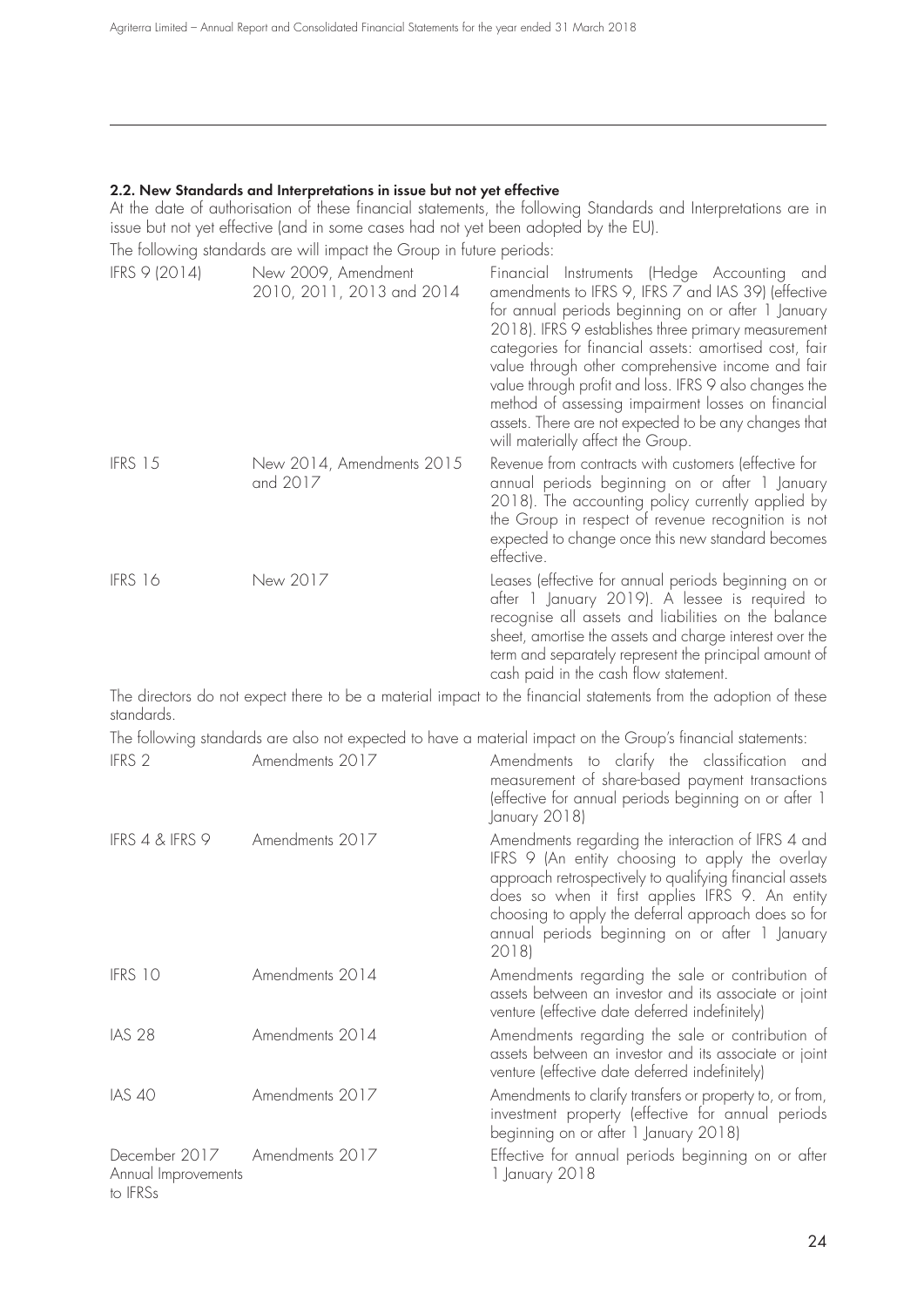## 3. Significant accounting policies

The financial statements have been prepared on a historical cost basis, except for certain financial instruments, biological assets and share based payments. Historical cost is generally based on the fair value of the consideration given in exchange for the assets acquired. The principal accounting policies adopted are set out below in this note.

### **3.1. Going concern**

The Group has prepared forecasts for the Group's ongoing businesses covering the period of at least 12 months from the date of approval of these financial statements. These forecasts are based on assumptions including, inter alia, that there are no significant disruptions to the supply of maize or cattle to meet its projected sales volumes and that key inputs are achieved, such as forecast selling prices and volume, budgeted cost reductions, and projected weight gains of cattle in the feedlot. They further take into account planned disposals of property plant and equipment, general working capital requirements and available borrowing facilities.

With senior executive management now based in Mozambique, the Group's focus is on improving operational performance of the Grain and Beef divisions.

Grain division: Plans show volumes increasing to 24,000 tonnes in the year ending 31 March 2019 ("FY19"), (Year ended 31 March 2018: 16,500 tonnes) supported by a new commercial strategy introducing new product lines and distribution channels. Steps to improve quality have already been well received in the market. In addition, cost savings are budgeted to be realised from reorganising the logistics function in the second half of FY19.

Beef division: The rationalisation of the farms over the last couple of years has already realised significant cost reductions, which together with improved performance in the feedlot are budgeted to show lower costs of production. As well as increasing throughput in our existing retail network, focus will be on expanding our direct sales to larger clients. Margins are expected to improve as demand for our beef continues to be strong, with annualised volumes expected to increase to 2,000 tonnes in FY19 (Year ended 31 March 2018: 1,538 tonnes).

The foot and mouth outbreak in the region, has unfortunately restricted the movement of cattle. This has impacted the ability to secure a reliable and consistent supply into the feedlot. Should these restrictions remain in place throughout the forecast period, these volumes may not be achieved.

These forecasts show a significant improvement in operating performance as compared to that reported for the year ended 31 March 2018. However, there can be no certainty that the turnaround plans will be successful.

As set out in note 29, the Group has reorganised its banking facilities with Standard Bank. The Grain division's Metical 300m (US\$ 4.9m) overdraft has been replaced by an amortising term loan of Metical 240m (US\$ 3.9m) repayable over 5 years and a Metical 60m (US\$ 1m) revolving overdraft facility. The Beef division has a Metical 30m (US\$0.5m) revolving overdraft facility. At the date of this report approximately Metical 5m (US\$ 0.08m) and Metical 10m (US\$ 0.16m) respectively remain undrawn.

These facilities have an interest covenant in place. As disclosed in note 29, at the date these facilities were agreed, the Group was in breach of the interest covenant and remains in breach of the covenant. As a result of the breach of covenant, the bank could make the loans immediately repayable. To date the Group has continued to make all repayments of interest and principal and has received no correspondence from the Bank suggesting that the loan might go into default. Consequently the forecasts assume that both the term loan and overdraft facilities will continue to be available and will be renewed for a further year when they are reviewed in May 2019. Negotiations with other banks in Mozambique are well advanced but have not yet been finalised.

Based on the above, whilst there are no contractual guarantees, the directors are confident that the existing financing will remain available to the Group. The directors, with the operating initiatives already in place, are also confident that the Group will achieve its cash flow forecasts.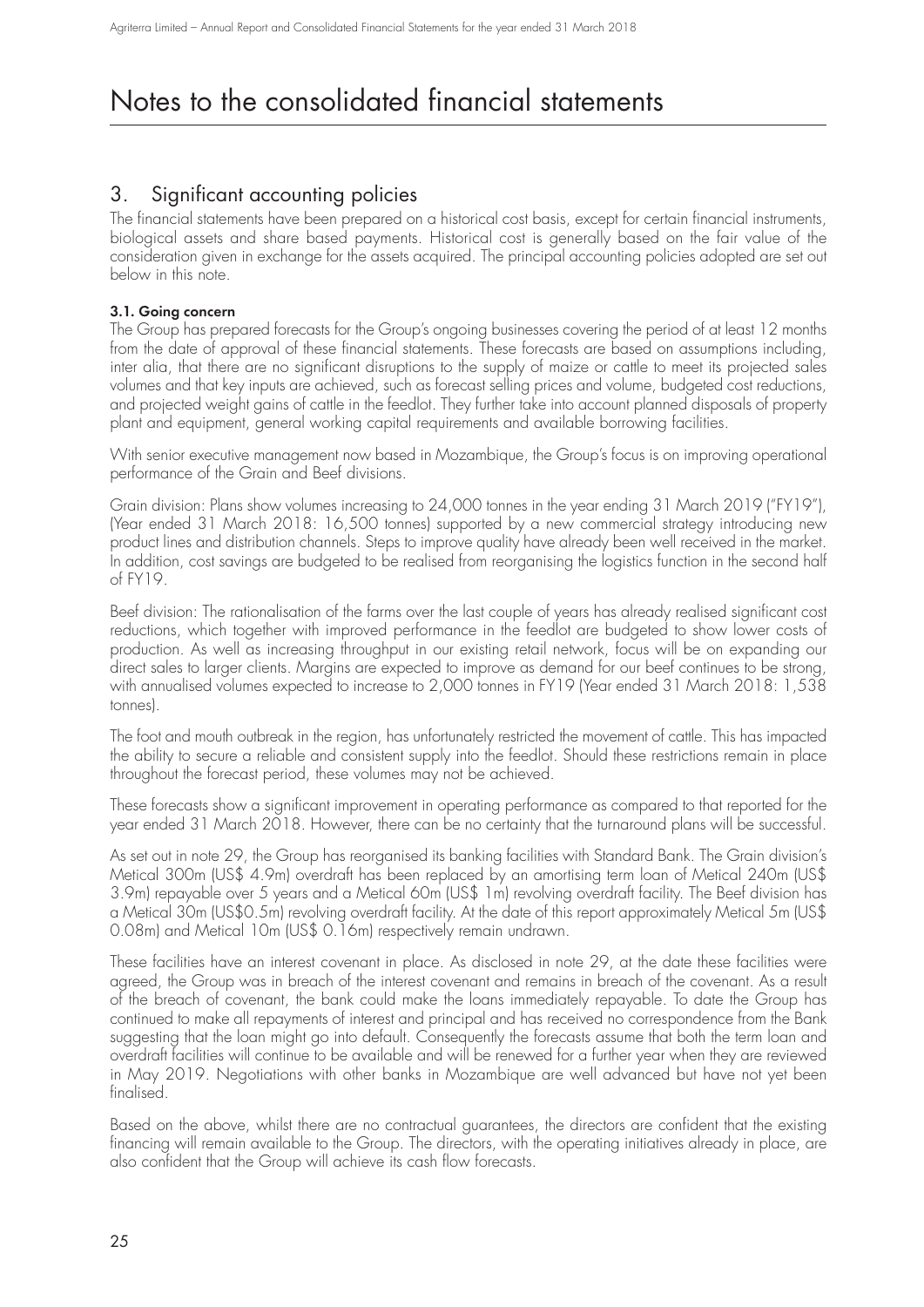Notwithstanding the confidence that the board has, the directors, in accordance with financial reporting council guidance in this area, agree that at this time there is a material uncertainty that both the current debt and overdraft facilities will remain in place and the Group's losses will reduce such that the Group has sufficient finances to be able to discharge its liabilities in the normal course of business. Failure to achieve these might cast significant doubt upon the Group's ability to continue as a going concern and that the Group may therefore be unable to realise their assets and discharge their liabilities in the normal course of business. These Financial Statements do not include the adjustments that would result if the Group was unable to continue as a going concern.

### **3.2. Basis of consolidation**

The consolidated financial statements incorporate the financial statements of the Company and entities controlled by the Company (its subsidiaries) made up to 31 March 2018. Control is achieved when the Company has the power to govern the financial and operating policies of an investee entity so as to obtain benefits from its activities.

Associates are those entities in which the Group has significant influence, but not control, over the financial and operating policies. The consolidated financial statements include the Group's share of the total recognised income and expenses of associates on an equity accounted basis, from the date that significant influence commences until the date that significant influence ceases. When the Group's share of losses exceeds its interest in an associate, the Group's carrying amount is reduced to nil and recognition of further losses is discontinued except to the extent that the Group has a binding obligation to make payments on behalf of an associate.

Intra-group transactions, balances and unrealised gains on transactions between group companies are eliminated. Unrealised losses are eliminated in the same way as unrealised gains, but only to the extent that there is no evidence of impairment.

As at 31 March 2018, the Company held equity interests in the following undertakings:

### **Direct investments**

|                                | Proportion held of<br>equity instruments | Country of<br>incorporation<br>and place of business | <b>Nature of business</b> |  |
|--------------------------------|------------------------------------------|------------------------------------------------------|---------------------------|--|
| Subsidiary undertakings        |                                          |                                                      |                           |  |
| Agriterra (Mozambique) Limited | 100%                                     | Guernsey                                             | Holding company           |  |
| Shawford Investments Inc.      | 100%                                     | British Virgin Islands                               | Holding company           |  |

### **Indirect investments of Agriterra (Mozambique) Limited**

|                                          | Proportion held of<br>equity instruments | Country of<br>incorporation<br>and place of business | <b>Nature of business</b> |
|------------------------------------------|------------------------------------------|------------------------------------------------------|---------------------------|
| Subsidiary undertakings                  |                                          |                                                      |                           |
| DECA - Desenvolvimento E Comercialização |                                          |                                                      |                           |
| Agrícola Limitada                        | 100%                                     | Mozambique                                           | Grain                     |
| Compagri Limitada                        | 100%                                     | Mozambique                                           | Grain                     |
| Mozbife Limitada                         | 100%                                     | Mozambique                                           | Beef                      |
| Carnes de Manica Limitada                | 100%                                     | Mozambique                                           | Beef                      |
| Aviação Agriterra Limitada               | 100%                                     | Mozambique                                           | Dormant                   |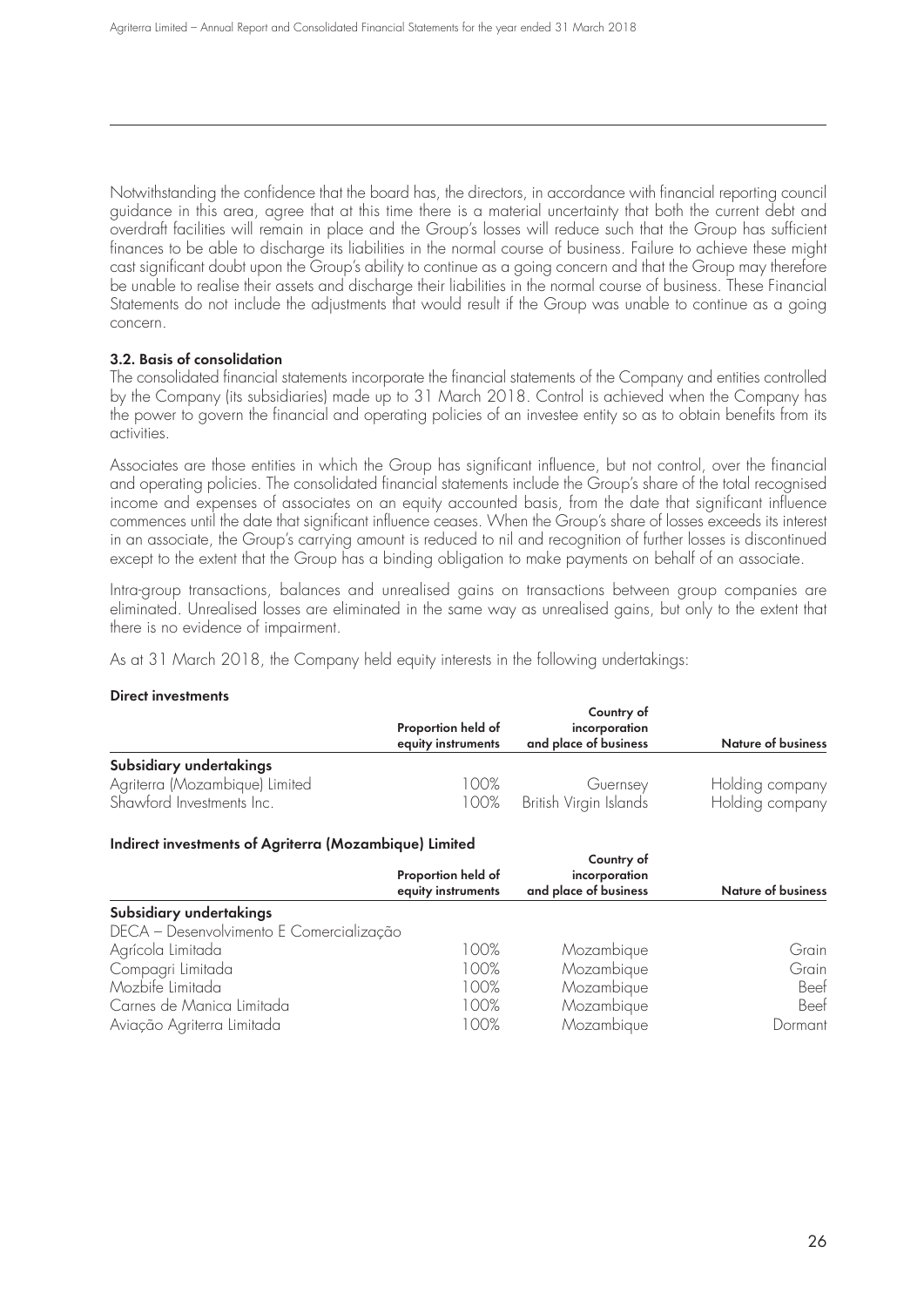### **3.3. Foreign currency**

The individual financial statements of each company in the Group are prepared in the currency of the primary economic environment in which it operates (its 'functional currency'). The consolidated financial statements are presented in US Dollars.

In preparing the financial statements of the individual companies, transactions in currencies other than the entity's functional currency (foreign currencies) are recognised at the rates of exchange prevailing on the date of the transaction. At each balance sheet date, monetary assets and liabilities that are denominated in foreign currencies are retranslated at the rates prevailing at that date. Non-monetary items that are measured in terms of historical cost in a foreign currency are not retranslated.

For the purpose of presenting consolidated financial statements, the assets and liabilities of the Group's operations are translated at exchange rates prevailing at the balance sheet date. Income and expense items are translated at the average exchange rates for each month, unless exchange rates fluctuate significantly during the month, in which case exchange rates at the date of transactions are used. Exchange differences arising from the translation of the net investment in foreign operations and overseas branches are recognised in other comprehensive income and accumulated in equity in the translation reserve. Such translation differences are recognised as income or expense in the period in which the operation or branch is disposed of.

The following are the material exchange rates applied by the Group:

|                           | Average Rate |      |      | <b>Closing Rate</b> |
|---------------------------|--------------|------|------|---------------------|
|                           | 2018         | 2017 | 2018 | 2017                |
| Mozambican Metical: US\$  | 61 15        | .36  |      | 66.5 I              |
| Sierra Leone Leones: US\$ | n/a          | 7025 | n/a  | 400                 |

### **3.4. Operating segments**

The Chief Operating Decision Maker is the ExCom. The ExCom reviews the Group's internal reporting in order to assess performance of the business. Management has determined the operating segments based on the reports reviewed by the ExCom which consider the activities by nature of business.

#### **3.5. Revenue recognition**

Revenue is measured at the fair value of the consideration received or receivable for goods and services provided in the normal course of business, net of discounts, value added taxes and other sales related taxes.

Sales of goods are recognised when goods are delivered and title has passed. Delivery occurs when the products have arrived at the specified location, and the risks and rewards of ownership have been transferred to the customer.

Income arising from the rental of surplus plant and machinery, or the rental of land and buildings, is stated on an accruals basis at the amount due for rental until the relevant financial period end.

#### **3.6. Operating loss**

Operating loss is stated before investment revenues, other gains and losses, finance costs and taxation.

#### **3.7. Borrowing costs**

Borrowing costs directly attributable to the acquisition, construction or production of qualifying assets, which are assets that necessarily take a substantial period of time to get ready for their intended use or sale, are added to the cost of those assets, until such time as the assets are substantially ready for their intended use or sale. The Group did not incur any borrowing costs in respect of qualifying assets in any period presented.

All other borrowing costs are recognised in profit or loss in the period in which they are incurred.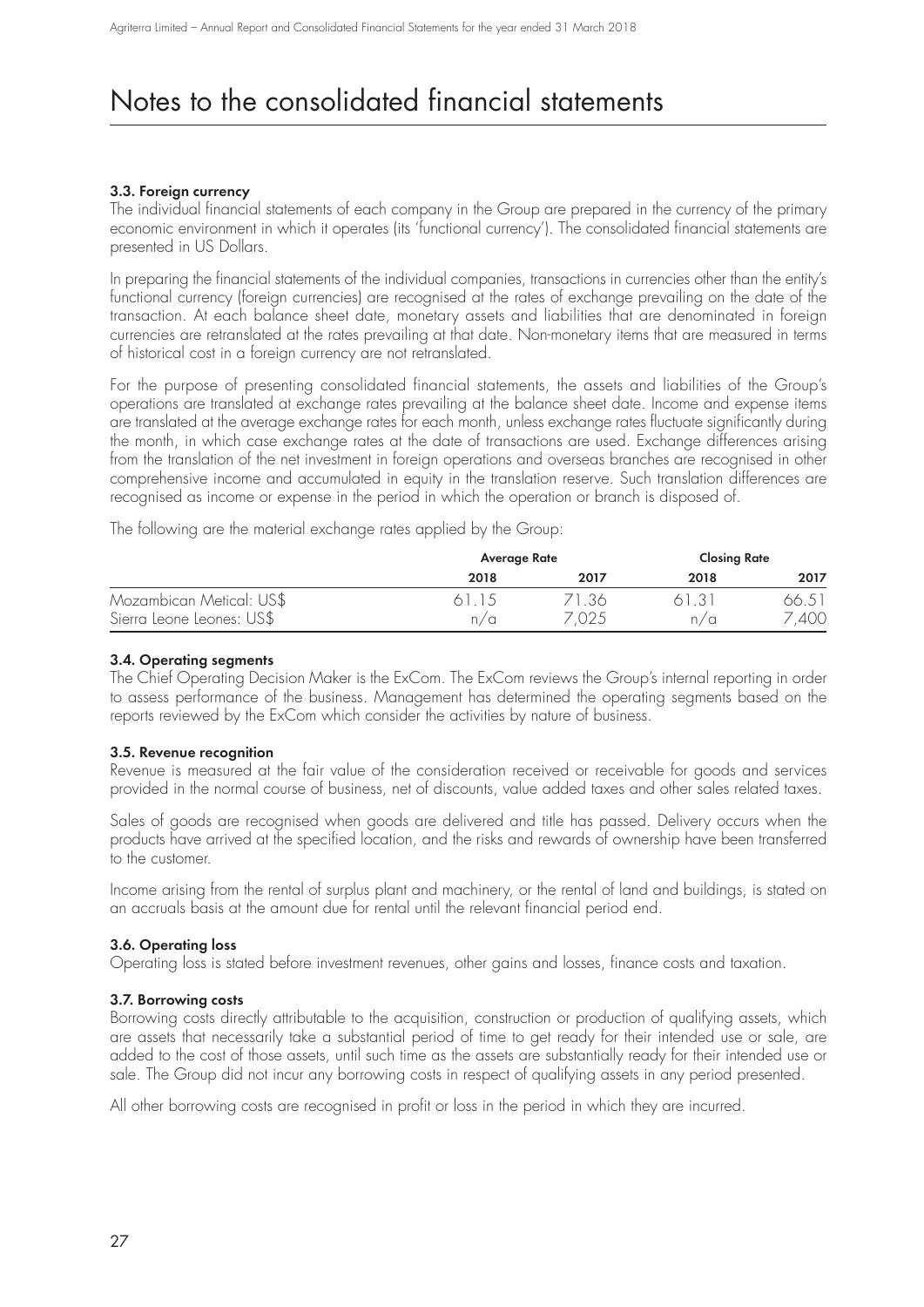### **3.8. Share-based payments**

The Company issues equity-settled share-based payments to certain employees of the Group. These payments are measured at fair value (excluding the effect of non-market based vesting conditions) at the date of grant and the value is expensed on a straight-line basis over the vesting period, based on the Group's estimate of the shares that will eventually vest and adjusted for non-market based vesting conditions.

Fair value is measured by use of the Black Scholes model. The expected life used in the model is adjusted, based on management's best estimate, for the effects of non-transferability, exercise restrictions and behavioural considerations.

### **3.9. Employee benefits**

#### **3.9.1. Short-term employee benefits**

Short-term employee benefits include salaries and wages, short-term compensated absences and bonus payments. The Group recognises a liability and corresponding expense for short-term employee benefits when an employee has rendered services that entitle him/her to the benefit.

#### **3.9.2. Post-employment benefits**

The Group does not contribute to any retirement plan for its employees. Social security payments to state schemes are charged to profit and loss as the employee's services are rendered.

### **3.10. Leases**

Leases that transfer substantially all the risks and rewards of ownership are classified as finance leases. All other leases are classified as operating leases. As at 31 March 2018 and 31 March 2017 the Group does not have any finance leases. During the periods presented in these financial statements, the Group was counterparty to certain operating lease contracts. Rentals payable under operating leases are charged to income on a straight-line basis over the term of the relevant lease.

### **3.11. Taxation**

The Company is resident for taxation purposes in Guernsey and its income is subject to income tax, presently at a rate of zero per cent per annum. The income of overseas subsidiaries is subject to tax at the prevailing rate in each jurisdiction.

The income tax expense for the period comprises current and deferred tax. Income tax is recognised in the income statement except to the extent that it relates to items recognised in other comprehensive income or directly in equity, when tax is recognised in other comprehensive income or directly in equity as appropriate. Taxable profit differs from accounting profit as reported in the income statement because it excludes items of income or expense that are taxable or deductible in other years and it further excludes items that are never taxable or deductible.

Current tax expense is the expected tax payable on the taxable income for the period. It is calculated on the basis of the tax laws and rates enacted or substantively enacted at the balance sheet date and includes any adjustment to tax payable in respect of previous periods. Deferred tax is calculated using the balance sheet liability method, providing for temporary differences between the carrying amounts of assets and liabilities for financial reporting purposes and the amounts used for taxation purposes. Deferred tax assets are recognised to the extent that it is probable that taxable profit will be available against which the asset can be utilised. This requires judgements to be made in respect of the availability of future taxable income.

The Group's deferred tax assets and liabilities are calculated using tax rates that are expected to apply in the period when the liability is settled or the asset realised based on tax rates that have been enacted or substantively enacted by the reporting date.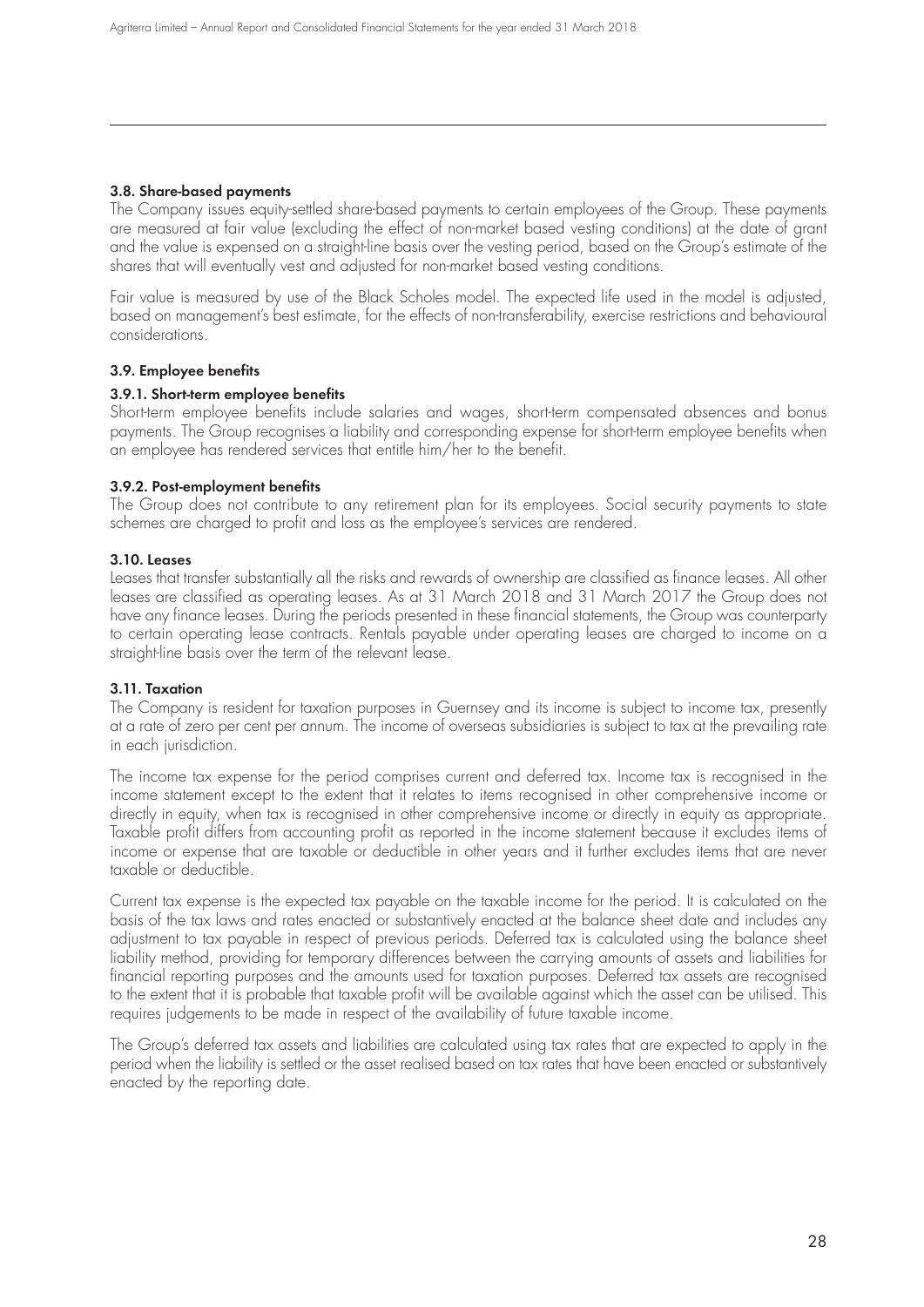Deferred income tax assets and liabilities are offset only when there is a legally enforceable right to offset current tax assets against current tax liabilities and when the deferred income tax assets and liabilities relate to income taxes levied by the same taxation authority on either the same taxable entity or different taxable entities where there is an intention to settle the balances on a net basis.

No deferred tax asset or liability is recognised in respect of temporary differences associated with investments in subsidiaries, branches and joint ventures where the Group is able to control the timing of reversal of the temporary differences and it is probable that the temporary differences will not reverse in the foreseeable future.

### **3.12. Property, plant and equipment**

All items of property, plant and equipment are stated at historical cost less accumulated depreciation (see below) and impairment. Historical cost includes expenditure that is directly attributable to the acquisition. Subsequent costs are included in the asset's carrying value when it is considered probable that future economic benefits associated with the item will flow to the Group and the cost of the item can be measured reliably.

Depreciation is charged on a straight-line basis over the estimated useful lives of each item, as follows:

Land and buildings:

| Land                                 | Nil           |
|--------------------------------------|---------------|
| Buildings and leasehold improvements | $2\% - 33\%$  |
| Plant and machinery                  | $5\% - 25\%$  |
| Motor vehicles                       | $20\% - 25\%$ |
| Other assets                         | $10\% - 33\%$ |

The assets' residual values and useful lives are reviewed, and adjusted if appropriate, at each balance sheet date. Gains and losses on disposals are determined by comparing proceeds received with the carrying amount of the asset immediately prior to disposal and are included in profit and loss.

### **3.13. Impairment of property, plant and equipment**

At each balance sheet date, the Group reviews the carrying amounts of its tangible assets to determine whether there is any indication that those assets have suffered an impairment loss. If any such indication exists, the recoverable amount of the asset is estimated in order to determine the extent of the impairment loss (if any). Where the asset does not generate cash flows that are independent from other assets, the Group estimates the recoverable amount of the cash-generating unit to which the asset belongs.

Recoverable amount is the higher of fair value less costs of disposal and value in use. In assessing value in use, the estimated future cash flows are discounted to their present value using a pre-tax discount rate that reflects current market assessments of the time value of money and the risks specific to the asset for which the estimates of future cash flows have not been adjusted.

If the recoverable amount of an asset (or cash-generating unit) is estimated to be less than its carrying amount, the carrying amount of the asset (or cash-generating unit) is reduced to its recoverable amount. An impairment loss is recognised immediately in profit and loss because the Group does not record any assets at a revalued amount.

Where an impairment loss subsequently reverses, the carrying amount of the asset (or cash-generating unit) is increased to the revised estimate of its recoverable amount, but so that the increased carrying amount does not exceed the carrying amount that would have been determined had no impairment loss been recognised for the asset (or cash-generating unit) in prior years. A reversal of an impairment loss is recognised immediately in profit and loss.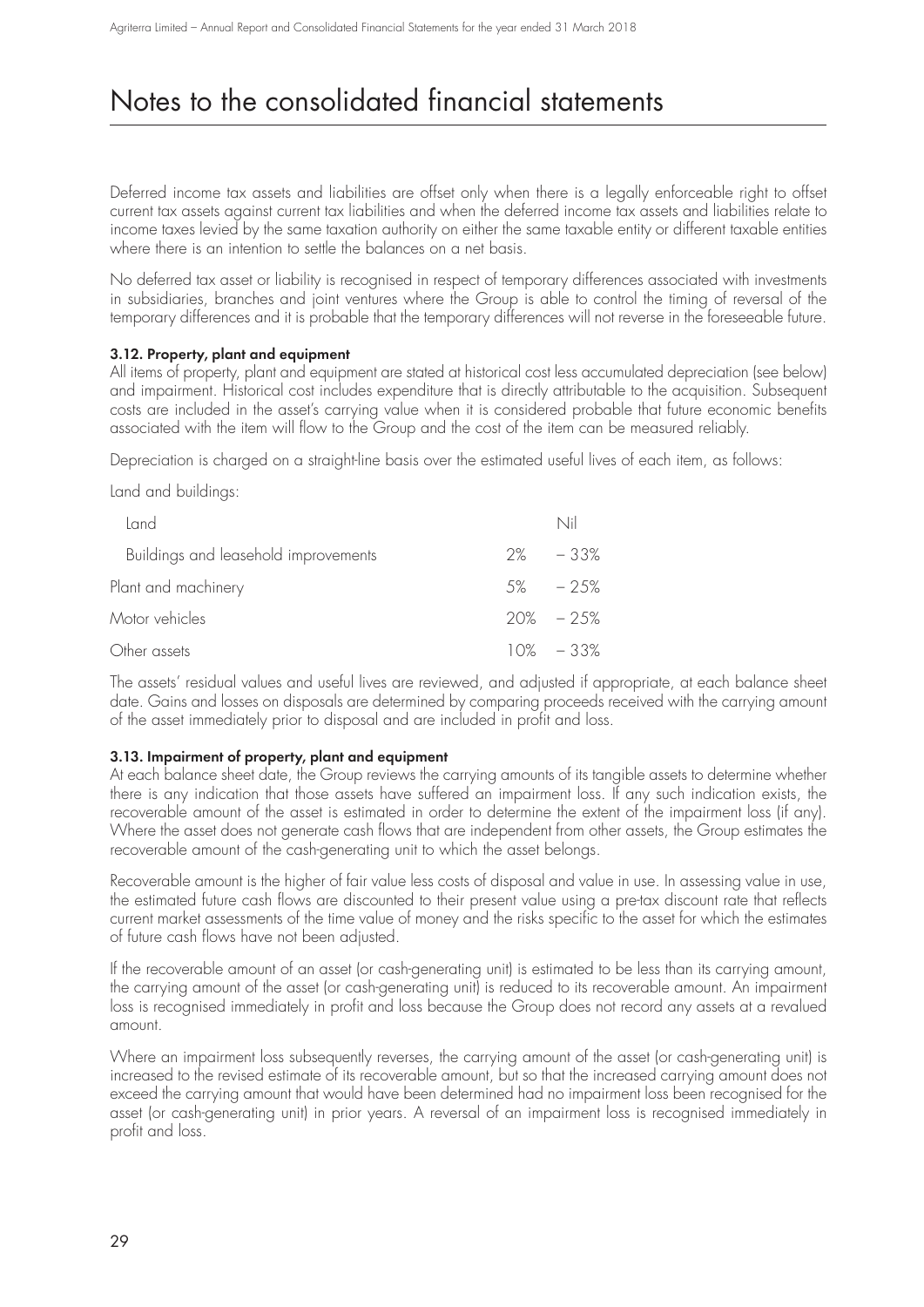### **3.14. Biological assets**

Consumer biological assets, being the beef cattle herd, are measured in accordance with IAS 41, 'Agriculture' at fair value less costs to sell, with gains and losses in the measurement to fair value recorded in profit and loss. Breeding cattle, comprising bulls, cows and heifers are expected to be held for more than one year, and are classified as non-current assets. The non-breeding cattle comprise animals that will be grown and sold for slaughter and are classified as current assets.

Cattle are recorded as assets at the period end and the fair value is determined by the size of the herd and market prices at the reporting date.

Cattle ceases to be a biological asset from the point it is slaughtered, after which it is accounted for in accordance with the accounting policy below for inventories.

Forage crops are valued in accordance with IAS 41, 'Agriculture' at fair value less costs to harvest. The cost of forage is charged to profit or loss over the period it is consumed.

#### **3.15. Inventories**

Inventories are stated at the lower of cost and net realisable value. Net realisable value is the estimated selling price in the ordinary course of business, less the estimated costs of completion and selling expenses. The cost of inventories is based on the weighted average principle and includes expenditure incurred in acquiring the inventories and bringing them to their existing location and condition.

#### **3.16. Non-current assets held for sale**

Non-current assets (and disposal groups) held for sale are measured at the lower of carrying amount and fair value less costs to sell.

Non-current assets and disposal groups are classified as held for sale if their carrying amount will be recovered through a sale transaction rather than through continuing use. This condition is regarded as met only when the sale is highly probable and the asset (or disposal group) is available for immediate sale in its present condition. Management must be committed to the sale which should be expected to qualify for recognition as a completed sale within one year from the date of classification.

When the Group is committed to a sale plan involving the loss of control of a subsidiary, all of the assets and liabilities of that subsidiary are classified as held for sale when the criteria above are met.

A non-current asset is not depreciated (or amortised) while it is classified as held for sale, or while it is part of a disposal group classified as held for sale.

Interest and other expenses attributable to the liabilities of a disposal group classified as held for sale are recognised in profit or loss.

#### **3.17. Financial instruments**

Financial assets and financial liabilities are recognised in the Group's balance sheet when the Group becomes a party to the contractual provisions of the instrument.

#### **3.17.1. Financial assets**

All financial assets are recognised and derecognised on a trade date where the purchase or sale of a financial asset is under a contract whose terms require delivery of the financial asset within the timeframe established by the market concerned, and are initially measured at fair value, plus transaction costs, except for those financial assets classified as at fair value through profit and loss ('FVTPL'), which are initially measured at fair value.

Financial assets are classified into the following specified categories: financial assets at 'FVTPL', 'held-to-maturity' investments, 'available-for-sale' financial assets and 'loans and receivables'. The classification depends on the nature and purpose of the financial asset and is determined at the time of initial recognition. The Company and Group currently have financial assets in the category of 'loans and receivables' and FVTPL.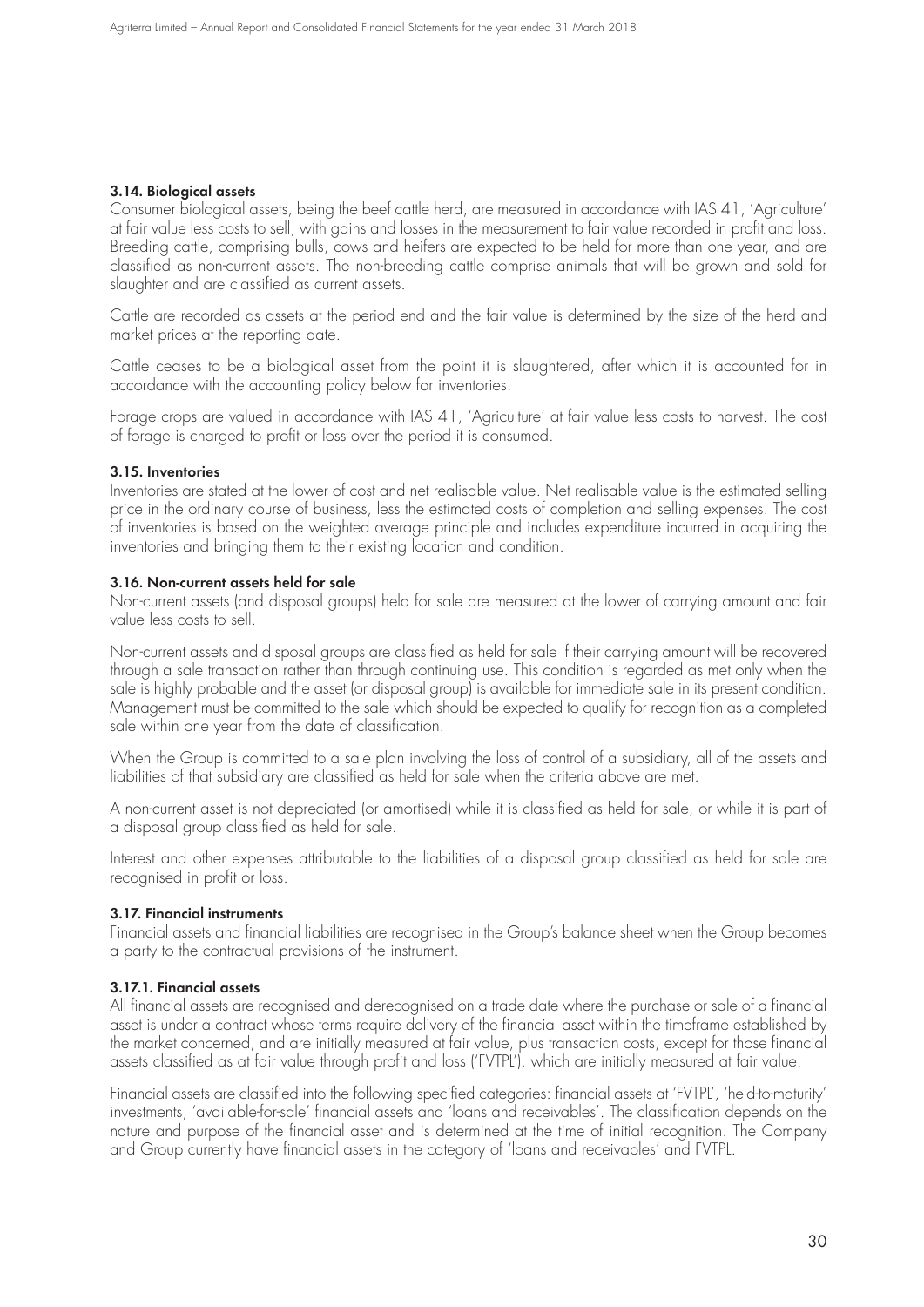### **3.17.1.1. Loans and receivables**

Trade receivables, loans receivable, bank balances, cash in hand and other receivables that have fixed or determinable payments that are not quoted in an active market are classified as 'loans and receivables'. Loans and receivables are measured at amortised cost using the effective interest method, less any impairment. Interest income is recognised by applying the effective interest rate, except for short-term receivables when the recognition of interest would be immaterial.

The effective interest method is a method of calculating the amortised cost of a financial instrument and of allocating interest income over the relevant period. The effective interest rate is the rate that exactly discounts estimated future cash receipts (including all fees paid or received that form an integral part of the effective interest rate, transaction costs and other premiums or discounts) through the expected life of the instrument, or, where appropriate, a shorter period, to the net carrying amount on initial recognition.

### **3.17.1.2. Financial assets at FVTPL**

Financial assets are classified as at FVTPL when the financial asset is either held for trading or is designated as at FVTPL upon initial recognition. The Group holds certain investments in companies which were previously quoted on AIM and were designated as held for trading. Financial assets at FVTPL are stated at fair value, with any gains and losses arising on re-measurement recognised in profit or loss. The net gain or loss incorporates any dividends, interest earned, or foreign exchange gains and losses on the financial asset and is included within other gains and losses in the income statement. Fair value is determined in the manner described in note 17.

### **3.17.1.3. Impairment of financial assets**

Financial assets, other than those at FVTPL, are assessed for indicators of impairment at each balance sheet date. Financial assets are impaired where there is objective evidence that, as a result of one or more events that occurred after the initial recognition of the financial asset, the estimated future cash flows of the asset have been affected.

For loans and receivables carried at amortised cost, the amount of the impairment is the difference between the asset's carrying amount and the present value of estimated future cash flows, discounted at the financial asset's original effective interest rate.

The carrying amount of the financial asset is reduced through the use of an allowance account. When a financial asset is considered uncollectible, it is written off against the allowance account. Subsequent recoveries of amounts previously written off are credited against the allowance account. Changes in the carrying amount of the allowance account are recognised in profit or loss.

If in a subsequent period, the amount of the impairment loss decreases and the decrease can be related objectively to an event occurring after the impairment was recognised, the previously recognised impairment loss is reversed through profit and loss to the extent that the carrying amount of the investment at the date the impairment is reversed does not exceed what the amortised cost would have been had the impairment not been recognised.

### **3.17.1.4. De-recognition of financial assets**

The Group de-recognises a financial asset only when the contractual rights to the cash flows from the asset expire, or when it transfers the financial asset and substantially all the risks and rewards of ownership of the asset to another entity. If the Group neither transfers nor retains substantially all the risks and rewards of ownership and continues to control the transferred asset, the Group recognises its retained interest in the asset and an associated liability for amounts it may have to pay. If the Group retains substantially all the risks and rewards of ownership of a transferred financial asset, the Group continues to recognise the financial asset and also recognises a collateralised borrowing for the proceeds received.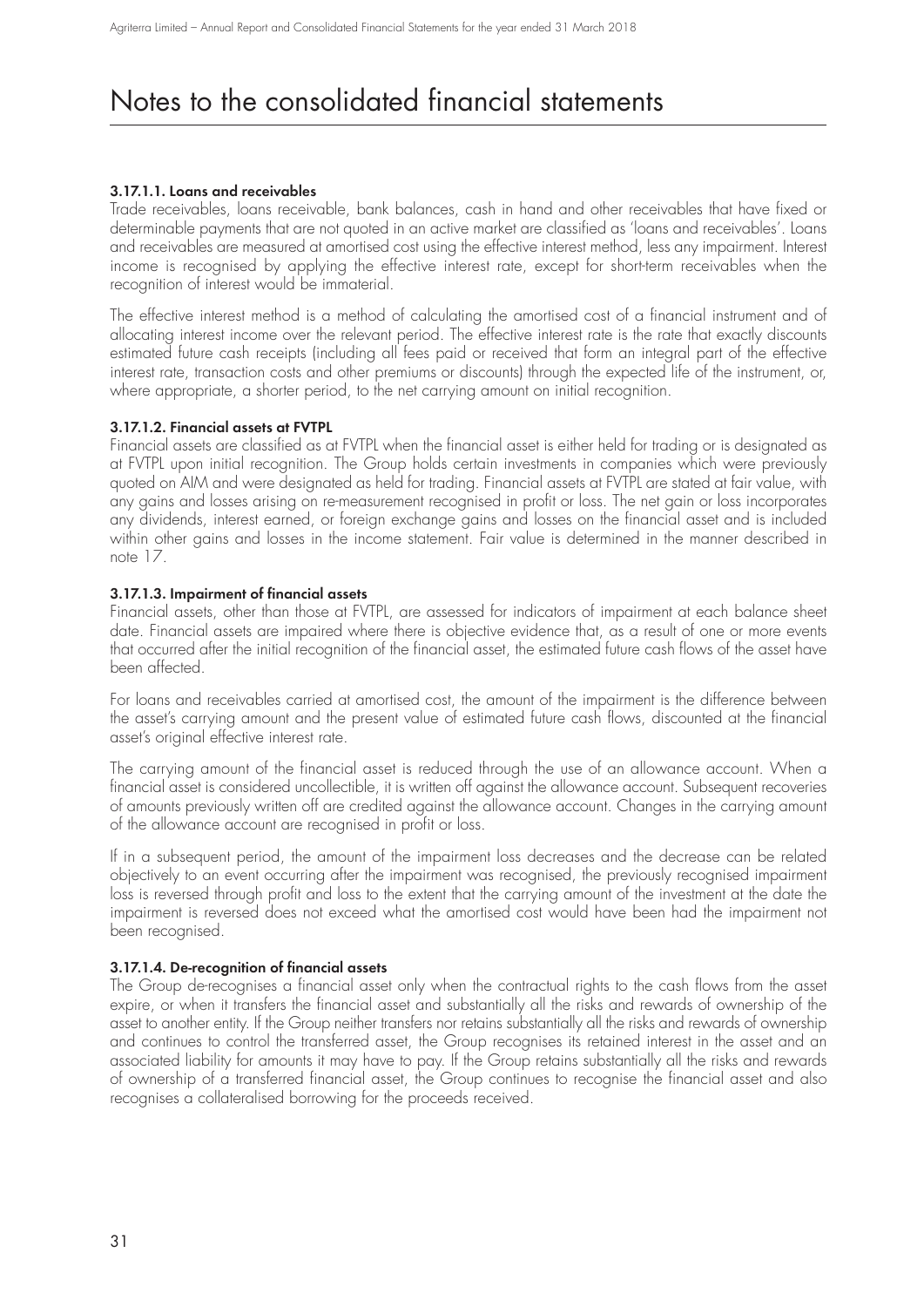#### **3.17.2. Financial liabilities and equity**

Debt and equity instruments are classified as either financial liabilities or as equity in accordance with the substance of the contractual arrangement.

### **Equity instruments**

An equity instrument is any contract that evidences a residual interest in the assets of the Company after deducting all of its liabilities. Equity instruments issued by the Group are recognised at the proceeds received, net of direct issue costs.

### **3.17.2.1. Financial liabilities**

Financial liabilities are classified as either financial liabilities 'at FVTPL' or 'other financial liabilities'. The Group only has financial liabilities in the category of other financial liabilities.

### **3.17.2.1.1. Other financial liabilities**

Other financial liabilities are initially measured at fair value, net of transaction costs.

Other financial liabilities are subsequently measured at amortised cost using the effective interest method, with interest expense recognised on an effective yield basis.

#### **3.17.2.1.2. De-recognition of financial liabilities**

The Group de-recognises financial liabilities when, and only when, the Group's obligations are discharged, cancelled or they expire.

#### **3.18. Fair value measurement**

Fair value is the price that would be received to sell an asset or paid to transfer a liability in an orderly transaction between market participants at the measurement date.

The fair value measurement is based on the presumption that the transaction to sell the asset or transfer the liability takes place either in the principal market for the asset or liability or, in the absence of a principal market, in the most advantageous market for the asset or liability. The principal or the most advantageous market must be accessible to the Group.

The fair value of an asset or a liability is measured using the assumptions that market participants would use when pricing the asset or liability, assuming that market participants act in their economic best interest.

For all other financial instruments not traded in an active market, the fair value is determined by using valuation techniques deemed to be appropriate in the circumstances. Valuation techniques include the market approach (i.e., using recent arm's length market transactions adjusted as necessary and reference to the current market value of another instrument that is substantially the same) and the income approach (i.e., discounted cash flow analysis and option pricing models making as much use of available and supportable market data as possible).

All assets and liabilities for which fair value is measured or disclosed in the financial statements are categorised within the fair value hierarchy, described as follows, based on the lowest level input that is significant to the fair value measurement as a whole:

Level  $1 -$  Quoted (unadjusted) market prices in active markets for identical assets or liabilities.

- Level 2 Valuation techniques for which the lowest level input that is significant to the fair value measurement is directly or indirectly observable.
- Level 3 Valuation techniques for which the lowest level input that is significant to the fair value measurement is unobservable.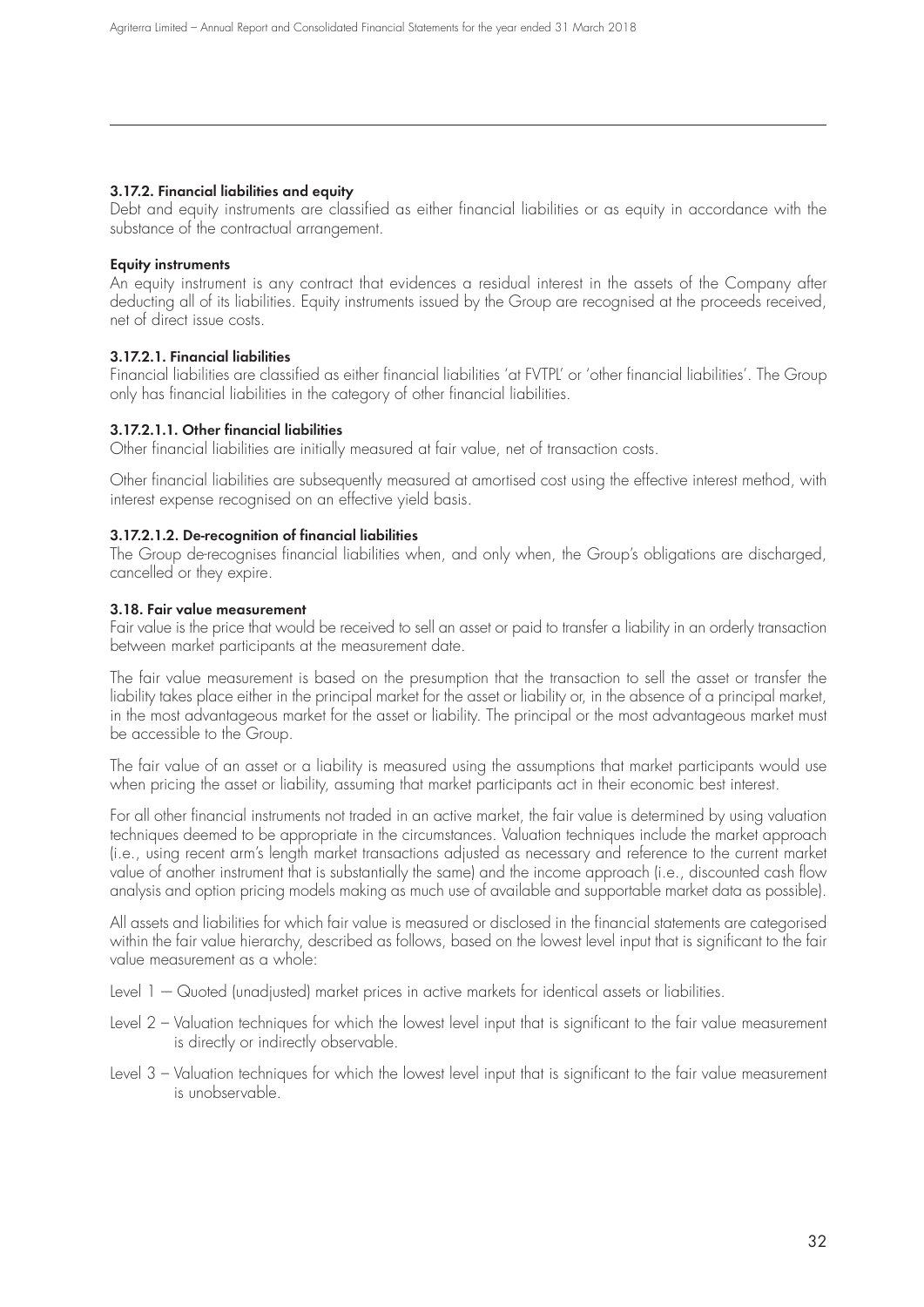For assets and liabilities that are recognised in the financial statements on a recurring basis, the Group determines whether transfers have occurred between levels in the hierarchy by re-assessing the categorisation (based on the lowest level input that is significant to the fair value measurement as a whole) at the end of each reporting period.

### 4. Critical accounting judgments and key sources of estimation uncertainty

In the application of the Group's accounting policies which are described in note 3, the directors are required to make judgments, estimates and assumptions about the carrying amounts of assets and liabilities that are not readily apparent from other sources. The estimates and associated assumptions are based on historical experience and other factors that are considered to be relevant. Actual results may differ from these estimates.

The estimates and underlying assumptions are reviewed on an on-going basis. Revisions to accounting estimates are recognised in the period in which the estimate is revised if the revision affects only that period or in the period of the revision and future periods if the revision affects both current and future periods. The effect on the financial statements of changes in estimates in future periods could be material.

### **4.1. Impairment**

Impairment reviews for non-current assets are carried out at each balance sheet date in accordance with IAS 36, Impairment of Assets. Continued losses in both the Beef and Grain divisions were considered to be indications of impairment and formal impairment reviews were undertaken.

The impairment reviews are sensitive to various assumptions, including the expected sales forecasts, cost assumptions, capital requirements, and discount rates among others. The forecasts of future cash flows were derived from the operational plans in place to address the requirement to increase both volumes and margins across the two divisions. Real commodity prices were assumed to remain constant at current levels.

Discount rate: Current central bank prime MIMO benchmark rate is 15% and with inflation at around 5%, the benchmark real interest rate is around 10%. The real rate assumed in these forecasts is 12.5%, consistent with prior years. A 5% risk premium has been added to give a discount real rate of interest of 17.5%. Current nominal bank borrowing rates are 22.5%, but these are expected to fall further as the economy returns to growth and inflation remains stable. Neither the Grain nor Beef divisions are sensitive to an increase in the discount rate to 30%.

**Grain division:** The forecasts for the Grain division show a return to the 10 year moving average with meal sales increasing to 24,000 tonnes in FY-19 (Year ending 31 March 2018: 16,500). A shortfall in the projected volumes of 50% or a reduction in the gross margin of more than 11% would lead to an indication of impairment.

**Beef division:** The forecasts for the Beef division show volumes improving to 2,000 tonnes (Year ending 31 March 2018:1,538 tonnes) in FY-19 and to 2,100 tonnes in FY-20. A fall in forecasted sales volumes of 10% or a reduction in the average daily weight gains in the feedlot of 9% would be required to trigger the need for a further impairment. The assets of the Beef division were impaired by \$3.1m in the year ended May 2016 following the decision to destock the ranches. The board continues to evaluate the development of these assets, however it is too early to consider whether or not the previous impairment charge should be reversed.

No impairments were recorded in the year ended 31 March 2018 or the 10 month period ended 31 March 2017.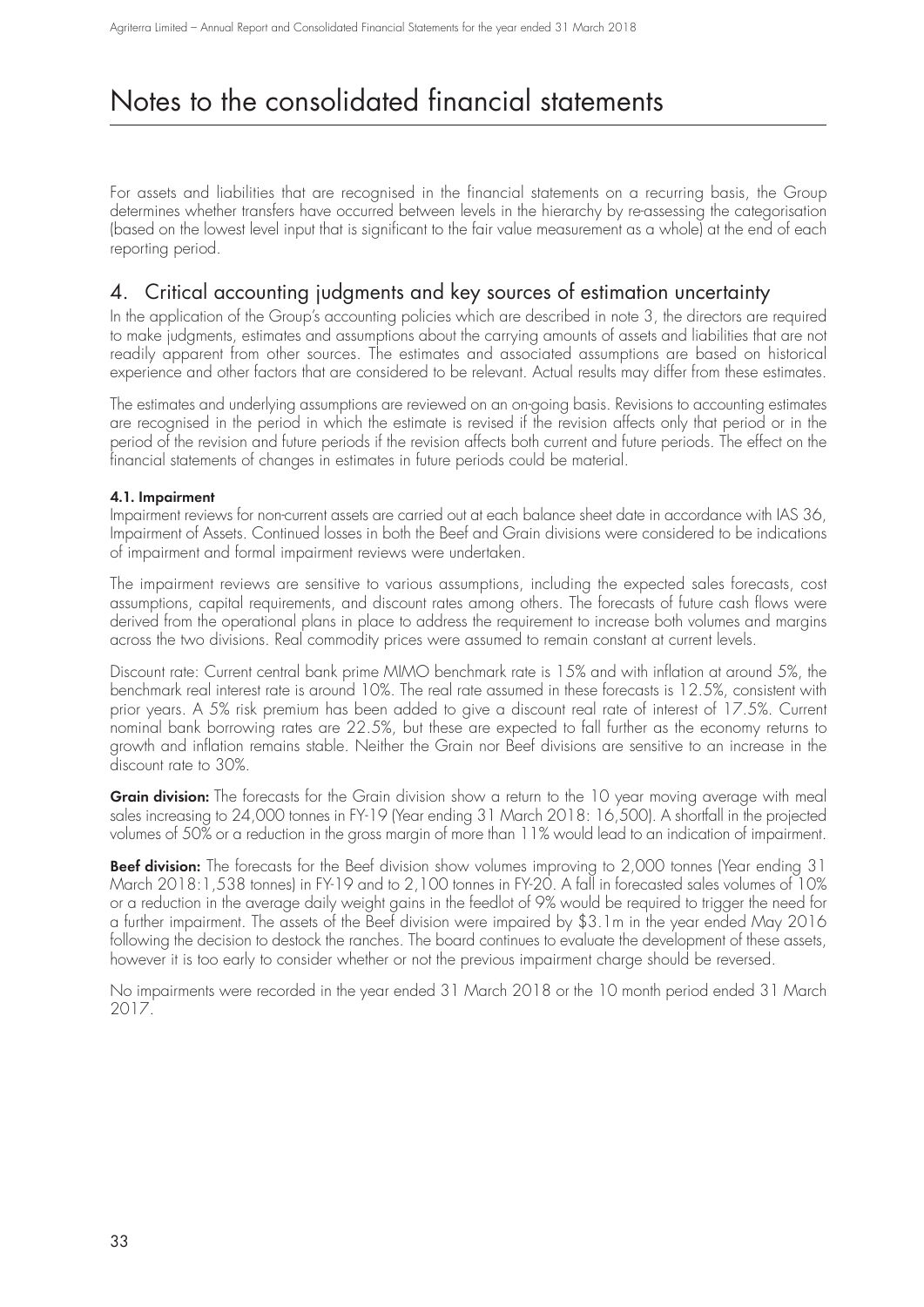### **4.2. Biological assets**

Cattle are accounted for as biological assets and measured at their fair value at each balance sheet date. Fair value is based on the estimated market value for cattle in Mozambique of a similar age and breed, less the estimated costs to bring them to market, converted to US\$ at the exchange rate prevailing at the period end. Changes in any estimates could lead to the recognition of significant fair value changes in the consolidated income statement, or significant changes in the foreign currency translation reserve for changes in the Metical to US\$ exchange rate.

The herd may be categorised as either the breeding herd of slaughter herd, depending on whether it was principally held for reproduction or slaughter. At 31 March 2018 the value of the breeding herd disclosed as a non-current asset was \$nil (31 March 2017: \$nil). The value of the herd held for slaughter disclosed as a current asset was \$1,109,000 (31 March 2017: \$746,000).

During the year, the Group has increased its capacity to produce sufficient forage to meet its requirements in the feedlot. Accordingly forage crops have been valued at 31 March 2018 at \$28,000 (31 March 2017 \$nil), bringing the total biological assets to \$1,137,000 (31 March 2017: \$746,000).

#### **4.3. Recoverability of input Value Added Tax**

Mozambique Value Added Tax ('IVA') operates in a similar manner to UK Value Added Tax ('VAT'). The Group is exempt from IVA on its sales of maize products under the terms of Mozambique tax law. The Group is able to recover input sales tax on substantially all of the purchases of the Grain division. The Group is always therefore in a net recovery position of IVA in respect of its Grain operations. To date the Group has not succeeded in recovering IVA from the Mozambique Government. Due to the significant uncertainty over the recoverability of these IVA balances, the Group has provided in full against the assets as at 31 March 2017 and 31 March 2018. As at 31 March 2018, the gross and net IVA recoverable assets are respectively \$1,057,000 (31 March 2017: \$857,000) and \$nil (31 March 2017: \$nil) at the US\$ to Metical exchange rate of 61.31 (31 March 2017: 66.51) at that date.

### 5. Revenue

An analysis of the Group's revenue is as follows:

|                                 | Year ended<br>31 March 2018<br><b>US\$000</b> | 10 months ended<br>31 March 2017<br><b>US\$000</b> |
|---------------------------------|-----------------------------------------------|----------------------------------------------------|
| <b>Continuing operations</b>    |                                               |                                                    |
| Sale of goods                   | 9,222                                         | 12,759                                             |
| Hire of equipment and machinery |                                               | 48                                                 |
|                                 | 9,222                                         | 12,807                                             |
| Interest received               | 13                                            | 12                                                 |
|                                 | 9,225                                         | 12,819                                             |
| <b>Discontinued operations</b>  |                                               |                                                    |
| Hire of equipment and machinery |                                               | 25                                                 |
|                                 |                                               | 25                                                 |
|                                 | 9.225                                         | 2,844                                              |

All revenue from continuing activities is generated in Mozambique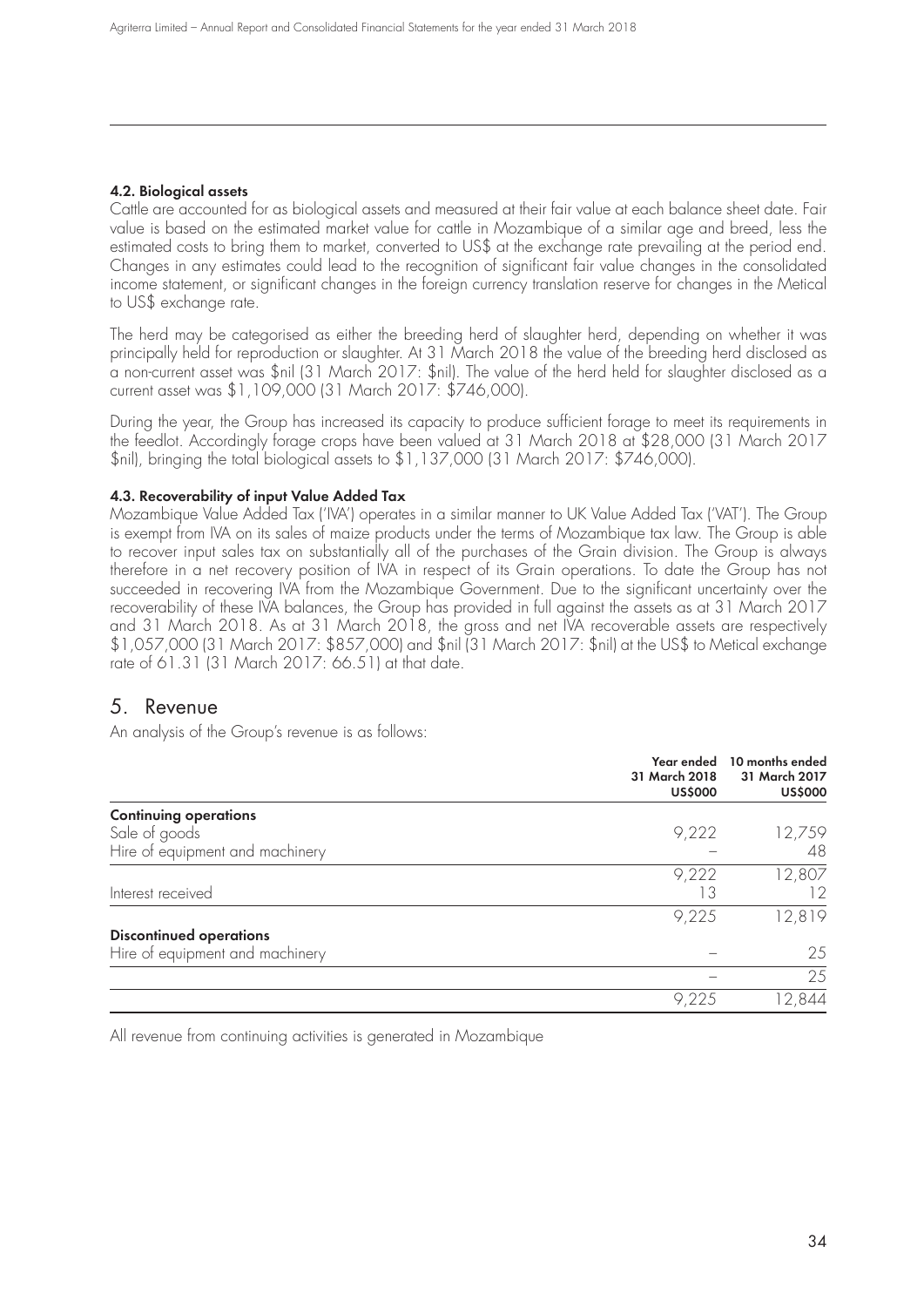### 6. Segment reporting

The ExCom consider that the Group's operating activities comprise the segments of Grain, Beef and Cocoa, all undertaken in Africa. In addition, the Group has certain other unallocated expenditure, assets and liabilities, either located in Africa or held as support for the Africa operations.

### **6.1. Segment revenue and results**

The following is an analysis of the Group's revenue and results by operating segment:

| Year ending<br>31 March 2018                                                   | Grain<br><b>US\$000</b> | <b>Beef</b><br><b>US\$000</b> | Cocoa<br><b>US\$000</b>        | Unallo-<br>cated<br><b>US\$000</b> | Discon-<br>tinued <sup>(4)</sup><br><b>US\$000</b> | Elimi-<br>nations<br><b>US\$000</b> | Total<br><b>US\$000</b> |
|--------------------------------------------------------------------------------|-------------------------|-------------------------------|--------------------------------|------------------------------------|----------------------------------------------------|-------------------------------------|-------------------------|
| Revenue                                                                        |                         |                               |                                |                                    |                                                    |                                     |                         |
| External sales(2)                                                              | 4,519                   | 4,703                         |                                |                                    |                                                    |                                     | 9,222                   |
| Inter-segment sales <sup>(1)</sup>                                             | 680                     |                               |                                |                                    |                                                    | (680)                               |                         |
|                                                                                | 5,199                   | 4,703                         |                                |                                    |                                                    | (680)                               | 9,222                   |
| Segment results<br>- Operating (loss)/<br>profit                               | (747)                   | (1, 588)                      | (31)                           | (1,630)                            | 38                                                 |                                     | (3,958)                 |
| - Interest (expense)/<br>income                                                | (951)                   | (140)                         |                                | $\overline{ }$                     |                                                    |                                     | (1,084)                 |
| (Loss)/profit before                                                           |                         |                               |                                |                                    | 38                                                 |                                     |                         |
| tax                                                                            | (1,698)                 | (1,728)                       | (31)                           | (1623)                             |                                                    |                                     | (5,042)                 |
| Income tax                                                                     | (2)                     | (2)                           | $\equiv$                       | $\equiv$                           | $\equiv$                                           |                                     | (4)                     |
| (Loss)/profit for<br>the year from<br>continuing                               |                         |                               |                                |                                    |                                                    |                                     |                         |
| operations                                                                     | (1,700)                 | (1,730)                       | (31)                           | (1,623)                            | 38                                                 |                                     | (5,046)                 |
| 10 month period<br>ending 31 March 2017                                        | Grain<br><b>US\$000</b> | <b>Beef</b><br><b>US\$000</b> | $Cocoa{(3)}$<br><b>US\$000</b> | Unallo-<br>cated<br><b>US\$000</b> | Discon-<br>tinued <sup>(4)</sup><br><b>US\$000</b> | Elimi-<br>nations<br><b>US\$000</b> | Total<br><b>US\$000</b> |
| Revenue<br>External sales <sup>(2)</sup><br>Inter-segment sales <sup>(1)</sup> | 8,468<br>446            | 4,339                         | 25                             |                                    | (25)                                               | (446)                               | 12,807                  |
|                                                                                | 8,914                   | 4,339                         | 25                             | $\overline{\phantom{0}}$           | (25)                                               | (446)                               | 12,807                  |
| Segment results<br>- Operating (loss)/<br>profit<br>- Interest (expense)/      | (204)                   | (1, 346)                      | (136)                          | (1, 135)                           | 136                                                |                                     | (2,685)                 |
| income                                                                         | (686)                   | (241)                         |                                | 12                                 |                                                    |                                     | (915)                   |
| - Other gains and<br>losses                                                    |                         |                               |                                | (16)                               |                                                    |                                     | (16)                    |
| (Loss)/profit before<br>tax                                                    | (890)                   | (1, 587)                      | (136)                          | (1, 139)                           | 136                                                |                                     | (3,616)                 |
| Income tax                                                                     | (6)                     | (1)                           |                                | (15)                               |                                                    |                                     | (22)                    |
| (Loss)/profit for<br>the period from<br>continuing<br>operations               | (896)                   | (1, 588)                      | (136)                          | (1, 154)                           | 136                                                |                                     | (3,638)                 |
|                                                                                |                         |                               |                                |                                    |                                                    |                                     |                         |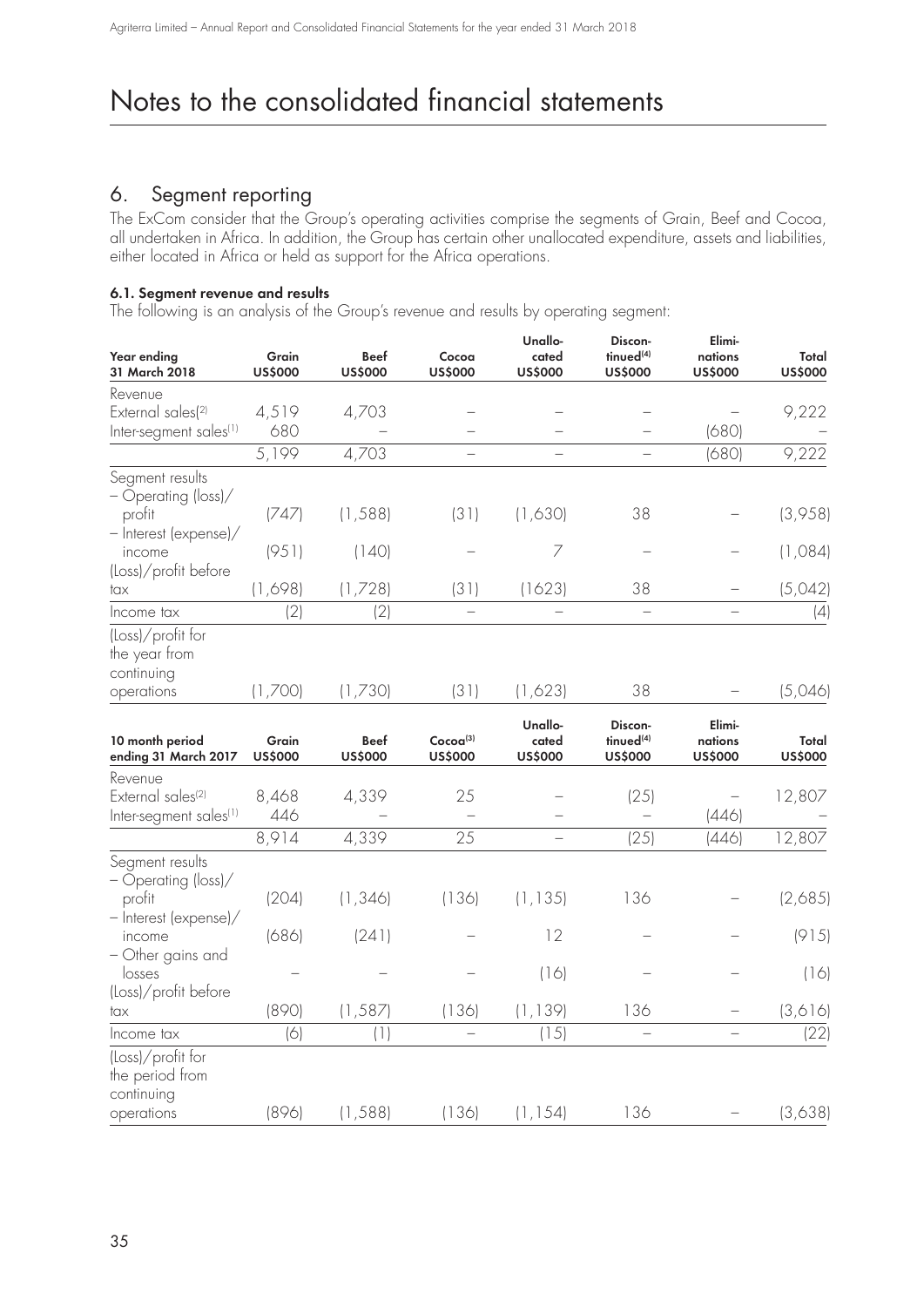(1) Inter-segment sales are charged at prevailing market prices.<br>(2) Revenue represents sales to external customers and is recorded

- Revenue represents sales to external customers and is recorded in the country of domicile of the group company making the sale. Sales from the Grain and Beef divisions are principally for supply to the Mozambique market.
- $^{(3)}$   $\,$  \$25,000 revenue reported in the Cocoa segment tor the period ended 31 March 2017 arises on the rental of certain of the Cocoa division's assets.
- (4) Amounts reclassified to discontinued operations– refer to note 13.

The segment items included in the consolidated income statement for the year are as follows:

| Year ending<br>31 March 2018            | Grain<br><b>US\$000</b> | <b>Beef</b><br><b>US\$000</b> | Cocoa<br><b>US\$000</b> | Unallo-<br>cated<br><b>US\$000</b> | Discon-<br>tinued<br><b>US\$000</b> | Elimi-<br>nations<br><b>US\$000</b> | Total<br><b>US\$000</b> |
|-----------------------------------------|-------------------------|-------------------------------|-------------------------|------------------------------------|-------------------------------------|-------------------------------------|-------------------------|
| Depreciation                            | .52                     | 338                           |                         |                                    |                                     |                                     | 490                     |
| 10 month period<br>ending 31 March 2017 | Grain<br><b>US\$000</b> | <b>Beef</b><br><b>US\$000</b> | Cocoa<br><b>US\$000</b> | Unallo-<br>cated<br><b>US\$000</b> | Discon-<br>tinued<br><b>US\$000</b> | Elimi-<br>nations<br><b>US\$000</b> | Total<br><b>US\$000</b> |
| Depreciation                            | 23                      | 322                           |                         |                                    |                                     |                                     | 445                     |

#### **6.2. Segment assets, liabilities and capital expenditure**

Segment assets consist primarily of property, plant and equipment, biological assets, inventories, trade and other receivables and cash and cash equivalents. Segment liabilities comprise operating liabilities, including an overdraft financing facility in the Grain segment, and bank loans and overdraft financing facilities in the Beef segment.

Capital expenditure comprises additions to property, plant and equipment.

The segment assets and liabilities at 31 March 2018 and capital expenditure for the year then ended are as follows:

|                     | Grain<br><b>US\$000</b> | <b>Beef</b><br><b>US\$000</b> | Cocoa<br><b>US\$000</b>         | Unallocated<br><b>US\$000</b> | Total<br><b>US\$000</b> |
|---------------------|-------------------------|-------------------------------|---------------------------------|-------------------------------|-------------------------|
| Assets              | 4,984                   | 4.918                         | $\overline{\phantom{m}}$        | 44                            | 13,046                  |
| <b>Liabilities</b>  | (3,98)                  | 528)                          | $\hspace{0.1mm}-\hspace{0.1mm}$ | (195)                         | (4,704)                 |
| Capital expenditure | 191                     |                               |                                 |                               | 116                     |

Segment assets and liabilities are reconciled to Group assets and liabilities as follows:

|                                | <b>Assets</b><br><b>US\$000</b> | <b>Liabilities</b><br><b>US\$000</b> |
|--------------------------------|---------------------------------|--------------------------------------|
| Segment assets and liabilities | 9,902                           | 4,509                                |
| Unallocated:                   |                                 |                                      |
| Other receivables              | 22                              |                                      |
| Cash and cash equivalents      | 3,122                           |                                      |
| Trade payables                 |                                 | 72                                   |
| <b>Accrued liabilities</b>     |                                 | 123                                  |
|                                | 13,046                          | ,704                                 |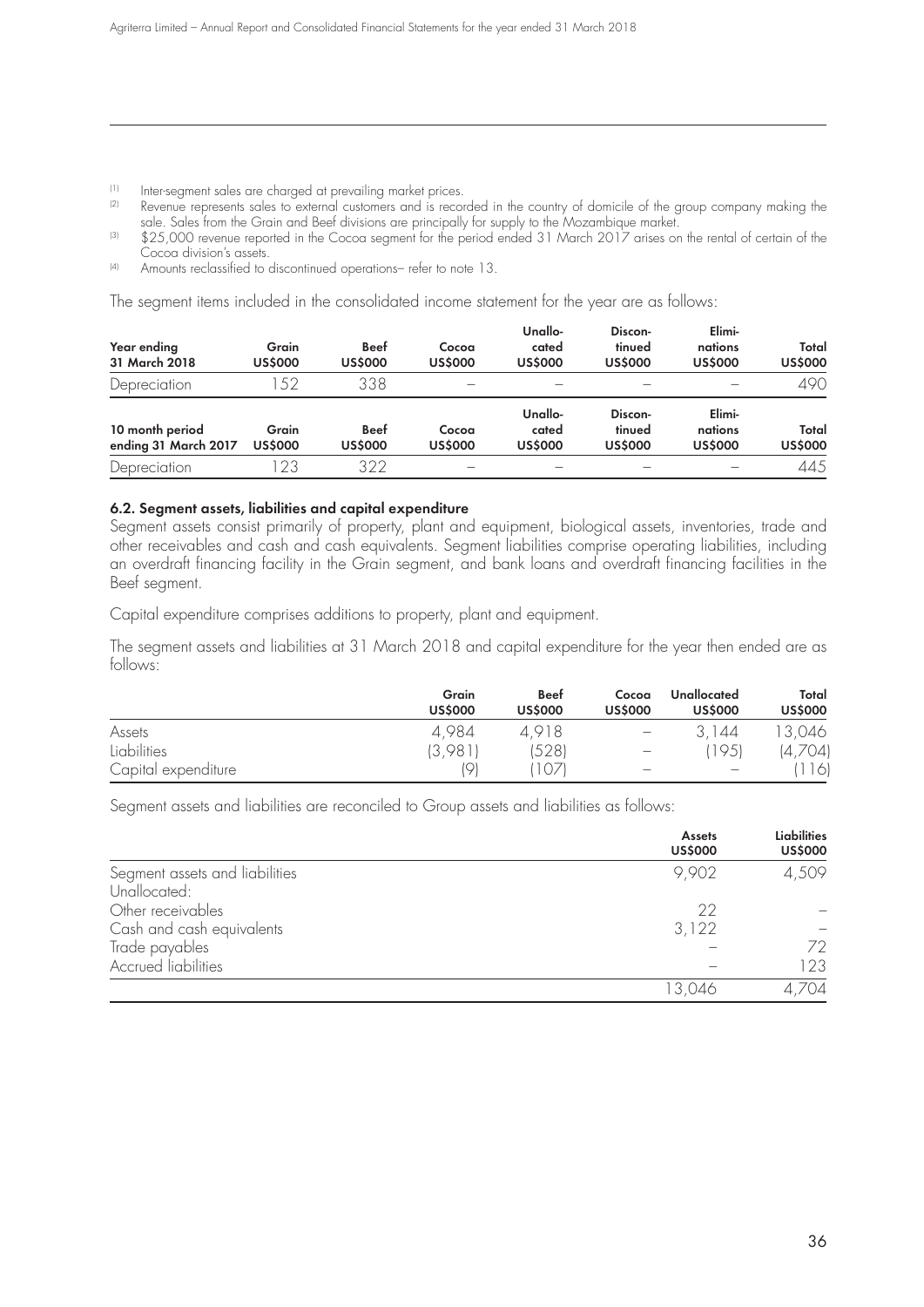The segment assets and liabilities at 31 March 2017 and capital expenditure for the period then ended are as follows:

|                     | Grain<br><b>US\$000</b> | <b>Beef</b><br><b>US\$000</b> | Cocoa<br><b>US\$000</b>  | Unallocated<br><b>US\$000</b> | Total<br><b>US\$000</b> |
|---------------------|-------------------------|-------------------------------|--------------------------|-------------------------------|-------------------------|
| Assets              | 5,456                   | 4.713                         | $\overline{\phantom{0}}$ | 2,483                         | 12,652                  |
| Liabilities         | (2,806)                 | , 178)                        | $\overline{\phantom{a}}$ | (242)                         | (4, 226)                |
| Capital expenditure | 1301                    | 741                           |                          |                               | (204)                   |

Segment assets and liabilities are reconciled to Group assets and liabilities as follows:

|                                                                         | <b>Assets</b><br><b>US\$000</b> | <b>Liabilities</b><br><b>US\$000</b> |
|-------------------------------------------------------------------------|---------------------------------|--------------------------------------|
| Segment assets and liabilities                                          | 10,169                          | 3,984                                |
| Unallocated:                                                            |                                 |                                      |
| Investments and interests in associates                                 |                                 |                                      |
| Other receivables                                                       | 13                              |                                      |
| Assets classified as held for sale                                      | 453                             |                                      |
| Cash and cash equivalents                                               | 2,013                           |                                      |
| Liabilities directly associated with assets classified as held for sale |                                 | 128                                  |
| Trade payables                                                          |                                 |                                      |
| <b>Accrued liabilities</b>                                              |                                 | 103                                  |
|                                                                         | 12,652                          | 4.226                                |

### **6.3. Significant customers**

In the year ended 31 March 2018, one customer of the Grain division generated revenue of \$1,150,000 amounting to 12.5% of Group revenue (10 month period ended 31 March 2017: one customer of the Grain division generated revenue of \$2,484,000 amounting to 19.4% of Group revenue).

## 7. Operating loss

Operating loss has been arrived at after charging/(crediting):

|                                                              | 31 March 2018<br><b>US\$000</b> | Year ended 10 months ended<br>31 March 2017<br><b>US\$000</b> |
|--------------------------------------------------------------|---------------------------------|---------------------------------------------------------------|
| Depreciation of property, plant and equipment (see note 15)  | 490                             | 445                                                           |
| Profit on disposal of property, plant and equipment          | (87)                            | (460)                                                         |
| Loss on re-measurement of assets classified as held for sale |                                 |                                                               |
| Net foreign exchange (gain)/loss                             | (162)                           | 104                                                           |
| Impairment of investment in associate (see note 16)          |                                 |                                                               |
| Impairment of inventory                                      |                                 | 769                                                           |
| Staff costs (see note 9)                                     | 2 09.5                          | ,838                                                          |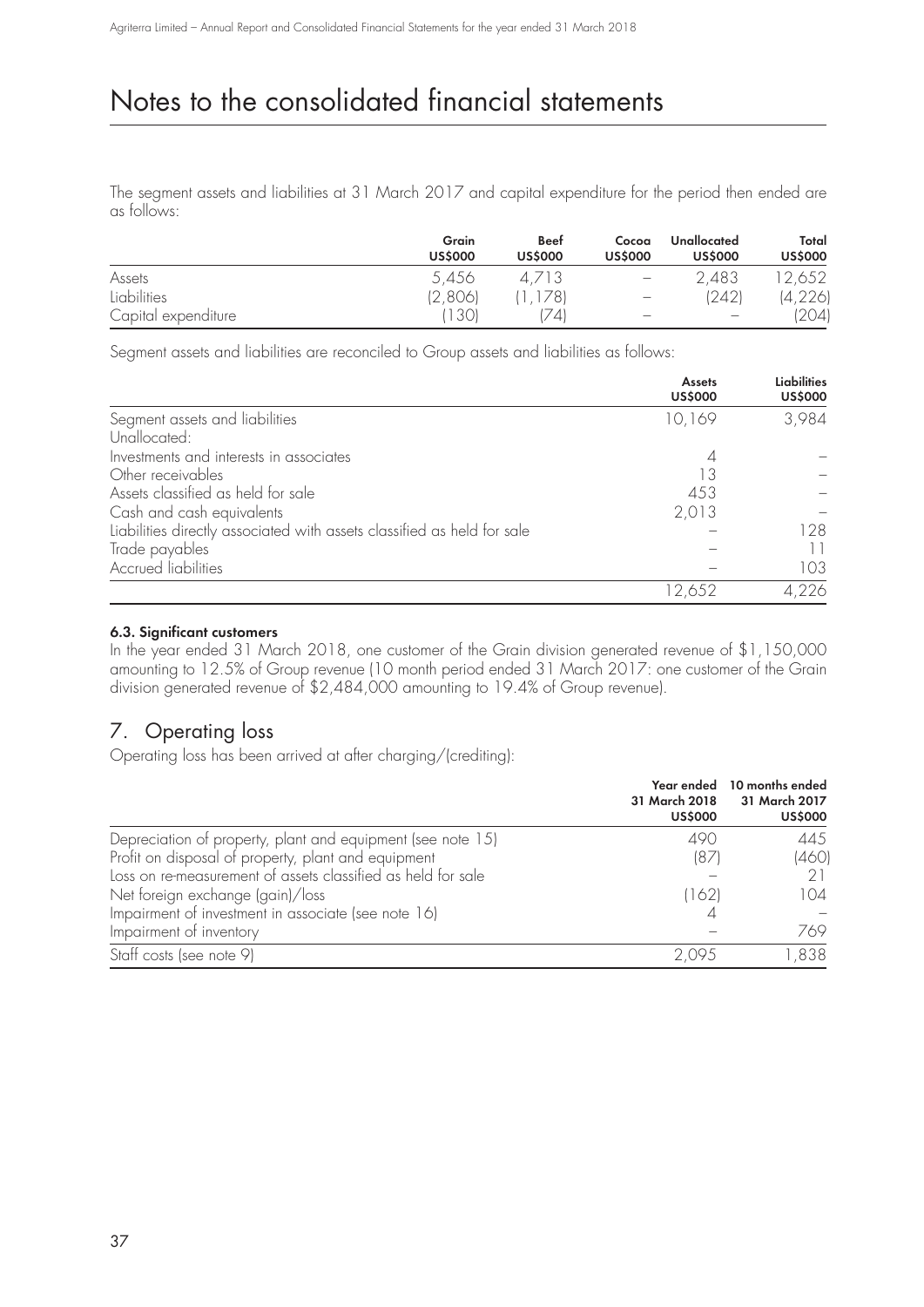### 8. Auditors remuneration

Amounts payable to the auditors and their associates in respect of audit services are as follows:

|                                                                                                                                                                                 | <b>US\$000</b> | Year ended 10 months ended<br>31 March 2018 31 March 2017<br><b>US\$000</b> |
|---------------------------------------------------------------------------------------------------------------------------------------------------------------------------------|----------------|-----------------------------------------------------------------------------|
| Fees payable to the Company's auditor for the audit of the Company's accounts<br>Fees payable to the Company's auditor and their associates for other services<br>to the Group: | 56             | 94                                                                          |
| The audit of the Company's subsidiaries                                                                                                                                         | 26             |                                                                             |
| Total audit fees                                                                                                                                                                | 82             | 125                                                                         |

Other than as disclosed above, the Company's auditor and their associates have not provided additional services to the Group.

## 9. Staff costs

The average monthly number of employees (including executive Directors) employed by the Group for the period was as follows:

|                         | Year ended<br>31 March 2018<br>Number | 10 months ended<br>31 March 2017<br>Number |
|-------------------------|---------------------------------------|--------------------------------------------|
| Office and Management   | 38                                    | 50                                         |
| Operational             | 443                                   | 492                                        |
|                         | 481                                   | 542                                        |
| Of which relating to:   |                                       |                                            |
| Continuing operations   | 481                                   | 519                                        |
| Discontinued operations |                                       | 23                                         |
|                         | 48                                    | 542                                        |

Their aggregate remuneration comprised:

|                            | Year ended<br>31 March 2018<br><b>US\$000</b> | 10 months ended<br>31 March 2017<br><b>US\$000</b> |
|----------------------------|-----------------------------------------------|----------------------------------------------------|
| Wages and salaries         | 2,036                                         | 1,828                                              |
| Social security costs      | 56                                            | 40                                                 |
| Share based payment charge | 3                                             | 5                                                  |
|                            | 2,095                                         | 1,873                                              |
| Of which relating to:      |                                               |                                                    |
| Continuing operations      | 2,095                                         | 1,838                                              |
| Discontinued operations    |                                               | 35                                                 |
|                            | 2,095                                         | 1,873                                              |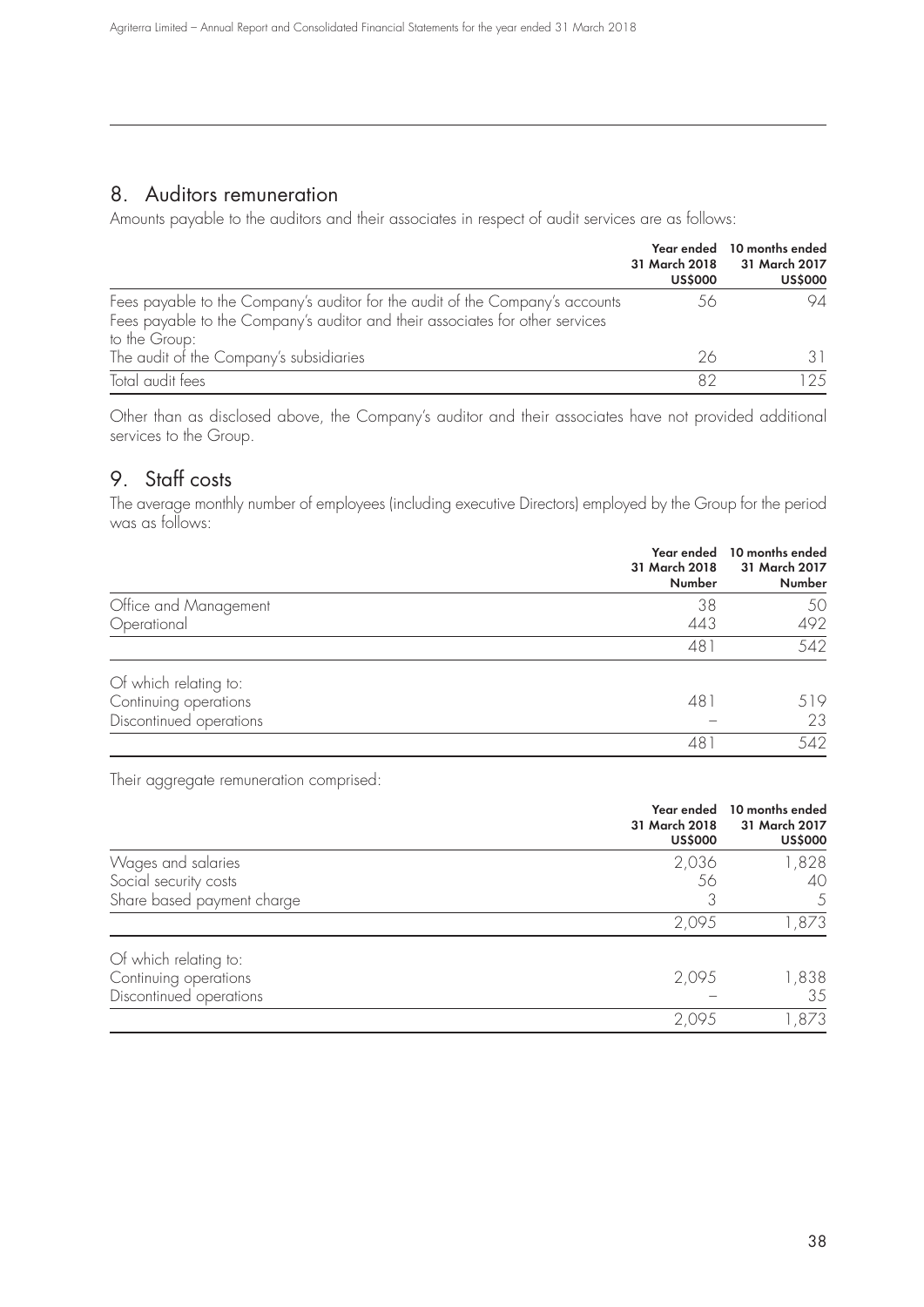## 10. Remuneration of Directors

|                          | <b>Share based</b>       |                                |                           |                         |
|--------------------------|--------------------------|--------------------------------|---------------------------|-------------------------|
| Year ended 31 March 2018 | Salary<br><b>US\$000</b> | <b>Bonus</b><br><b>US\$000</b> | payment<br><b>US\$000</b> | Total<br><b>US\$000</b> |
| CS Havers                | 46                       |                                |                           | 46                      |
| DL Cassiano-Silva        | 136                      | 82                             |                           | 220                     |
| AS Groves                | 65                       | 49                             |                           |                         |
| <b>HWB Rudland</b>       |                          |                                |                           | 5                       |
| <b>B</b> Scott           | 68                       |                                |                           | 68                      |
| <b>GR</b> Smith          | 5                        |                                |                           | 5                       |
|                          | 325                      | 3                              |                           | 458                     |

|                               | Share based              |                                |                           |                         |
|-------------------------------|--------------------------|--------------------------------|---------------------------|-------------------------|
| 10 months ended 31 March 2017 | Salary<br><b>US\$000</b> | <b>Bonus</b><br><b>US\$000</b> | payment<br><b>US\$000</b> | Total<br><b>US\$000</b> |
| CS Havers                     | 32                       |                                |                           | 32                      |
| AS Groves                     | 106                      |                                |                           | 106                     |
| DL Cassiano-Silva             | 145                      |                                |                           | 150                     |
|                               | 283                      |                                |                           | 288                     |

### 11. Finance costs

| US\$000                                                    | Year ended 10 months ended<br>31 March 2018 31 March 2017<br><b>US\$000</b> |
|------------------------------------------------------------|-----------------------------------------------------------------------------|
| Interest expense on bank borrowings and overdraft<br>1 097 |                                                                             |

## 12. Taxation

|                                                                              | Year ended<br>31 March 2018<br><b>US\$000</b> | 10 months ended<br>31 March 2017<br><b>US\$000</b> |
|------------------------------------------------------------------------------|-----------------------------------------------|----------------------------------------------------|
| Loss before tax from continuing activities                                   | (5,042)                                       | (3,616)                                            |
| Tax credit at the Mozambican corporation tax rate of 32% (2017: 32%)         | (1,613)                                       | (1, 157)                                           |
| Tax effect of expenses that are not deductible in determining taxable profit | 18                                            | 39                                                 |
| Tax effect of (income not taxable) or losses not allowable                   | (66)                                          | 499                                                |
| Tax effect of net losses not recognised in overseas subsidiaries             |                                               |                                                    |
| (net of effect of different rates)                                           | 1,661                                         | 634                                                |
| Statutory taxation payments irrespective of income                           |                                               |                                                    |
| lax expense                                                                  |                                               | 22                                                 |

The tax reconciliation has been prepared using a 32% tax rate, the corporate income tax rate in Mozambique, as this is where the Group's principal assets of its continuing operations are located.

The Group has not recognised any tax credits for the year ended 31 March 2018 (10 month period ended 31 March 2017: \$nil). The Group has operations in overseas jurisdictions where it has incurred taxable losses which may be available for offset against future taxable profits amounting to approximately \$14,168,000 (31 March 2017: \$9,324,000). In addition, the Group has further deductible timing differences relating to property, plant and equipment, and foreign exchange gains and losses on intercompany loans, amounting to approximately \$28,876,000 (31 March 2017: \$33,926,000). No deferred tax asset has been recognised for these tax losses and other deductible timing differences as the requirements of IAS 12, 'Income taxes', have not been met.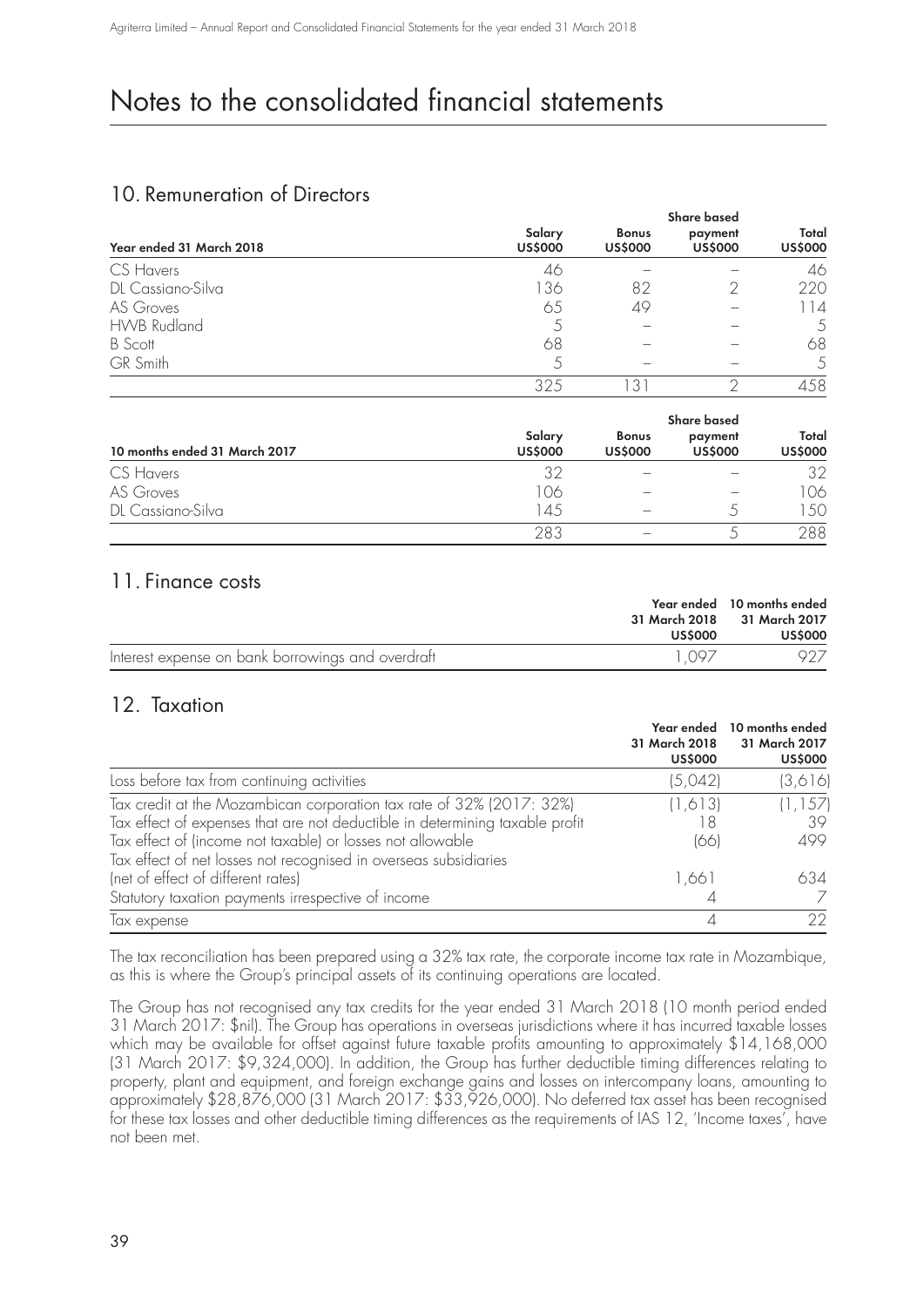The Company is resident for taxation purposes in Guernsey and its income is subject to Guernsey income tax, presently at a rate of zero percent. per annum (2017: zero percent. per annum). No tax is payable for the period. Deferred tax has not been provided for, as brought forward tax losses are not recoverable under the Income Tax (Zero 10) (Guernsey) Law, 2007 (as amended).

## 13. Discontinued operations

The loss after tax arising on discontinued operations during the year is analysed by business operation as follows:

|                                                            | <b>US\$000</b> | Year ended 10 months ended<br>31 March 2018 31 March 2017<br><b>US\$000</b> |
|------------------------------------------------------------|----------------|-----------------------------------------------------------------------------|
| Cocoa activities                                           | (8)            | 136                                                                         |
| Group rationalisation                                      | 1301           |                                                                             |
| Net loss after tax attributable to discontinued operations |                |                                                                             |
| (attributable to owners of the Company)                    | (38)           | 136                                                                         |

### **Cocoa activities**

As more fully described in the Chair's statement, the Cocoa division's operating companies were sold on 1 June 2017.

The Cocoa activities represented a business segment of the Group and accordingly the results of the Cocoa activities are presented as discontinued operations within the consolidated income statement. This presentation was already adopted by the Group in the 10 month financial period ended 31 March 2017.

The amounts recorded in the consolidated income statement related to the other cocoa activities were as follows:

|                                                                               | Year ended<br>31 March 2018<br><b>US\$000</b> | 10 months ended<br>31 March 2017<br><b>US\$000</b> |
|-------------------------------------------------------------------------------|-----------------------------------------------|----------------------------------------------------|
| Revenue                                                                       |                                               | 25                                                 |
| Cost of sales                                                                 |                                               | (3)                                                |
| Gross profit                                                                  |                                               | 22                                                 |
| Operating expenses                                                            | (45)                                          | 188                                                |
| Profit on disposal of property, plant and equipment                           | 15                                            | 30                                                 |
| Loss before taxation                                                          | [30]                                          | (136)                                              |
| Taxation                                                                      |                                               |                                                    |
| Loss after tax from discontinued Cocoa activities in the year/period          | [30]                                          | 136                                                |
| Profit on disposal of the Cocoa subsidiaries                                  | 22                                            |                                                    |
| Loss from discontinued Cocoa activities attributable to owners of the Company | (8)                                           | 136)                                               |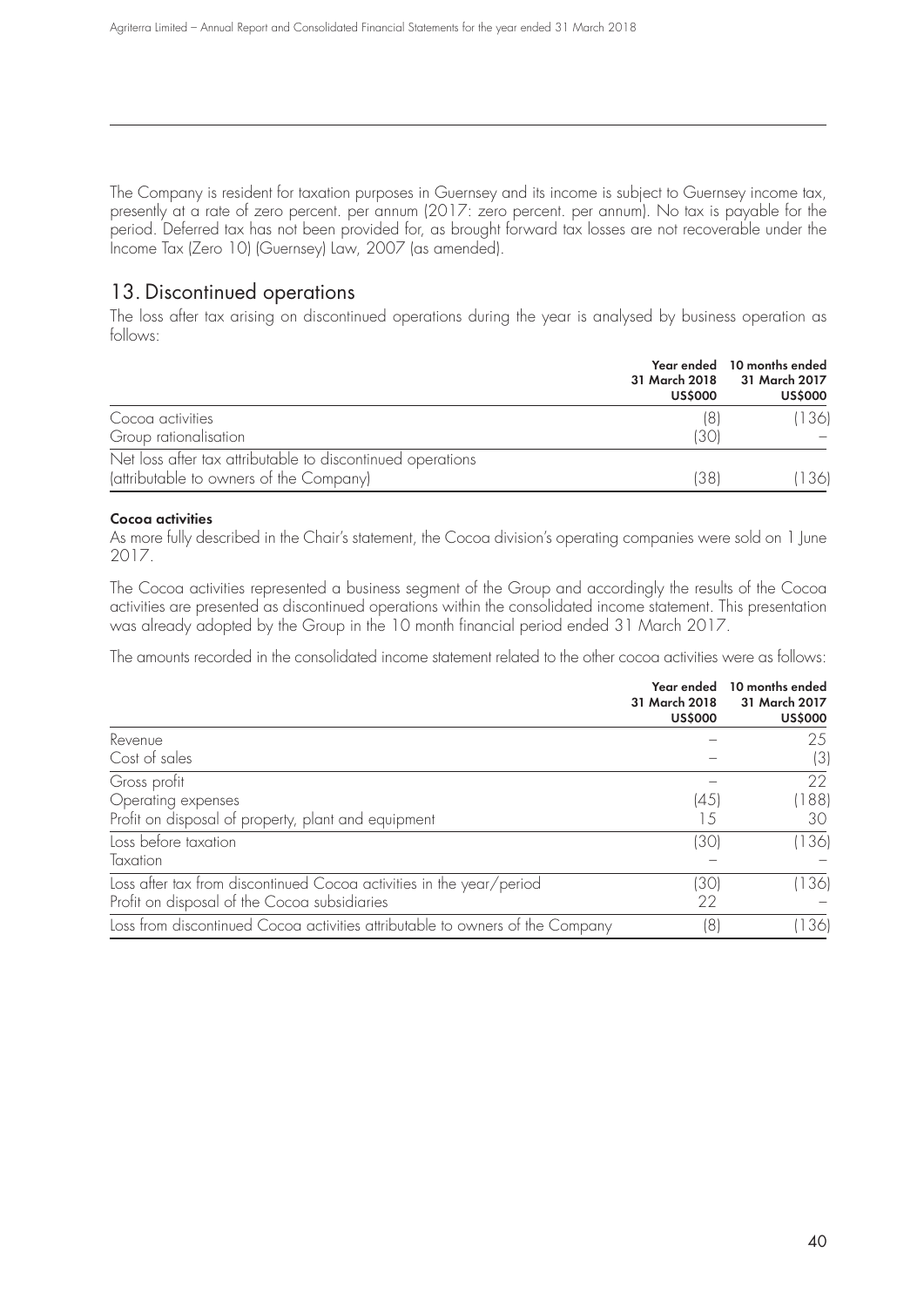The profit on disposal of the cocoa operations was as follows:

|                                                                                     | Year ended<br>31 March 2018<br><b>US\$000</b> |
|-------------------------------------------------------------------------------------|-----------------------------------------------|
| Proceeds from disposal of subsidiaries                                              | 500                                           |
| Costs of disposal                                                                   | (20)                                          |
| Cash held by subsidiaries at disposal                                               | (4)                                           |
| Net cash inflow from disposal of the Cocoa activities                               | 476                                           |
| Other net assets disposed of:                                                       |                                               |
| Property, plant and equipment                                                       | (363)                                         |
| Other receivables less other payables                                               | 38                                            |
|                                                                                     | 1.51                                          |
| Foreign exchange differences recycled from the foreign currency translation reserve | (129)                                         |
| Profit on disposal of Cocoa activities                                              | 22                                            |

### 14. Loss per share

The calculation of the basic and diluted loss per share is based on the following data:

|                                                                                                                                                                                            | Year ended<br>31 March 2018<br><b>US\$000</b> | 10 months ended<br>31 March 2017<br><b>US\$000</b> |
|--------------------------------------------------------------------------------------------------------------------------------------------------------------------------------------------|-----------------------------------------------|----------------------------------------------------|
| Loss for the year/period for the purposes of basic and diluted earnings<br>per share from continuing activities<br>Loss for the year/period for the purposes of basic and diluted earnings | (5,046)                                       | (3,638)                                            |
| per share from discontinued activities                                                                                                                                                     | (38)                                          | (136)                                              |
| Loss for the year/period for the purposes of basic and diluted earnings<br>per share attributable to equity holders of the Company                                                         | (5,084)                                       | (3,774)                                            |
| Weighted average number of Ordinary Shares for the purposes of basic<br>and diluted loss per share                                                                                         | 16,351,388                                    | 10,618,185                                         |
| Basic and diluted loss per share - US cents                                                                                                                                                | (31.1)                                        | (35.5)                                             |
| Basic and diluted loss per share from continuing activities - US cents                                                                                                                     | (30.9)                                        | (34.2)                                             |
| Basic and diluted loss per share from discontinued activities - US cents                                                                                                                   | (0.2)                                         | (1.3)                                              |

At the Annual General Meeting held on 30 November 2017, the shareholders approved a resolution to consolidate 100 existing ordinary shares of 0.1p each ("Existing Ordinary Share") into one new ordinary share of 10p each ("New Ordinary Share"). The weighted average number of ordinary shares used for the purposes of calculating loss per share for the year ending 31 March 2018 and period ending 31 March 2017 refer to New Ordinary Shares.

The company has issued options over ordinary shares which could potentially dilute basic loss per share in the future. There is no difference between basic loss per share and diluted loss per share as the potential ordinary shares are anti-dilutive.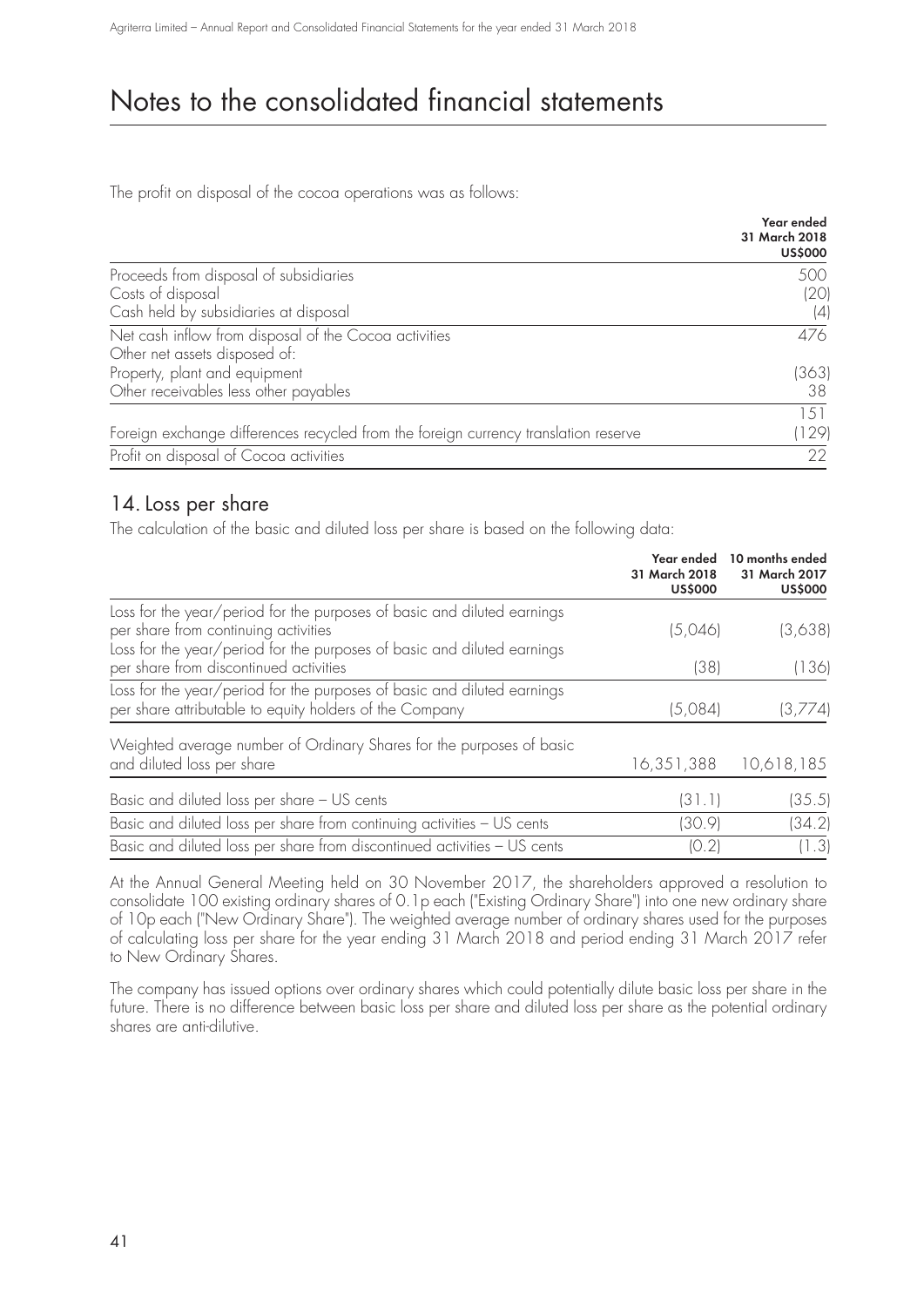## 15. Property, plant and equipment

|                                                | Land and<br>buildings<br><b>US\$000</b> | Plant and<br>machinery<br><b>US\$000</b> | Motor<br>vehicles<br><b>US\$000</b> | Other<br>assets<br><b>US\$000</b> | Total<br><b>US\$000</b> |
|------------------------------------------------|-----------------------------------------|------------------------------------------|-------------------------------------|-----------------------------------|-------------------------|
| Cost                                           |                                         |                                          |                                     |                                   |                         |
| At 1 June 2016                                 | 13,936                                  | 4,887                                    | 2,252                               | 329                               | 21,404                  |
| Additions                                      | 23                                      | 149                                      | 9                                   | 23                                | 204                     |
| Disposals                                      | (170)                                   | (201)                                    | (168)                               | (12)                              | (551)                   |
| Transfer to assets classified as held for sale |                                         | (378)                                    | (74)                                | (1)                               | (453)                   |
| Exchange rate adjustment                       | (837)                                   | (513)                                    | (240)                               | (33)                              | (1,623)                 |
| At 31 March 2017                               | 12,952                                  | 3,944                                    | 1,779                               | 306                               | 18,981                  |
| Additions                                      | 12                                      | 95                                       |                                     | 8                                 | 116                     |
| Disposals                                      |                                         | (17)                                     | (168)                               | (15)                              | (200)                   |
| Disposal of subsidiary                         | (5,950)                                 |                                          |                                     |                                   | (5,950)                 |
| Exchange rate adjustment                       | 645                                     | 340                                      | 244                                 | 26                                | 1,255                   |
| At 31 March 2018                               | 7,659                                   | 4,362                                    | 1,856                               | 325                               | 14,202                  |
| Accumulated depreciation and impairment        |                                         |                                          |                                     |                                   |                         |
| At 1 June 2016                                 | 9,244                                   | 2,387                                    | 2,078                               | 190                               | 13,899                  |
| Charge for the period                          | 101                                     | 235                                      | 85                                  | 24                                | 445                     |
| Disposals                                      | (15)                                    | (144)                                    | (167)                               | (9)                               | (335)                   |
| Transfer to assets classified as held for sale |                                         | (238)                                    | (74)                                |                                   | (312)                   |
| Exchange rate adjustment                       | (335)                                   | (241)                                    | (216)                               | (18)                              | (810)                   |
| At 31 March 2017                               | 8,995                                   | 1,999                                    | 1,706                               | 187                               | 12,887                  |
| Charge for the year                            | 124                                     | 260                                      | 78                                  | 28                                | 490                     |
| Disposals                                      | (2)                                     | (162)                                    | (15)                                | (179)                             |                         |
| Disposal of subsidiary                         | (5,950)                                 |                                          |                                     |                                   | (5,950)                 |
| Exchange rate adjustment                       | 157                                     | 266                                      | 200                                 | 16                                | 639                     |
| At 31 March 2018                               | 3,326                                   | 2,523                                    | 1,822                               | 216                               | 7,887                   |
| Net book value                                 |                                         |                                          |                                     |                                   |                         |
| 31 March 2018                                  | 4,333                                   | 1,841                                    | 33                                  | 108                               | 6,315                   |
| 31 March 2017                                  | 3,957                                   | 1,945                                    | 73                                  | 119                               | 6,094                   |

For the year ended 31 March 2018, a depreciation charge of \$490,000 (10 month period ending 31 March 2017: \$445,000) has been included in the consolidated income statement within operating expenses and \$nil (10 month period ending 31 March 2017: \$nil) has been included within discontinued operations.

Property, plant and equipment with a carrying amount of \$4,674,000 (31 March 2017: \$4,479,000) have been pledged to secure the Group's bank overdrafts and loans (note 22). The Group is not allowed to pledge these assets as security for other borrowings or sell them to another entity.

At 31 March 2018 and 31 March 2017, the Group had no contractual commitments for the acquisition of property, plant and equipment.

### 16. Interests in associates

The Group's interest in associates represented a 40% equity investment in African Management Services Limited ('AMS'). The Group's share of the result of AMS for all periods presented was \$nil. During the year the Company terminated its service agreement with AMS and accordingly has fully impaired its carrying value. On 19 October 2017, the Company disposed of its entire shareholding in AMS to Consolidated Growth Holdings Limited for a nominal consideration (see note 27). The share of the cumulative results and net assets of AMS is \$nil (31 March 2017: \$4,000). The Group's initial investment in AMS was \$nil.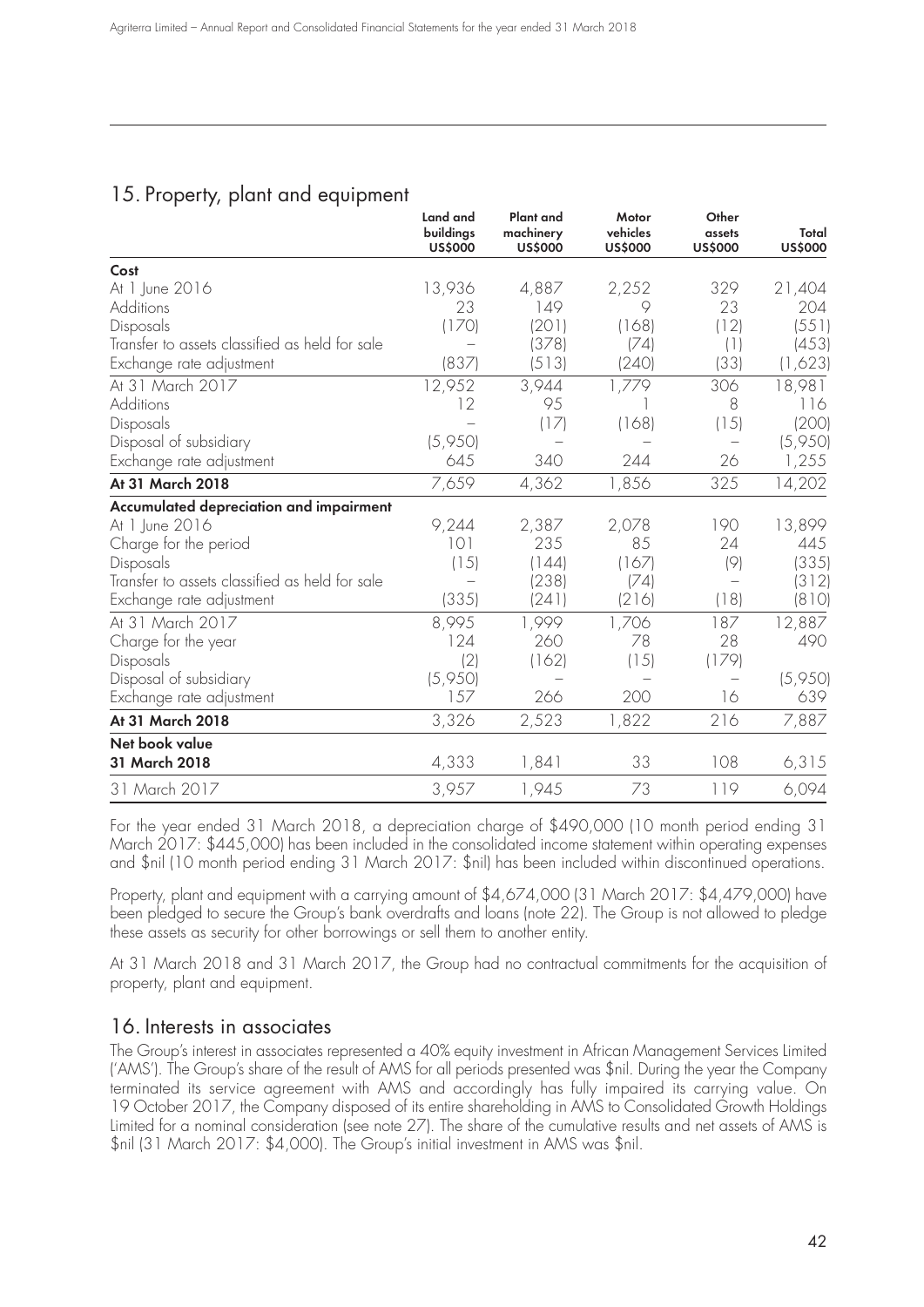### 17. Investments

'Investments' comprise financial assets at FVTPL. Changes in market value are recorded in profit and loss within other gains and losses. As at 31 March 2018 and 31 March 2017, these investments comprise 8,337,682 ordinary shares in Atlas African Industries Limited ('AAI'), a company quoted on AIM until 18 November 2016, when its listing was cancelled. Movements in the value of the investment in AAI were as follows:

|                           | <b>USS000</b> |
|---------------------------|---------------|
| At 1 June 2016            |               |
| Decrease in fair value    | 16            |
| At 31 March 2017 and 2018 |               |

**US\$000**

**US\$000**

The fair value as at 1 June 2016 was determined based on quoted market prices in an active market and comprised a level 1 fair value in the IFRS 13 fair value hierarchy. As at 31 March 2017 and 2018, AAI is no longer quoted and the fair value has been determined at the Directors best estimate and comprised a level 3 fair value in the IFRS 13 fair value hierarchy.

### 18. Biological assets

|                                                        | <b>USS000</b> |
|--------------------------------------------------------|---------------|
| Fair value                                             |               |
| At 1 June 2016                                         | 1,994         |
| Purchase of biological assets                          | 1,667         |
| Sale, slaughter or other disposal of biological assets | (3, 121)      |
| Change in fair value of the herd                       | 487           |
| Foreign exchange adjustment                            | (281)         |
| At 31 March 2017                                       | 746           |
| Purchase of biological assets                          | 2,913         |
| Sale, slaughter or other disposal of biological assets | (3,107)       |
| Change in fair value of the herd                       | 510           |
| Foreign exchange adjustment                            | 75            |
| At 31 March 2018                                       | 1,137         |

Biological assets comprise cattle in Mozambique held for breeding purposes (the 'Breeding herd') or for slaughter (the 'Slaughter herd'). At 31 March 2018 and 2017, all cattle are held for slaughter. The Slaughter herd has been classified as a current asset. The Breeding herd is classified as a non-current asset. Forage crops included in current assets are US\$ 28,000 (31 March 2017 US\$ nil ). Biological assets are accordingly classified as current or non-current assets as follows:

|                   | 31 March<br>2018<br>Head | 31 March<br>2017<br>Head | 31 March<br>2018<br><b>US\$000</b> | 31 March<br>2017<br><b>US\$000</b> |
|-------------------|--------------------------|--------------------------|------------------------------------|------------------------------------|
| Non-current asset |                          |                          |                                    |                                    |
| Current asset     | 4.190                    | 3.475                    | 137                                | 746                                |
|                   | 4,190                    | 3.475                    | 37 ا                               | 746                                |

For valuation purposes, cattle that are not in the feedlot are grouped into classes of animal (e.g. bulls, cows, steers etc) and a standard animal weight per breed and class was then multiplied by the number of animals in each class to determine the estimated total live weight of all animals in the herd. For animals in the feedlot, their weight has been estimated based on their individual weigh in data at the closest weigh in date to the period end.

The herd is then valued by reference to market prices for meat in Mozambique, less estimated costs to sell. The valuation is accordingly a level 2 valuation in the IFRS 13 hierarchy whereby inputs other than quoted prices that are observable for the asset are used.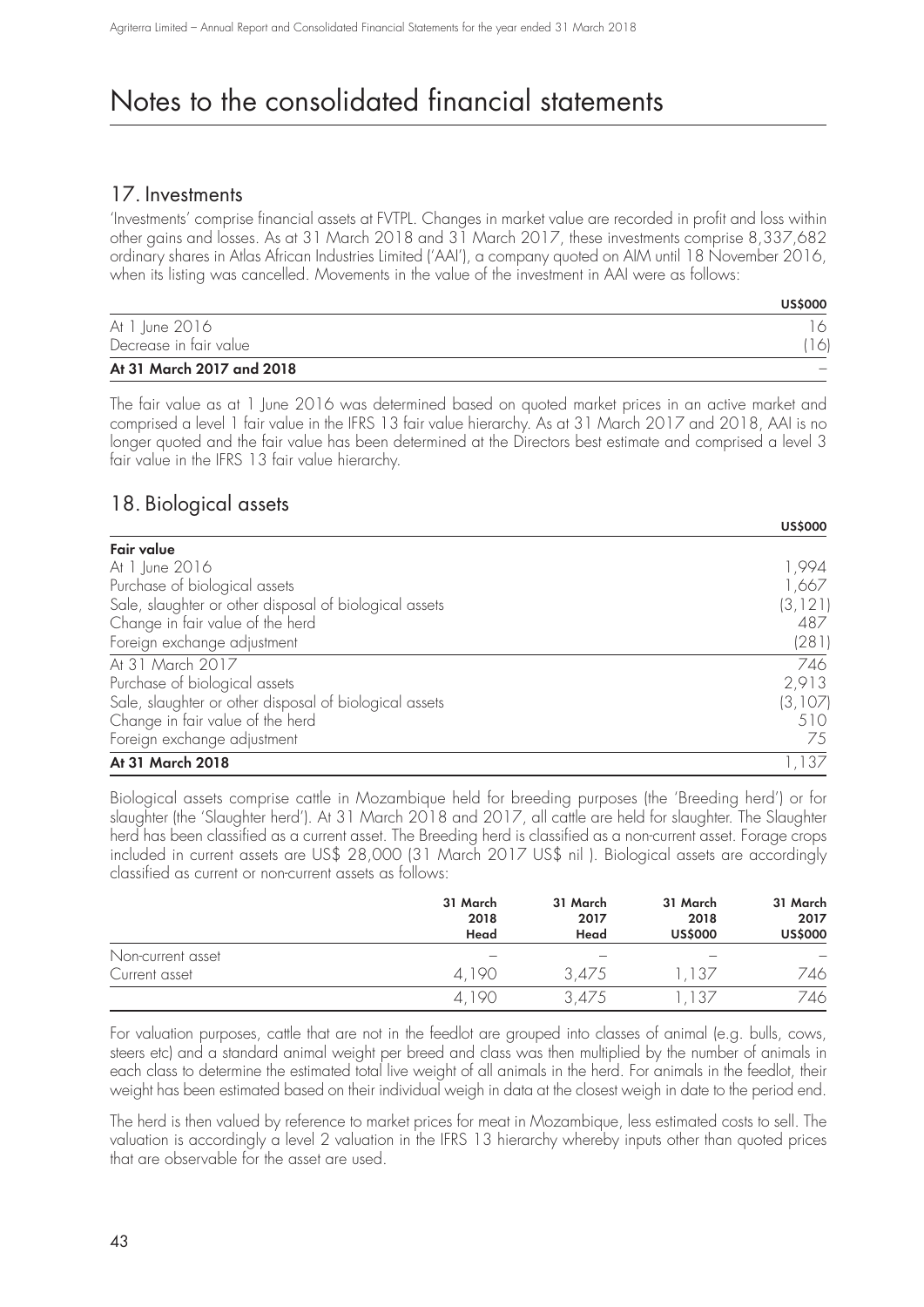The Group's slaughter herd have been pledged in full to secure the Beef division's bank overdraft and loans (see note 22).

## 19. Inventories

|                        | 31 March<br>2018<br><b>US\$000</b> | 31 March<br>2017<br><b>US\$000</b> |
|------------------------|------------------------------------|------------------------------------|
| Consumables and spares | 304                                | 156                                |
| Raw materials          | 301                                | 907                                |
| Work in progress       |                                    | 12                                 |
| Finished goods         | 329                                | 178                                |
|                        | 938                                | ,253                               |

During the year inventories amounting to \$7,077,000 (10 months ended 31 March 2017: \$10,925,000) were included in cost of sales and \$nil (10 months ended 31 March 2017: \$nil) were included within discontinued operations.

Raw materials include a provision against the carrying value of maize inventories amounting to \$nil (31 March 2017: \$769,000). The provision at 31 March 2017 was recorded to adjust the carrying value of this class of inventory to its expected recoverable amount, being the higher of net realisable value and resale value.

Inventories with a carrying amount of \$452,000 (31 March 2017: \$917,000) have been pledged to secure the Grain division's bank overdraft and inventories with a carrying value of \$166,000 (31 March 2017: \$126,000) have been pledged to secure the Beef division bank overdraft and loans (see note 22).

## 20. Trade and other receivables

|                   | 31 March<br>2018<br><b>US\$000</b> | 31 March<br>2017<br><b>US\$000</b> |
|-------------------|------------------------------------|------------------------------------|
| Trade receivables | 1,048                              | ,459                               |
| Other receivables |                                    | 72                                 |
| Prepayments       | 37                                 | 26                                 |
|                   | 096                                | 557                                |

'Trade receivables' and 'Other receivables' disclosed above are classified as loans and receivables and measured at amortised cost. These are stated net of the following balances that have been provided against. Movements in the provision against these receivables are as follows:

|                             | <b>US\$000</b> |
|-----------------------------|----------------|
| At 1 June 2016              | 910            |
| Credited to profit and loss | (1)            |
| Written off in the period   | (6)            |
| Foreign exchange gain       | 9              |
| At 31 March 2017            | 912            |
| Charged to profit and loss  | 136            |
| Written off in the period   | (8)            |
| Foreign exchange loss       | 55             |
| At 31 March 2018            | ,095           |

As at 31 March 2018, \$1,057,000 (31 March 2017: \$857,000) of the allowance account relates to input IVA recoverable in Mozambique (refer to note 4.3). The movement in the allowance account against the IVA recoverable during both periods presented principally reflects the increase in the underlying input IVA balance recorded by the Group and the effect movements in the exchange rate of the Mozambique Metical against the United States Dollar.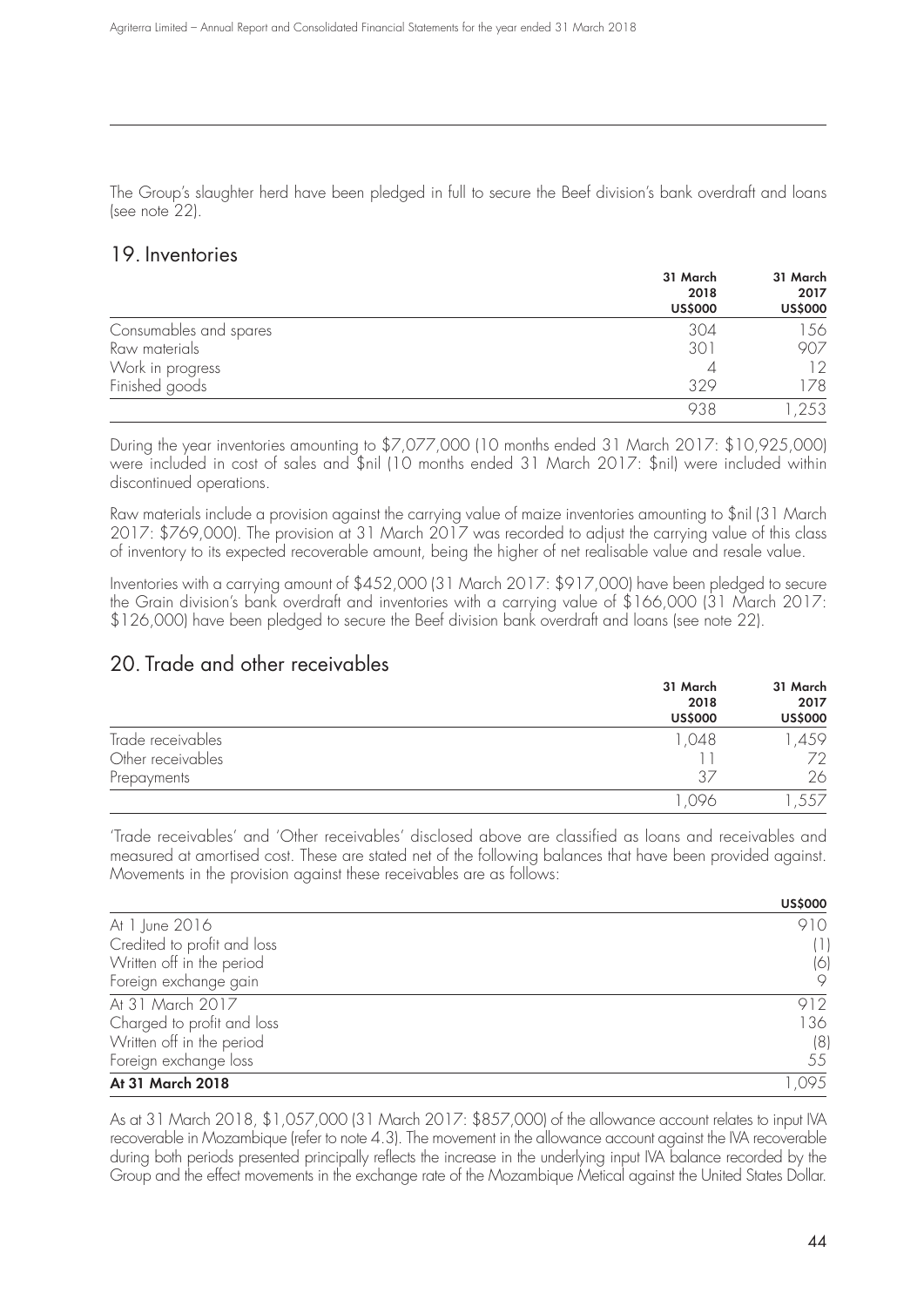Trade receivables with a carrying amount of \$799,000 (31 March 2017: \$1,078,000) have been pledged to secure the Grain division's bank overdraft and trade receivables with a carrying value of \$249,000 (31 March 2017: \$381,000) have been pledged to secure the Beef division's bank overdraft and loans (see note 22).

The Directors consider that the carrying amount of financial assets approximates their fair value. Included within 'Trade receivables' and 'Other receivables' are receivables which are past due but not impaired as follows:

|                       | 31 March<br>2018<br><b>US\$000</b> | 31 March<br>2017<br><b>US\$000</b> |
|-----------------------|------------------------------------|------------------------------------|
| 60-90 days            | 18                                 |                                    |
| 90-120 days           | 42                                 | 57                                 |
| Greater than 120 days |                                    | 38                                 |
|                       | 61                                 | ' 96.                              |

There has been no significant change in credit quality of those receivables that are neither past due nor impaired.

Further details on the Group's financial assets are provided in note 24.

## 21. Disposal groups held for sale

The major classes of assets and liabilities comprising the operations classified as held for sale as at 31 March 2018 are as follows:

|                                          | Other assets<br>disposal group<br><b>US\$000</b> |
|------------------------------------------|--------------------------------------------------|
| Assets classified as held for sale:      |                                                  |
| Property, plant and equipment            |                                                  |
| Total assets classified as held for sale |                                                  |

The major classes of assets and liabilities comprising the operations classified as held for sale as at 31 March 2017 are as follows:

|                                                                      | Cocoa<br>disposal group<br><b>US\$000</b> | Other assets<br>disposal group<br><b>US\$000</b> | Total<br><b>US\$000</b> |
|----------------------------------------------------------------------|-------------------------------------------|--------------------------------------------------|-------------------------|
| Assets classified as held for sale:                                  |                                           |                                                  |                         |
| Property, plant and equipment                                        | 363                                       | 120                                              | 483                     |
| Trade and other receivables                                          | 88                                        |                                                  | 88                      |
| Cash and cash equivalents                                            |                                           |                                                  |                         |
| Total assets classified as held for sale                             | 453                                       | 20                                               | 573                     |
| Liabilities associated with assets classified as held for sale:      |                                           |                                                  |                         |
| Trade and other payables                                             | (128)                                     |                                                  | (128)                   |
| Total liabilities associated with assets classified as held for sale | (128)                                     |                                                  | (128)                   |
| Net assets of the disposal group                                     | 325                                       | 120                                              | 445                     |
| Losses recognised on assets classified as held for sale              |                                           | '21                                              | (21)                    |

Assets and associated liabilities within the 'Cocoa disposal group' represent the net assets of the Group's Cocoa division. This division was sold on 1 June 2017 realising gross proceeds of \$500,000 (refer to note 13). No impairments were recorded against the assets in the Cocoa division during the year.

Assets classified as held for sale within the 'Other assets disposal group' comprise various assets identified for disposal as part of the Group's rationalisation programme, being primarily vehicles, heavy plant and machinery, butchery equipment and fixtures and fittings.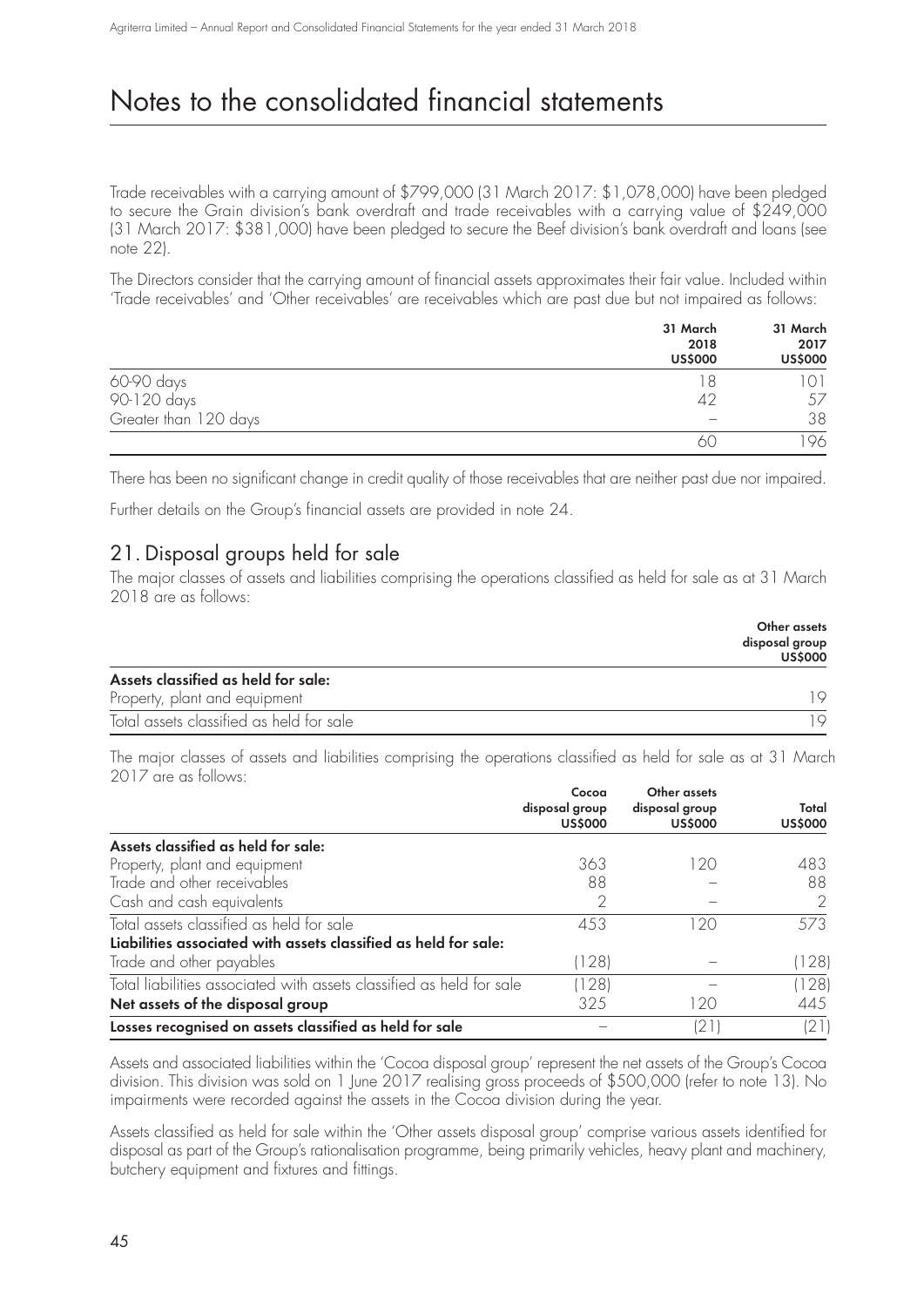## 22. Borrowings

|                                              | 31 March 2018<br><b>US\$000</b> | 31 March 2017<br><b>US\$000</b> |
|----------------------------------------------|---------------------------------|---------------------------------|
| <b>Non-current liabilities</b><br>Bank loans |                                 | 734                             |
| <b>Current liabilities</b>                   |                                 |                                 |
| Bank loans                                   | 50                              | 264                             |
| Overdraft                                    | 4,185                           | 2,466                           |
|                                              | 4,235                           | 2,730                           |
|                                              | 4,235                           | 3,464                           |

#### **Beef division**

On 27 April 2017, the Group agreed revised lending facilities with Standard Bank to finance the Beef division in Mozambique. The existing term loans were consolidated into one loan repayable in twelve monthly instalments commencing May 2017. At 31 March 2018, the remaining balance was \$0.05m (2017: \$1.0m). The renewal date of the overdraft facility of 30 million Metical (\$0.49m) was extended to 25 March 2018 and further extended to 25 May 2018. The amount drawn down at 31 March 2018 was \$0.34m (2017: \$nil).

On 25 May 2018, the overdraft facility has been renewed for a further 12 months and carries an interest rate at the Bank's prime lending rate (24%) at 31 March 2018.

The facilities are secured as follows:

|                               | 31 March 2018<br><b>US\$000</b> | 31 March 2017<br><b>US\$000</b> |
|-------------------------------|---------------------------------|---------------------------------|
| <b>Fixed Charge</b>           |                                 |                                 |
| Property, plant and equipment | 1,913                           | 848,                            |
| <b>Floating Charge</b>        |                                 |                                 |
| Cattle                        | 1,109                           | 746                             |
| Meat Inventories              | 166                             | 126                             |
| Trade receivables             | 249                             | 381                             |
|                               | 3,437                           | 3,101                           |

### **Grain division**

On 27 April 2017, the Group formally completed the renewal of the Grain division's 300 million Metical overdraft facility to provide working capital funding, principally for the purchase of maize and related operating expenditure. The amount drawn down at 31 March 2018 was \$3.84m (2017: \$2.47m).

On 25 May 2018 the facility was restructured into a 240 million Metical (\$3.91m) 5 year term loan with an interest rate of the Bank's prime lending rate +0.25% and a 12 month 60 million Metical (\$0.98m) overdraft facility at the Bank's prime lending rate less 1.75%.

The facilities are secured as follows:

|                                     | 31 March 2018<br><b>US\$000</b> | 31 March 2017<br><b>US\$000</b> |
|-------------------------------------|---------------------------------|---------------------------------|
| <b>Fixed Charge</b>                 |                                 |                                 |
| Property, plant and equipment       | 2.761                           | 2,631                           |
| <b>Floating Charge</b>              |                                 |                                 |
| Maize and Maize product inventories | 452                             | 917                             |
| Trade receivables                   | 799                             | 1,078                           |
|                                     | 4.012                           | 4,626                           |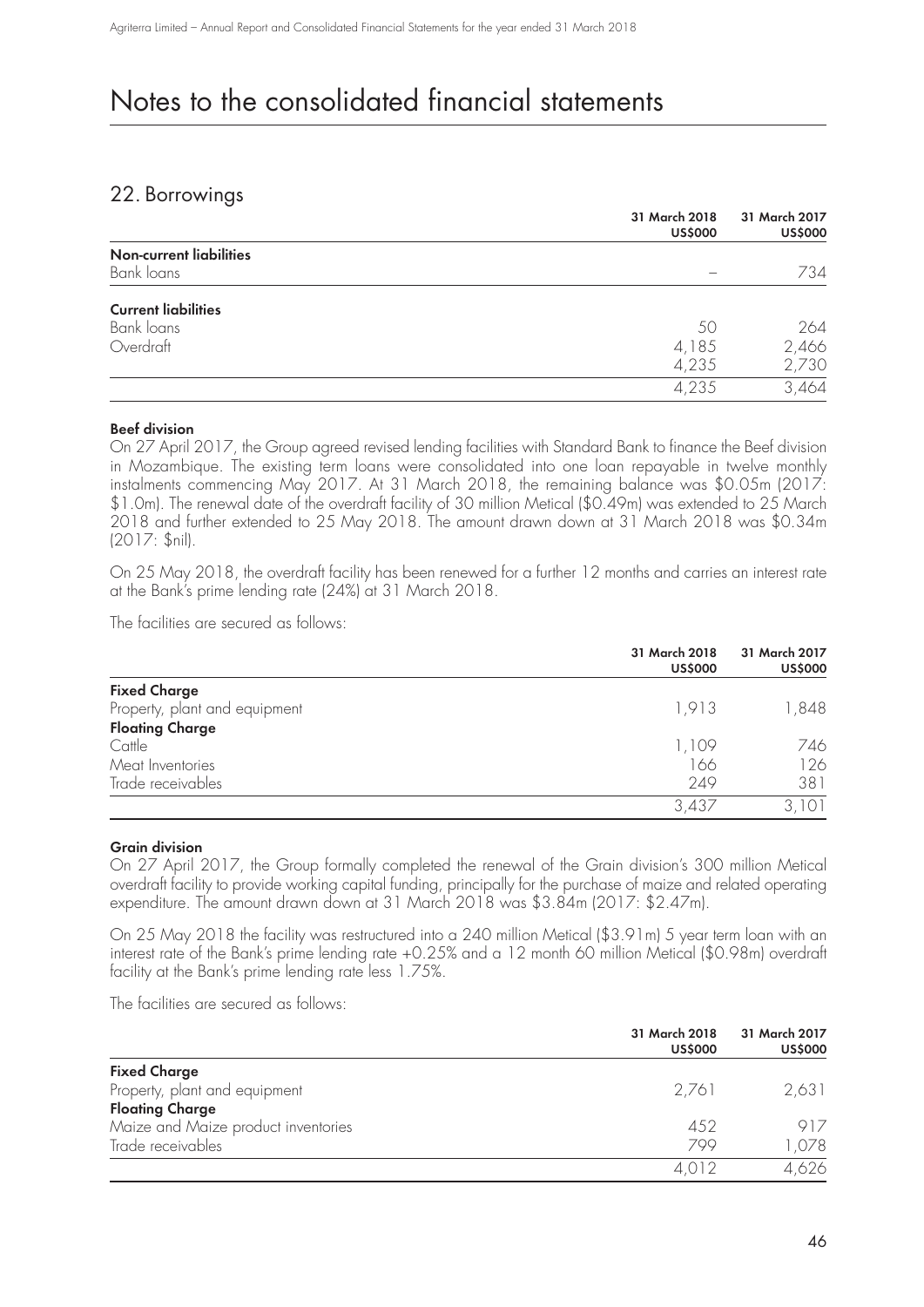As further security to these borrowings, Agriterra Limited has issued a Corporate guarantee in favour of the bank. Under the terms of the guarantee, it may only be called upon once the bank has exhausted all possible means of recovering the debt in Mozambique.

#### **Reconciliation to cash flow statement**

|                       | At 31 March 2017<br><b>US\$000</b> | <b>US\$000</b> | <b>US\$000</b> | Cash flow Foreign Exchange At 31 March 2018<br><b>US\$000</b> |
|-----------------------|------------------------------------|----------------|----------------|---------------------------------------------------------------|
| Non-current bank loan | 734                                | 7981           | 64             |                                                               |
| Current bank loan     | 264                                | (237)          | 23             | 50                                                            |
| Overdrafts            | 2,466                              | .506           | 213            | 4,185                                                         |
|                       | 3.464                              |                | 300            | 4,235                                                         |

## 23. Trade and other payables

|                     | 31 March 2018<br><b>US\$000</b> | 31 March 2017<br><b>US\$000</b> |
|---------------------|---------------------------------|---------------------------------|
| Trade payables      | 123                             | 56                              |
| Other payables      | 50                              | 89                              |
| Accrued liabilities | 296                             | 289                             |
|                     | 16G                             | 534                             |

'Trade payables', 'Other payables' and 'Accrued liabilities' principally comprise amounts outstanding for trade purchases and ongoing costs. No interest is charged on any balances.

The Directors consider that the carrying amount of financial liabilities approximates their fair value.

### 24. Financial instruments

### **24.1. Capital risk management**

The Group manages its capital to ensure that entities in the Group will be able to continue as going concerns while maximising the return to shareholders. The capital structure of the Group comprises its net debt (the borrowings disclosed in note 22 after deducting cash and bank balances) and equity of the Group as shown in the statement of financial position. The Group is not subject to any externally imposed capital requirements.

The ExCom reviews the capital structure on a regular basis and seeks to match new capital requirements of subsidiary companies to new sources of external debt funding denominated in the currency of operations of the relevant subsidiary. Where such additional funding is not available, the Group funds the subsidiary company by way of loans from the Company. The Group places funds which are not required in the short term on deposit at the best interest rates it is able to secure from its bankers.

Current interest rates on borrowings in Mozambique are very high, with the prime lending rate at 24% at 31 March 2018. In light of this, the Group has been rationalising its operations, with particular focus on disposing of surplus assets to reduce external debt levels in the Beef division. The Group has continued to maintain its overdraft facility in Mozambique to finance its Grain operations (note 22 and 29).

As set out in note 29, the Group renewed and reorganised its banking facilities after the year end. The new term loan facility for the Grain division and the overdraft facilities for both the Grain and Beef divisions have an interest covenant in place. At the date these facilities were agreed, the Group was in breach of these covenants. To date the Group has continued to make all repayments of interest and principal and has received no correspondence from the Bank suggesting that the loan might go into default.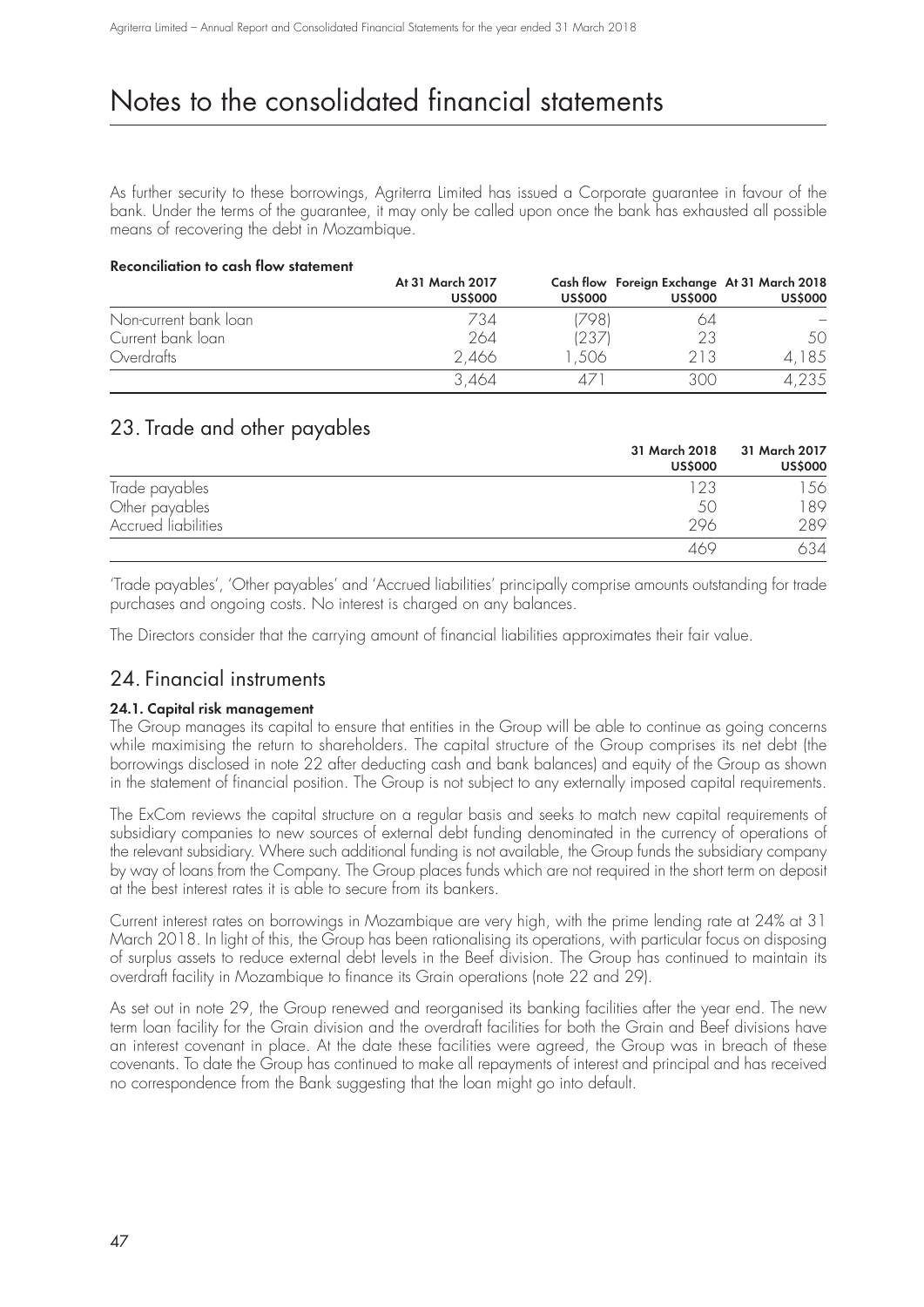#### **24.2. Categories of financial instruments**

The following are the Group financial instruments as at the period end:

|                              | 31 March 2018<br><b>US\$000</b> | 31 March 2017<br><b>US\$000</b> |
|------------------------------|---------------------------------|---------------------------------|
| <b>Financial assets</b>      |                                 |                                 |
| Cash and bank balances       | 3,541                           | 2,425                           |
| Other loans and receivables  | 1,059                           | 1,531                           |
|                              | 4,600                           | 3,956                           |
| <b>Financial liabilities</b> |                                 |                                 |
| Amortised cost               | 4,637                           | 4,033                           |
|                              | 4,637                           | 4,033                           |
|                              | (37)                            | (77)                            |

#### **24.3. Financial risk management objectives**

The Group manages the risks arising from its operations, and financial instruments at ExCom and Board level. The Board has overall responsibility for the establishment and oversight of the Group's risk management framework and to ensure that the Group has adequate policies, procedures and controls to manage successfully the financial risks that the Group faces.

While the Group does not have a written policy relating to risk management of the risks arising from any financial instruments held, the close involvement of the ExCom in the day to day operations of the Group ensures that risks are monitored and controlled in an appropriate manner for the size and complexity of the Group. Financial instruments are not traded, nor are speculative positions taken. The Group has not entered into any derivative or other hedging instruments.

The Group's key financial market risks arise from changes in foreign exchange rates ('currency risk') and changes in interest rates ('interest risk'). The Group is also exposed to credit risk and liquidity risk. The principal risks that the Group faces as at 31 March 2018 with an impact on financial instruments are summarised below.

### **24.4. Market Risk**

The Group is exposed to currency risk and interest risk. These are discussed further below.

#### **24.4.1. Currency risk**

Certain of the Group companies have functional currencies other than US\$ and the Group is therefore subject to fluctuations in exchange rates in translation of their results and financial position into US\$ for the purposes of presenting consolidated accounts. The Group does not hedge against this translation risk. The Group's financial assets and liabilities by functional currency of the relevant Group company are as follows:

|                               | <b>Assets</b>                   |                                 | <b>Liabilities</b>              |                                 |
|-------------------------------|---------------------------------|---------------------------------|---------------------------------|---------------------------------|
|                               | 31 March 2018<br><b>US\$000</b> | 31 March 2017<br><b>US\$000</b> | 31 March 2018<br><b>US\$000</b> | 31 March 2017<br><b>US\$000</b> |
| United States Dollar ('US\$') | 3,120                           | 2,013                           | 175                             | 103                             |
| Mozambique Metical ('MZN')    | 1,480                           | 1.942                           | 4,462                           | 3,930                           |
| Other                         |                                 |                                 |                                 |                                 |
|                               | 4,600                           | 3,956                           | 4.637                           | 4,033                           |

The Group transacts with suppliers and/or customers in currencies other than the functional currency of the relevant group company (foreign currencies). The Group does not hedge against this transactional risk. As at 31 March 2018 and 31 March 2017, the Group's outstanding foreign currency denominated monetary items were principally exposed to changes in the US\$/GBP and US\$/MZN exchange rate.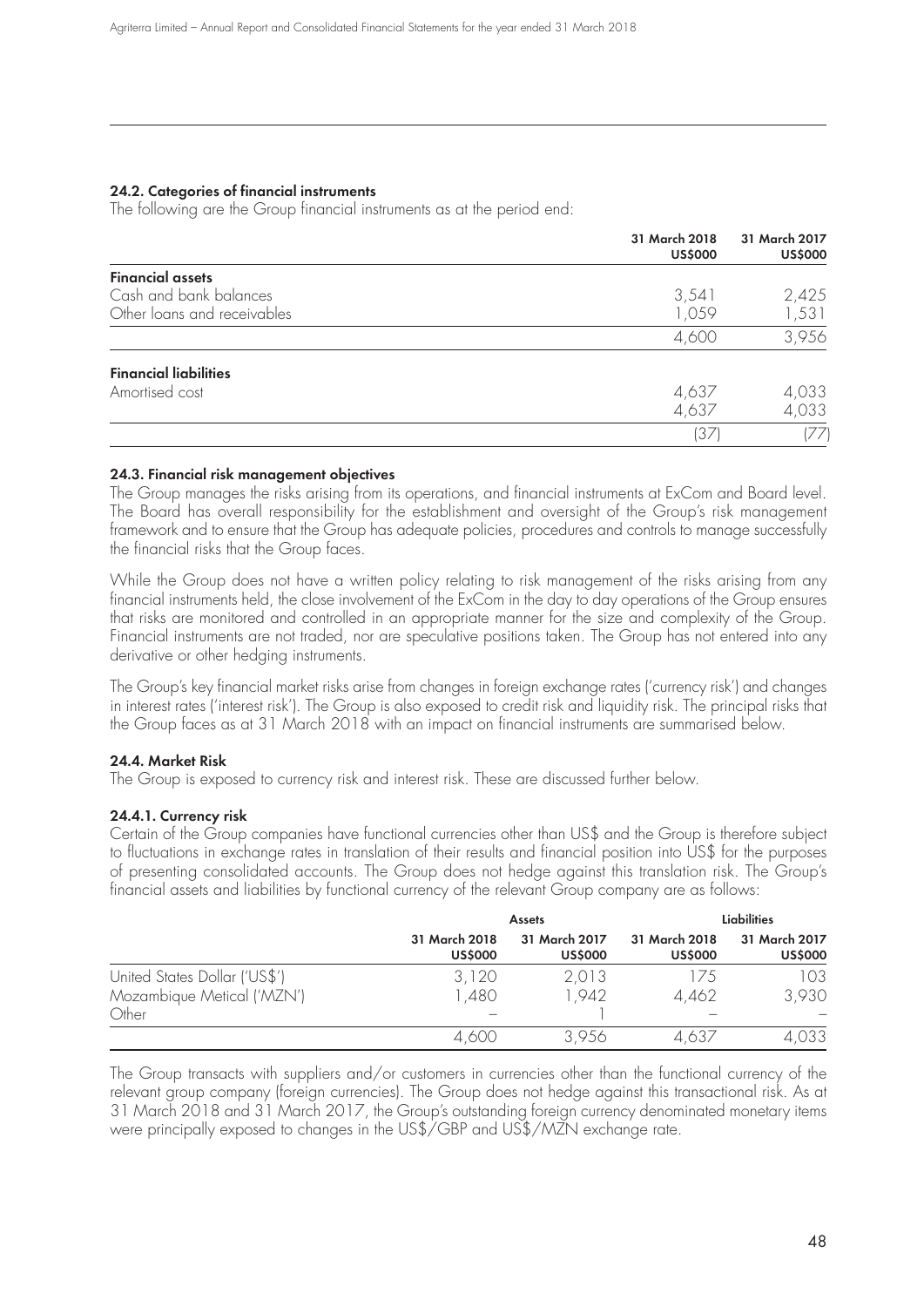The following tables detail the Group's exposure to a 5, 10 and 15 per cent increase in the US\$ against GBP and separately to a 10, 20 and 30 per cent increase against the Metical. For a weakening of the US\$ against the relevant currency, there would be a comparable impact on the profit and other equity, and the balances would be of opposite sign. The sensitivity analysis includes only outstanding foreign currency denominated items and excludes the translation of foreign subsidiaries and operations into the Group's presentation currency. The sensitivity also includes intra-group loans where the loan is in a currency other than the functional currency of the lender or borrower. A negative number indicates a decrease in profit and other equity.

|                                                                                                             | 31 March 2018<br><b>US\$000</b> | 31 March 2017<br><b>US\$000</b> |
|-------------------------------------------------------------------------------------------------------------|---------------------------------|---------------------------------|
| <b>GBP</b> Impact                                                                                           |                                 |                                 |
| Profit or loss<br>5% Increase in US\$<br>10% Increase in US\$<br>15% Increase in US\$                       | 17<br>(13)<br>(20)              | 6<br>12<br>18                   |
| Other equity<br>5% Increase in US\$<br>10% Increase in US\$<br>15% Increase in US\$                         | (73)<br> 146 <br>(219)          | (59)<br>(118)<br>(177)          |
| <b>MZN Impact</b><br>Profit or loss<br>10% Increase in US\$<br>20% Increase in US\$<br>30% Increase in US\$ | 50<br>100<br>149                | 39<br>77<br>116                 |
| Other equity <sup>(1)</sup><br>10% Increase in US\$<br>20% Increase in US\$<br>30% Increase in US\$         | (6, 434)<br>(12,868)<br>19,302) | (3,069)<br>(6, 138)<br>(9, 207) |

(1) This is mainly due to the exposure arising on the translation of US\$ denominated intra-group loans provided to Metical functional currency entities which are included as part of the Group's net investment in the related entities.

### **24.4.2. Interest rate risk**

The Group is exposed to interest rate risk because entities in the Group hold cash balances and borrow funds at floating interest rates. As at 31 March 2018 and 31 March 2017, the Group has no interest bearing fixed rate instruments.

The Group maintains cash deposits at variable rates of interest for a variety of short term periods, depending on cash requirements. The Grain and Beef operations in Mozambique are also financed through bank facilities. The rates obtained on cash deposits are reviewed regularly and the best rate obtained in the context of the Group's needs. The weighted average interest rate on deposits was 0.25% (10 month period ending 31 March 2017: 0.50%). The weighted average interest on drawings under the overdraft facilities and bank loans was 26.06% (10 month period ending 31 March 2017: 25.23%). The Group does not hedge interest rate risk.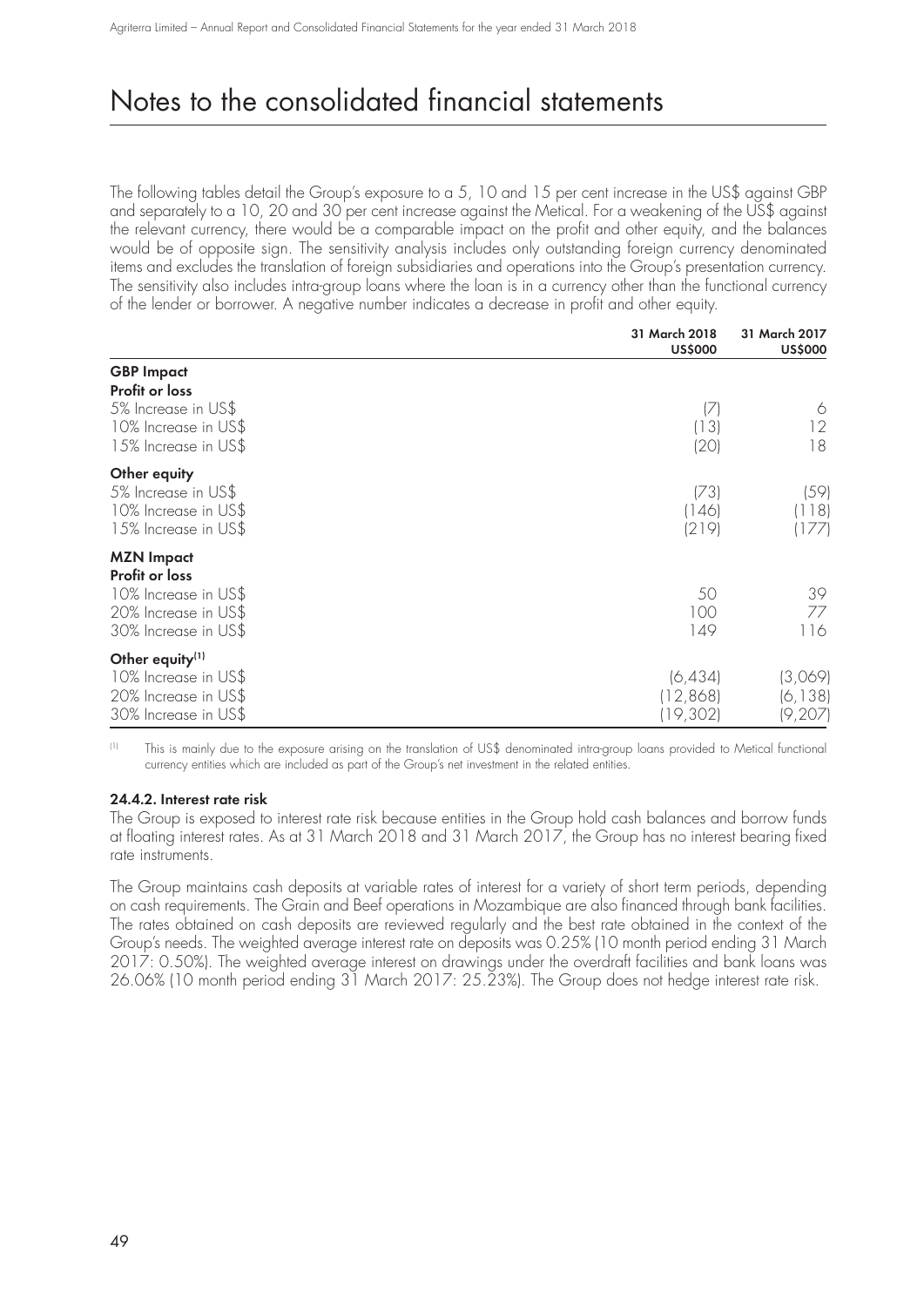The following table details the Group's exposure to interest rate changes, all of which affect profit and loss only with a corresponding effect on accumulated losses. The sensitivity has been prepared assuming the liability outstanding at the balance sheet date was outstanding for the whole period. In all cases presented, a negative number in profit and loss represents an increase in finance expense/decrease in interest income. The sensitivity as at 31 March 2018 and 31 March 2017 is presented assuming interest rates on cash balances remain constant, with increases of between 20bp and 1000bp on outstanding overdraft and bank loans. This sensitivity to interest rate rises is deemed appropriate because the Group interest bearing liabilities are Metical based. The recent macroeconomic circumstances in Mozambique, particularly due to the significant weakening of the Metical, led to a rapid increase in interest rates during the period ending 31 March 2017 with a prime rate peaking at 28.0% which was 850 bp increase compared to 31 May 2016. The macroeconomic scenario in Mozambique is now improving and interest rates are starting to fall with prime rates 24% at 31 March 2018. As at the date of this report they are 22%.

|                                     | 31 March 2018 <sup>(1)</sup> 31 March 2017 <sup>(1)</sup><br><b>US\$000</b> | <b>US\$000</b> |
|-------------------------------------|-----------------------------------------------------------------------------|----------------|
| + 20 bp increase in interest rates  |                                                                             |                |
| + 50 bp increase in interest rates  | (3)                                                                         | (1/)           |
| +100 bp increase in interest rates  | $\sqrt{}$                                                                   | (35)           |
| +200 bp increase in interest rates  | 14                                                                          | 1691           |
| +500 bp increase in interest rates  | (35)                                                                        | (173)          |
| +800 bp increase in interest rates  | (55)                                                                        | (277)          |
| +1000 bp increase in interest rates | (69)                                                                        | (346)          |

(1) The table above is prepared on the basis of an increase in rates. A decrease in rates would have the opposite effect.

### **24.5. Credit risk**

Credit risk arises from cash and cash equivalents, and deposits with banks and financial institutions, as well as outstanding receivables. The Group's principal deposits are held with various banks with a high credit rating to diversify from a concentration of credit risk. Receivables are regularly monitored and assessed for recoverability.

The maximum exposure to credit risk is the carrying value of the Group financial assets disclosed in note 24.2. Details of provisions against financial assets are provided in note 20.

### **24.6. Liquidity risk**

The Group policy throughout the period has been to ensure that it has adequate liquidity by careful management of its working capital. The ExCom continually monitors the Group's actual and forecast cash flows and cash positions. The ExCom pays particular attention to ongoing expenditure, both for operating requirements and development activities, and matching of the maturity profile of the Group's overdrafts to the processing and sale of the Group's maize and beef products.

At 31 March 2018 the Group held cash deposits of \$3,541,000 (2017: \$2,425,000). At 31 March 2018 the Group had overdraft and bank loans facilities of approximately \$5,432,000 (2017: \$5,638,000) of which \$4,235,000 (2017: \$3,464,000) was drawn. Certain of these facilities have been restructured subsequent to the year end as more fully described in note29. As at the date of this report the Group has adequate liquidity to meet its obligations as they fall due.

The following table details the Group's remaining contractual maturity of its financial liabilities. The table is drawn up utilising undiscounted cash flows and based on the earliest date on which the Group could be required to settle its obligations. The table includes both interest and principal cash flows.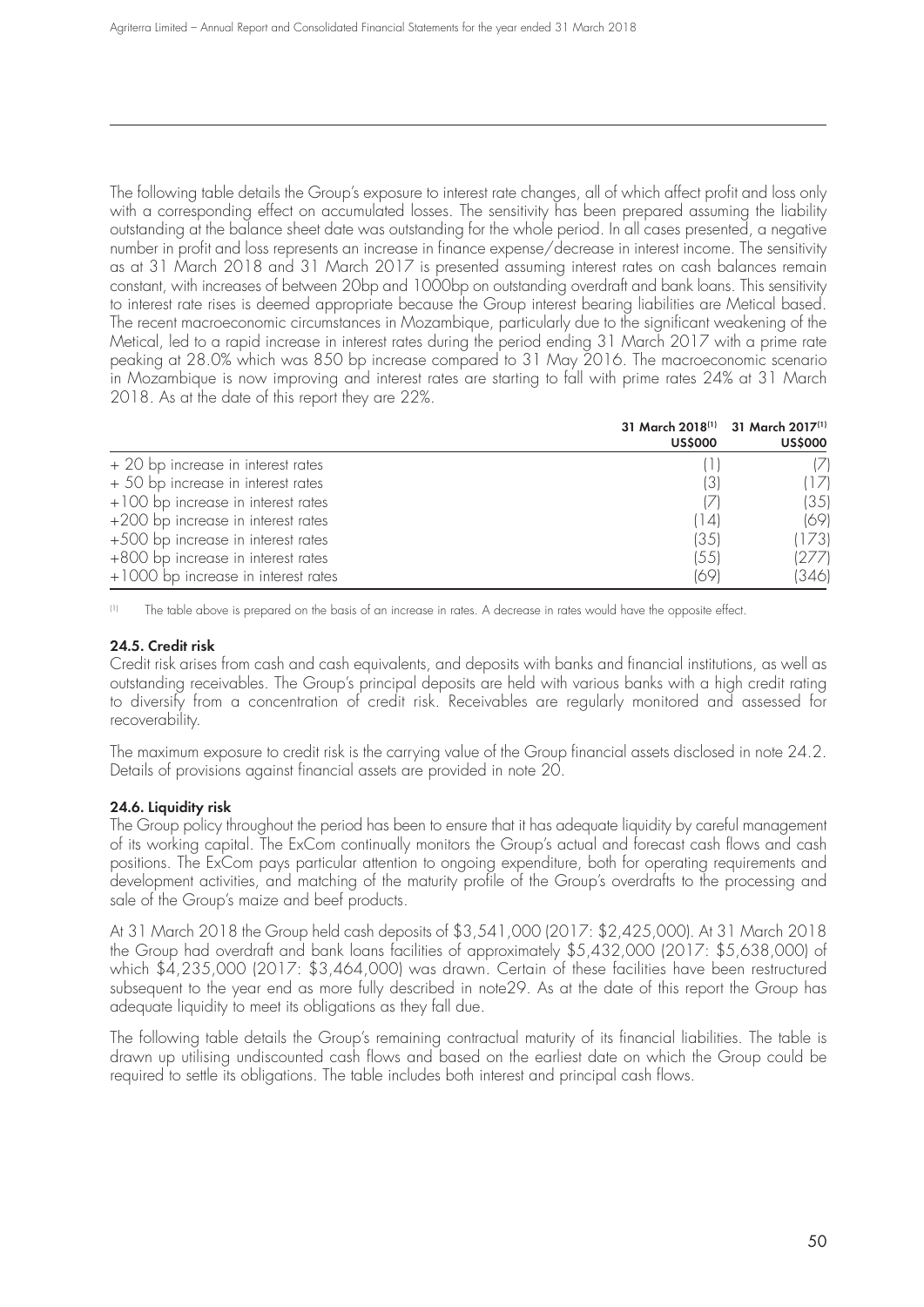|                | 31 March 2018<br><b>US\$000</b> | 31 March 2017<br><b>US\$000</b> |
|----------------|---------------------------------|---------------------------------|
| 1 month        | 4,612                           | 653                             |
| 2 to 3 months  | 25                              | 193                             |
| 4 to 12 months |                                 | 3,215                           |
| 1 to 2 years   |                                 | 433                             |
| 3 to 5 years   |                                 | 485                             |
|                |                                 |                                 |

### **24.7. Fair values**

The Directors have reviewed the financial statements and have concluded that there is no significant difference between the carrying values and the fair values of the financial assets and liabilities of the Group as at 31 March 2018 and 31 March 2017.

### 25. Share capital

|                                                | Authorised<br><b>Number</b> | Allotted and<br>fully paid<br>Number | <b>US\$000</b> |
|------------------------------------------------|-----------------------------|--------------------------------------|----------------|
| At 31 March 2017 and 31 May 2016               |                             |                                      |                |
| Ordinary shares of 0.1p each                   | 2,345,000,000               | 1,061,818,478                        | 1,722          |
| Issue of shares                                |                             | 1,062,243,291                        | 1,413          |
| At 30 November 2017                            | 2,345,000,000               | 2,124,061,769                        | 3,135          |
| Consolidation 1 new ordinary share of 10p each |                             |                                      |                |
| for 100 ordinary shares of 0.1p each           | (2, 321, 550, 000)          | (2, 102, 821, 151)                   |                |
| At 31 March 2018                               | 23,450,000                  | 21,240,618                           | 3,135          |
| At 31 March 2018 and 31 March 2017             |                             |                                      |                |
| Deferred shares of 0.1p each                   | 155,000,000                 | 155,000,000                          | 238            |
| Total share capital                            | 178,450,000                 | 176,240,618                          | 3,373          |
|                                                |                             |                                      |                |

The Company has one class of ordinary share which carries no right to fixed income.

On 30 November 2017, the shareholders approved a resolution to consolidate 100 existing ordinary shares of 0.1p each ("Existing Ordinary Share") into one new ordinary share of 10p each ("New Ordinary Share"). All references to the number of shares in issue at 31 March 2018 and in the comparative period relate to New Ordinary Shares.

The deferred shares carry no right to any dividend; no right to receive notice, attend, speak or vote at any general meeting of the Company; and on a return of capital on liquidation or otherwise, the holders of the deferred shares are entitled to receive the nominal amount paid up after the repayment of £1,000,000 per ordinary share. The deferred shares may be converted into ordinary shares by resolution of the Board.

## 26. Share-based payments

### **26.1. Charge in the period**

The Group recorded a charge within Operating expenses for share-based payments of \$3,000 (10 months ended 31 March 2017: \$5,000) in respect of options issued in previous years vesting during the year. No options were issued during the year (10 months ended 31 March 2017: \$nil).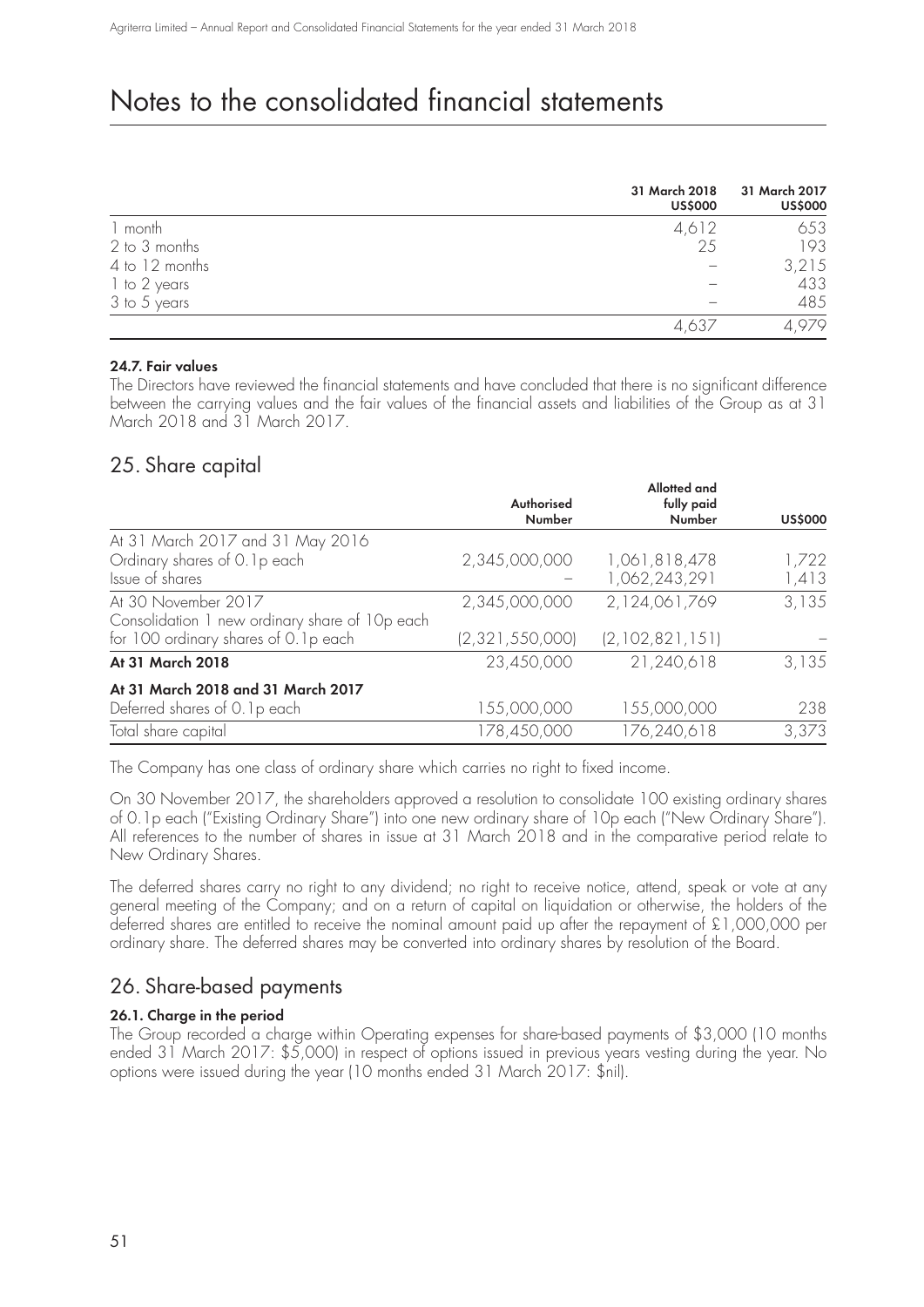#### **26.2. Outstanding options and warrants**

The Group, through the Company, has two unapproved share option schemes which were established to provide equity incentives to the Directors of, employees of and consultants to the Group. The schemes' rules provide that the Board shall determine the exercise price for each grant which shall be at least the average mid-market closing price for the three days immediately prior to the grant of the options. The minimum vesting period is generally one year. If options remain unexercised after a period of 4 or 5 years from the date of grant, or vesting, the options expire. Options are forfeited if the employee leaves the Group before the options vest.

In addition to share options issued under the unapproved share option schemes, on 1 June 2015, the Group created a warrant instrument (the 'Instrument') to provide suitable incentives to the Group's employees, consultants and agents, and in particular those based, or those spending considerable time, on site at the Group's operations. Up to 1,000,000 warrants (the 'Warrants') to subscribe for new Ordinary Shares in the Company (the 'Warrant Shares') may be issued pursuant to the Instrument. The exercise price of each Warrant is £0.65 (the share price of the Company being approximately 0.6p when the Instrument was created) and the subscription period during which time the Warrants may be exercised and Warrants Shares issued is the 5 year period from 1 June 2016 to 1 June 2021. Subject to various acceleration provisions, a holder of Warrants is not entitled to sell more than 1,000 Warrant Shares in any day nor more than 10,000 Warrant Shares (in aggregate) in any calendar month, without board consent. 225,000 Warrants are in issue.

The following table provides a reconciliation of share options and warrants outstanding during the period. The number of shares or warrants and their respective exercise prices has been adjusted to reflect the consolidation (see note 25):

|                           | 10 months<br>Year<br>ended<br>31 March 2018<br>Number | Weighted<br>Weighted<br>average<br>exercise<br>price (p) | 12 months<br>10 months<br>ended<br>31 March 2017<br>Number | Weighted<br>Weighted<br>average<br>exercise<br>price (p) |
|---------------------------|-------------------------------------------------------|----------------------------------------------------------|------------------------------------------------------------|----------------------------------------------------------|
| At beginning of period    | 335,850                                               | 160                                                      | 510,040                                                    | 200                                                      |
| Granted in the period     |                                                       |                                                          |                                                            |                                                          |
| Terminated in the period  |                                                       |                                                          | (51,660)                                                   | 310                                                      |
| Lapsed in the period      |                                                       |                                                          | (122, 530)                                                 | 250                                                      |
| At end of period          | 335,850                                               | 160                                                      | 335,850                                                    | 160                                                      |
| Exercisable at period end | 325,850                                               | 60                                                       | 302,510                                                    | 150                                                      |

At 31 March 2018, the following options and warrants over ordinary shares of 10p each have been granted and remain unexercised:

|               | Total   | Exercisable | <b>Exercise</b>  | <b>Expiry</b>   |
|---------------|---------|-------------|------------------|-----------------|
| Date of grant | options | options     | price (p)        | date            |
| 29 July 2012  | 25,000  | 25,000      | 350p             | 29 July 2023    |
| 29 July 2012  | 20,850  | 20,850      | 550 <sub>p</sub> | 11 January 2020 |
| 01 March 2013 | 20,000  | 20,000      | 550 <sub>p</sub> | 30 April 2019   |
| 01 March 2013 | 20,000  | 20,000      | 275p             | 11 January 2020 |
| 15 March 2014 | 25,000  | 15,000      | 150p             | 15 March 2024   |
| 1 June 2015   | 225,000 | 225,000     | 65p              | ∣ June 2021     |
|               | 335,850 | 325,850     |                  |                 |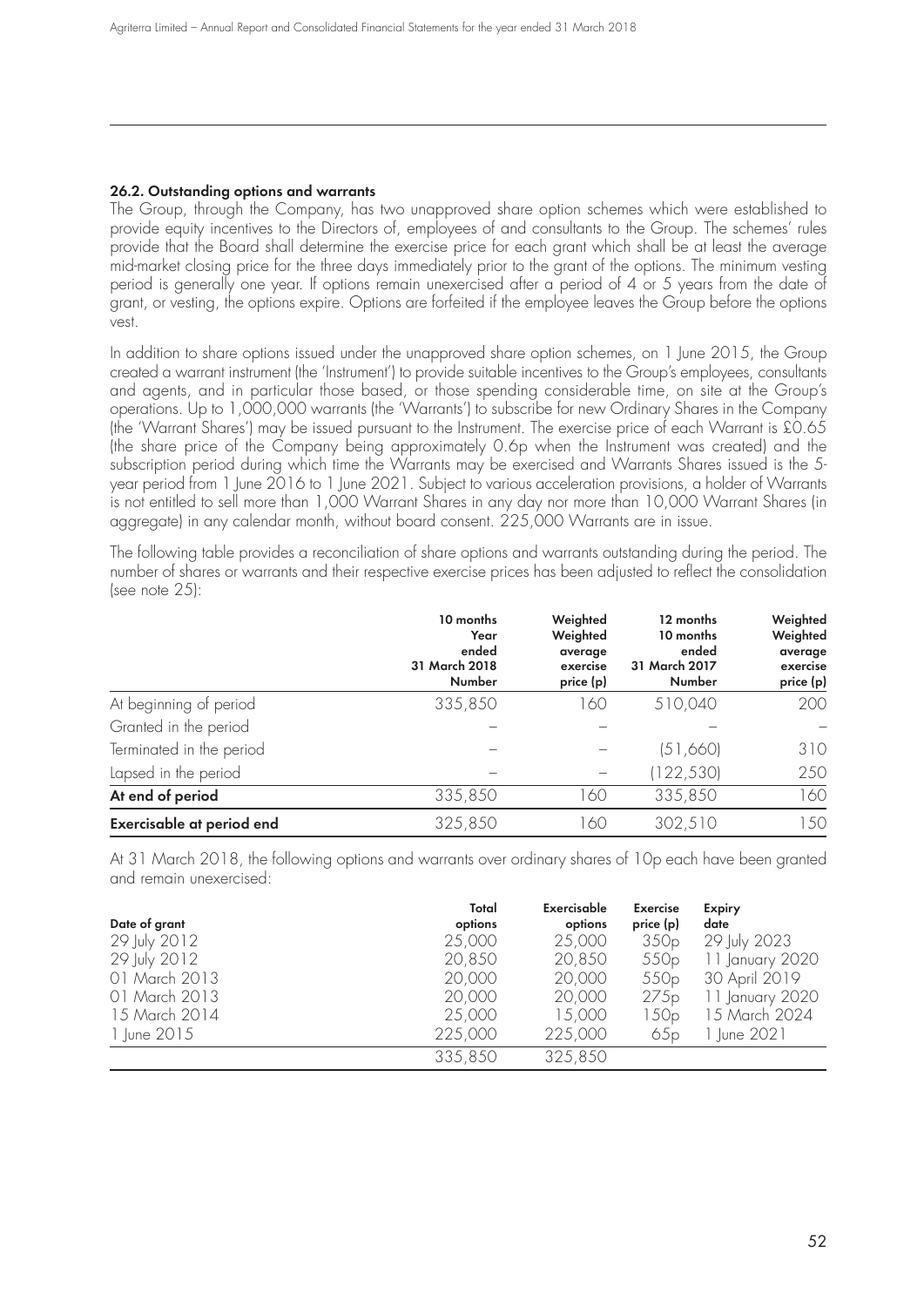## 27. Related party disclosures

Magister Investments Limited ("Magister"), holds 50.01% of the ordinary share capital of the Company and is the ultimate controlling party.

AS Groves, a director of the Company during the year, is also a director of Liberian Cocoa Corporation ('LCC'), African Management Services Limited ('AMS'), Consolidated Growth Holdings Limited (formerly Sable Mining Africa Limited, 'CGH'), Atlas African Industries Limited ('AAI') and East Africa Packaging Limited ('EAPC'). The Group has transacted with these companies during the year.

On 14 September 2017, shareholders approved the subscription by Magister for 10,622,433 ordinary shares at a price of 31.26p per share.

During the year ending 31 March 2018, AMS provided accounting, office, treasury and administrative services to the Group for fees of \$289,500 (10 month period ending 31 March 2017: \$305,000). As at 31 March 2018 the Group owed \$nil to AMS (31 March 2017: \$8,000). On 19th October 2017, the Group disposed of its shareholding in AMS to CGH for a nominal consideration. During the period ending 31 March 2017 the Group provided against \$129,000 of amounts due from AMS which were no longer deemed recoverable.

As at 31 March 2018 the Group was owed \$nil from LCC (31 March 2017: \$89,000 which was included within the Cocoa disposal group).

During the period the Group and CGH incurred certain expenses on each other's behalf, which were refunded in full during the period. At 31 March 2018, the amount due to CGH was \$nil (31 March 2017: \$nil).

At 31 March 2018 the carrying value of amounts due from AAI was \$nil (2017: \$nil). During the period ended 31 March 2017, the Group provided \$150,000 against amounts receivable from AAI.

The remuneration of the Directors, who are the key management personnel of the Group, is set out in note 10.

### 28. Operating leases outstanding

At 31 March 2018 the Group had commitments for future minimum lease payments under non-cancellable operating leases for land and buildings, which fall due as follows:

|                                        | <b>US\$000</b> | 31 March 2018 31 March 2017<br><b>US\$000</b> |
|----------------------------------------|----------------|-----------------------------------------------|
| Within one year                        |                | ЯQ                                            |
| In the second to fifth years inclusive |                |                                               |
|                                        |                | ЯO                                            |
|                                        |                |                                               |

Operating lease rentals recognised as an expense in the consolidated income statement were as follows:

| Land and buildings | 40 |
|--------------------|----|
|                    |    |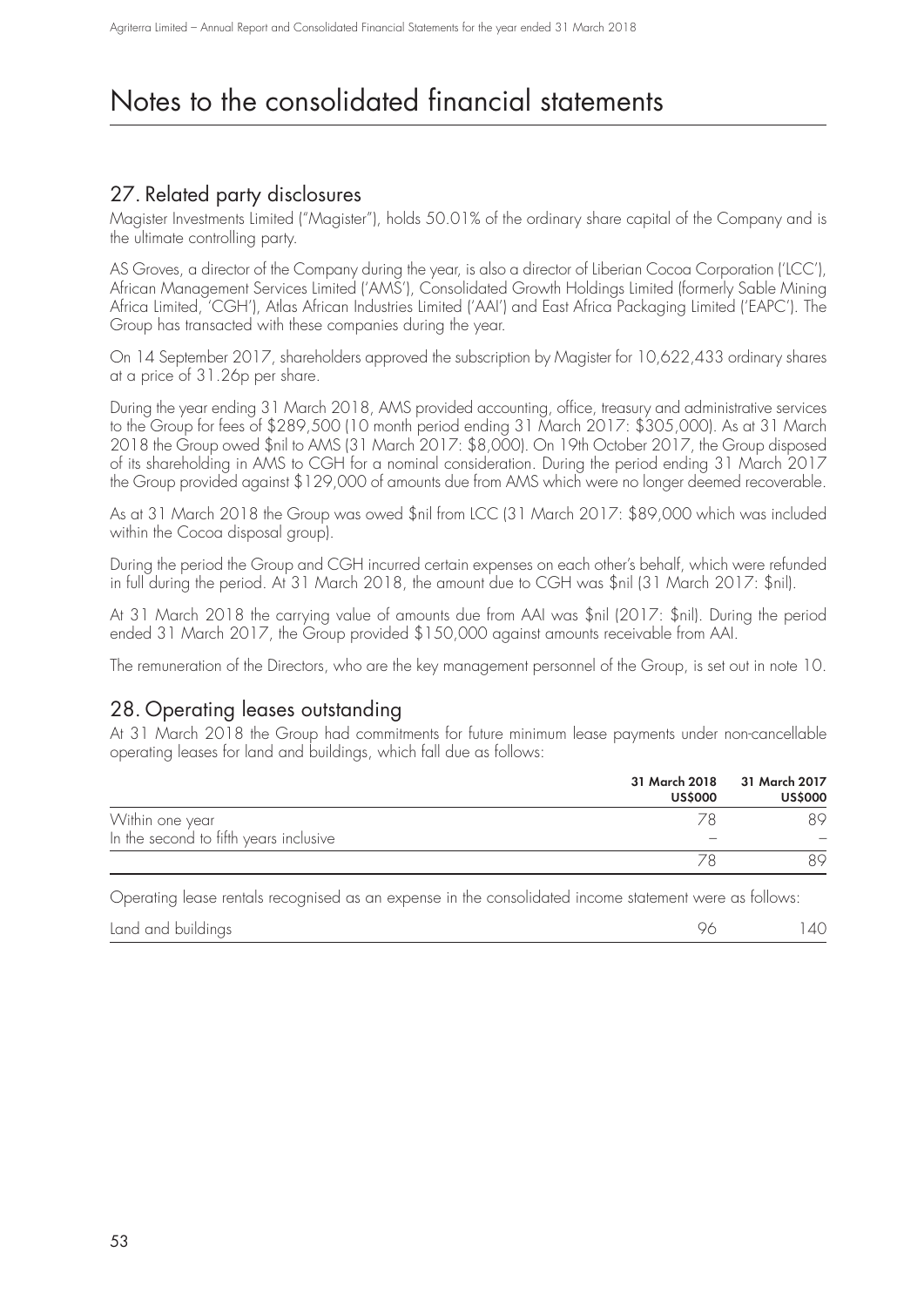## 29. Events subsequent to the balance sheet date

### **29.1. Re-structuring of the Company's borrowing facilities with Standard Bank**

On 25 May 2018, the Group and Standard Bank agreed to modify the terms of the Group's borrowing facilities as follows:

**Beef Division**: On 25 May 2018, the overdraft facility has been renewed for a further 12 months and carries an interest rate at the Bank's prime lending rate (24%) at 31 March 2018.

**Grain Division**: On 25 May 2018, the 300 million Metical overdraft facility was restructured into a 240 million Metical 5 year term loan with an interest rate of the Bank's prime lending rate +0.25% and a 12 month 60 million Metical overdraft facility at the Bank's prime lending rate less 1.75%.

The Term loan and overdraft facilities have an interest covenant in place. At the date these facilities were agreed, the Group was in breach of the interest covenant. To date the Group has continued to make all repayments of interest and principal and has received no correspondence from the Bank suggesting that the loan might go into default.